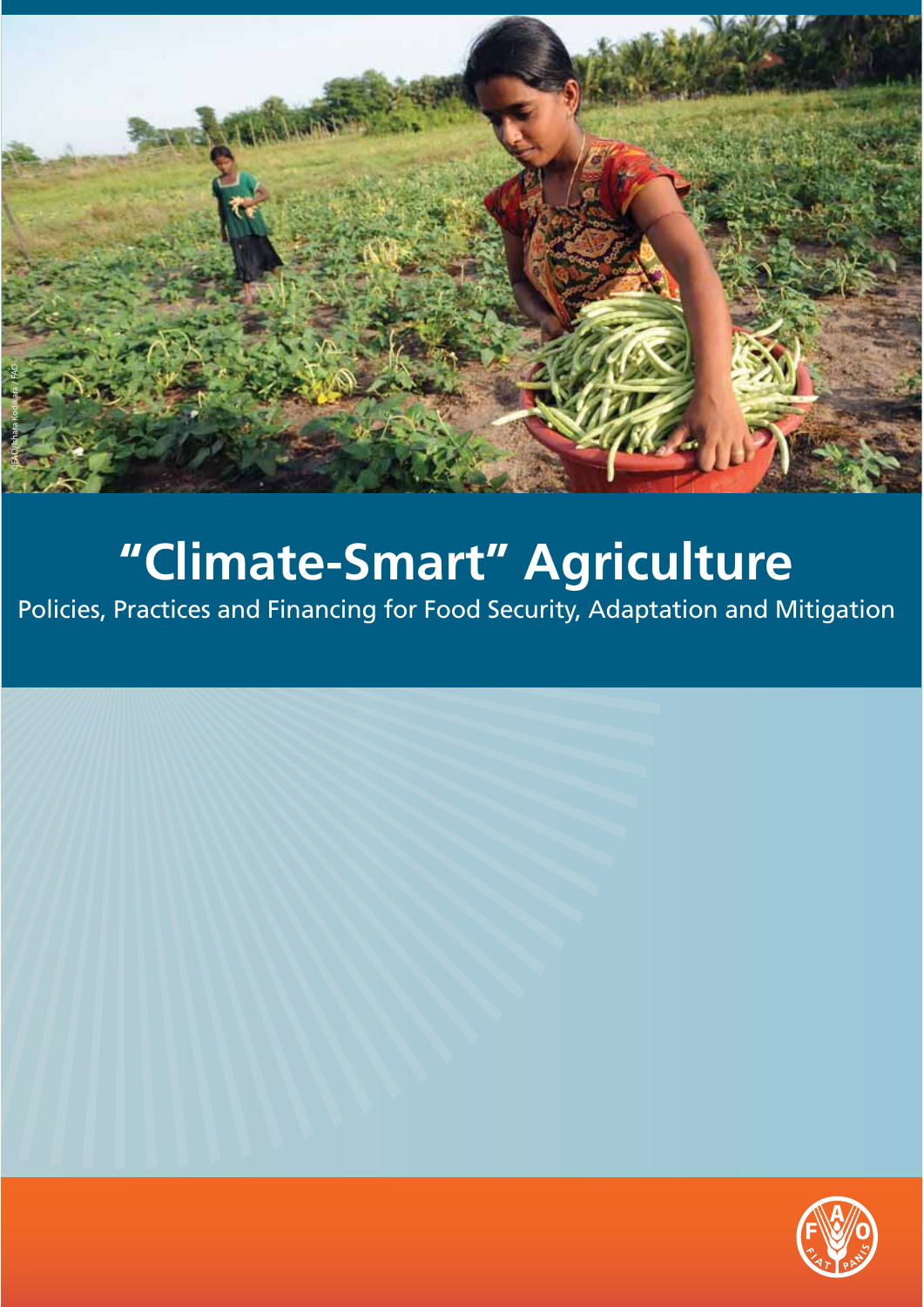# **"Climate-Smart" Agriculture**

Policies, Practices and Financing for Food Security, Adaptation and Mitigation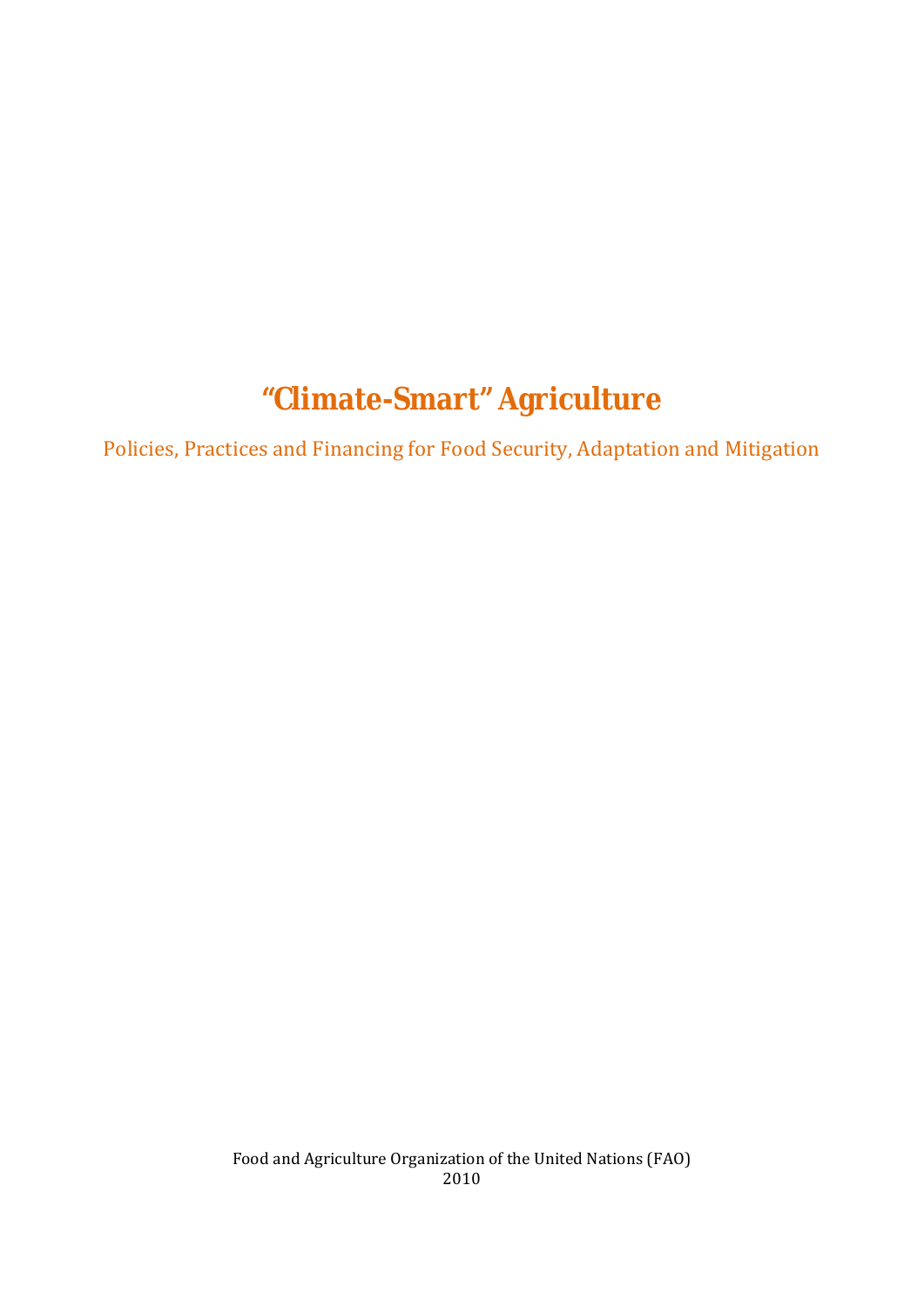The contents and conclusions of this report are considered appropriate for the time of its preparation. They may be modified in the light of further knowledge gained at subsequent stages. The designations employed and the presentation of material in this information product do not imply the expression of any opinion whatsoever on the part of the Food and Agriculture Organization of the United Nations (FAO) concerning the legal or development status of any country, territory, city or area or of its authorities, or concerning the delimitation of its frontiers or boundaries.

The mention of specific companies or products of manufacturers, whether or not these have been patented, does not imply that these have been endorsed or recommended by FAO in preference to others of a similar nature that are not mentioned.

All rights reserved. Reproduction and dissemination of material in this information product for educational or other non-commercial purposes are authorized without any prior written permission from the copyright holders provided the source is fully acknowledged. Reproduction of material in this information product for resale or other commercial purposes is prohibited without written permission of the copyright holders.

Applications for such permission should be addressed to: Chief Electronic Publishing Policy and Support Branch Communication Division FAO Viale delle Terme di Caracalla, 00153 Rome, Italy or by e-mail to: copyright@fao.org © FAO 2010

### **Acknowledgments**

This paper is the outcome of a collaborative effort between the Natural Resources Management and Environment Department, the Economic and Social Development Department, the Agriculture and Consumer Protection Department, the Fisheries and Aquaculture Department and the Forestry Department of the Food and Agriculture Organization of the United Nations (FAO). The authors include Leslie Lipper, Wendy Mann, Alexandre Meybeck, Reuben Sessa with the technical contributions of Moujahed Achouri, Doyle Baker, Caterina Batello, Catherine Bessy, Susan Braatz, Jeronim Capaldo, Francis Chopin, Linda Collette, Julien Custot, Olivier Dubois, Cassandra De Young, Theodor Friedrich, Michelle Gauthier, Pierre Gerber, Vincent Gitz, Kakoli Ghosh, Robert Gouantoueu Guei, Benjamin Henderson, Irene Hoffmann, Peter Holmgren, Amir Kassam, Philippe Le Coent, Clemencia Licona Manzur, Nebambi Lutaladio, Harinder Makkar, Divine Nganje Njie, Thomas Osborn, Joachim Otte, Julio Pinto Cortes and Doris Soto and the kind assistance of Emelyne Cheney, Sara Granados, Maria Guardia and Lisen Runsten.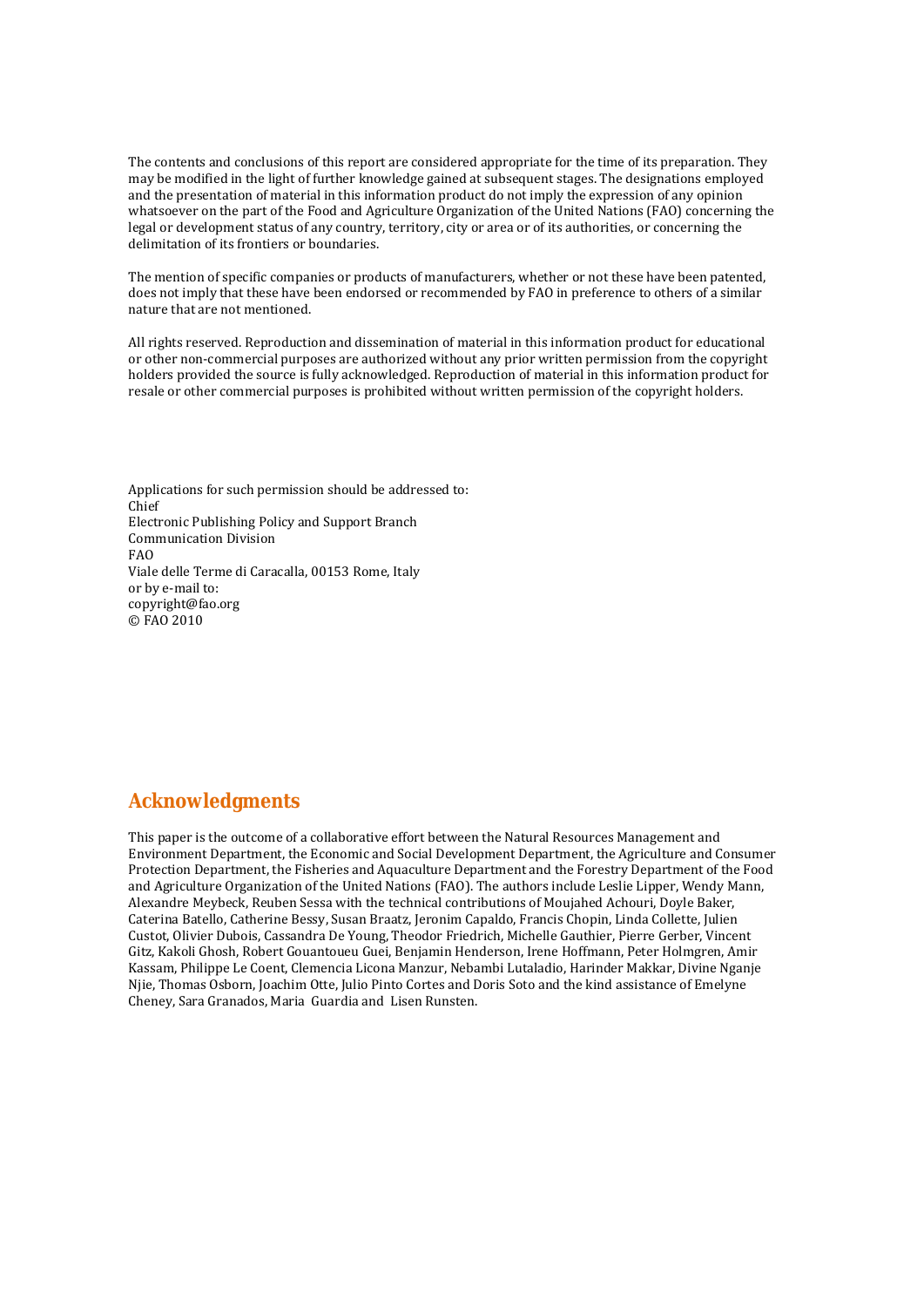## **Content**

| Ref                    |  |
|------------------------|--|
| Acr                    |  |
| Annex I: Methods and " |  |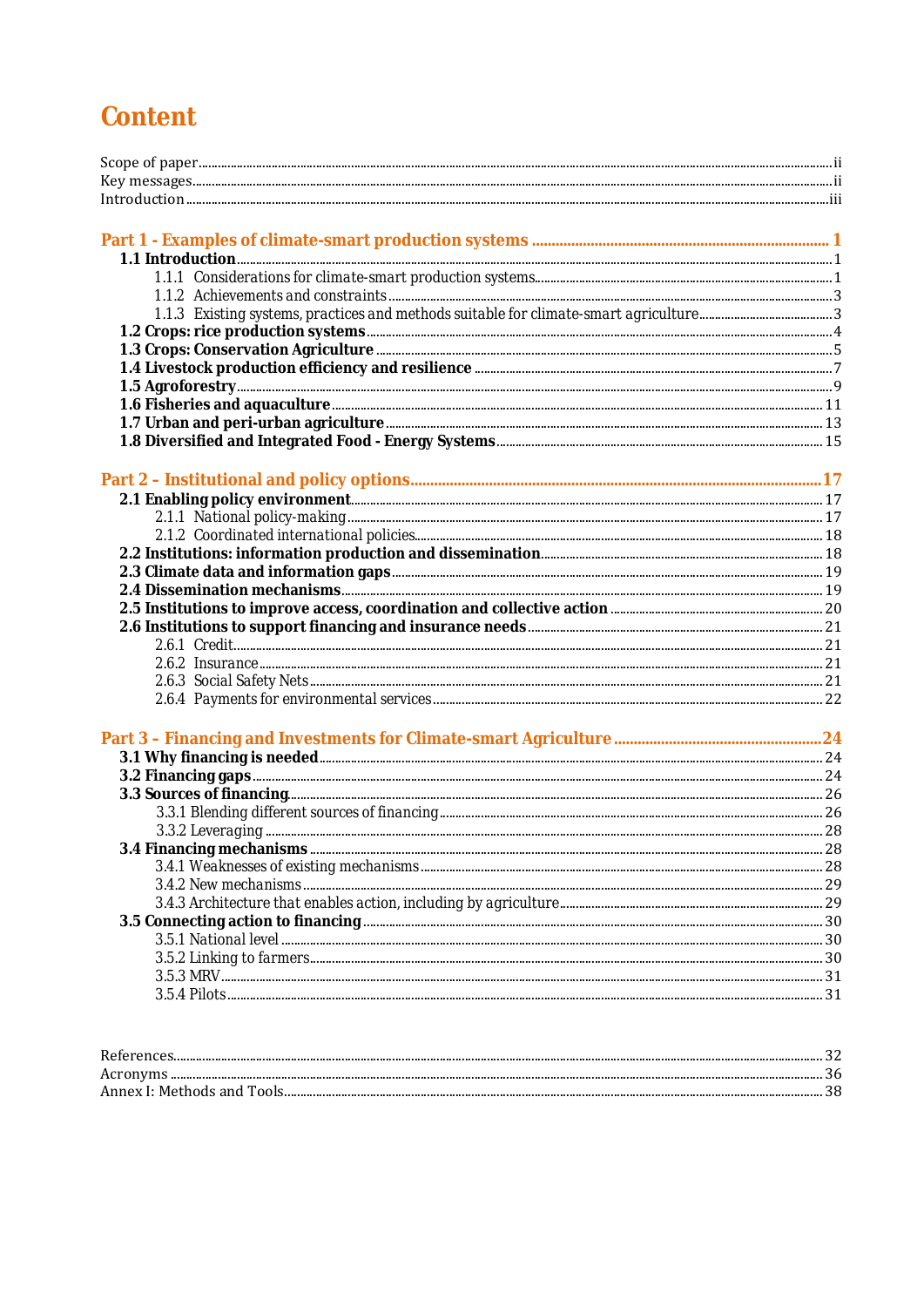## **Scope of paper**

Agriculture in developing countries must undergo a significant transformation in order to meet the related challenges of achieving food security and responding to climate change. Projections based on population growth and food consumption patterns indicate that agricultural production will need to increase by at least 70 percent to meet demands by 2050. Most estimates also indicate that climate change is likely to reduce agricultural productivity, production stability and incomes in some areas that already have high levels of food insecurity. Developing climate-smart agriculture<sup>1</sup> is thus crucial to achieving future food security and climate change goals. This paper examines some of the key technical, institutional, policy and financial responses required to achieve this transformation. Building on case studies from the field, the paper outlines a range of practices, approaches and tools aimed at increasing the resilience and productivity of agricultural production systems, while also reducing and removing emissions. The second part of the paper surveys institutional and policy options available to promote the transition to climate-smart agriculture at the smallholder level. Finally, the paper considers current financing gaps and makes innovative suggestions regarding the combined use of different sources, financing mechanisms and delivery systems.

## **Key messages**

|                           | 1)  | Agriculture in developing countries must undergo a significant transformation in order to meet<br>the related challenges of food security and climate change.                                                                     |
|---------------------------|-----|-----------------------------------------------------------------------------------------------------------------------------------------------------------------------------------------------------------------------------------|
| PART                      | 2)  | Effective climate-smart practices already exist and could be implemented in developing country<br>agricultural systems.                                                                                                           |
|                           | 3)  | Adopting an ecosystem approach, working at landscape scale and ensuring intersectoral<br>coordination and cooperation is crucial for effective climate change responses.                                                          |
|                           | 4)  | Considerable investment is required in filling data and knowledge gaps and in research and<br>development of technologies, methodologies, as well as the conservation and production of suitable<br>varieties and breeds.         |
|                           |     |                                                                                                                                                                                                                                   |
| $\mathbf{\Omega}$<br>PART | 5)  | Institutional and financial support will be required to enable smallholders to make the transition to<br>climate-smart agriculture.                                                                                               |
|                           | 6)  | Strengthened institutional capacity will be needed to improve dissemination of climate-smart<br>information and coordinate over large areas and numbers of farmers.                                                               |
|                           | 7)  | Greater consistency between agriculture, food security and climate change policy-making must be<br>achieved at national, regional and international levels.                                                                       |
|                           |     |                                                                                                                                                                                                                                   |
| $\mathsf{S}$<br>PART      | 8)  | Available financing, current and projected, are substantially insufficient to meet climate change and<br>food security challenges faced by the agriculture sector.                                                                |
|                           | 9)  | Synergistically combining financing from public and private sources, as well as those earmarked for<br>climate change and food security are innovative options to meet the investment requirements of the<br>agricultural sector. |
|                           | 10) | To be effective in channelling fast-track financing to agriculture, financing mechanisms will<br>need to take sector-specific considerations into account.                                                                        |
|                           |     |                                                                                                                                                                                                                                   |

 $\overline{a}$ <sup>1</sup> Definition of climate-smart agriculture: agriculture that sustainably increases productivity, resilience (adaptation), reduces/removes GHGs (mitigation), and enhances achievement of national food security and development goals.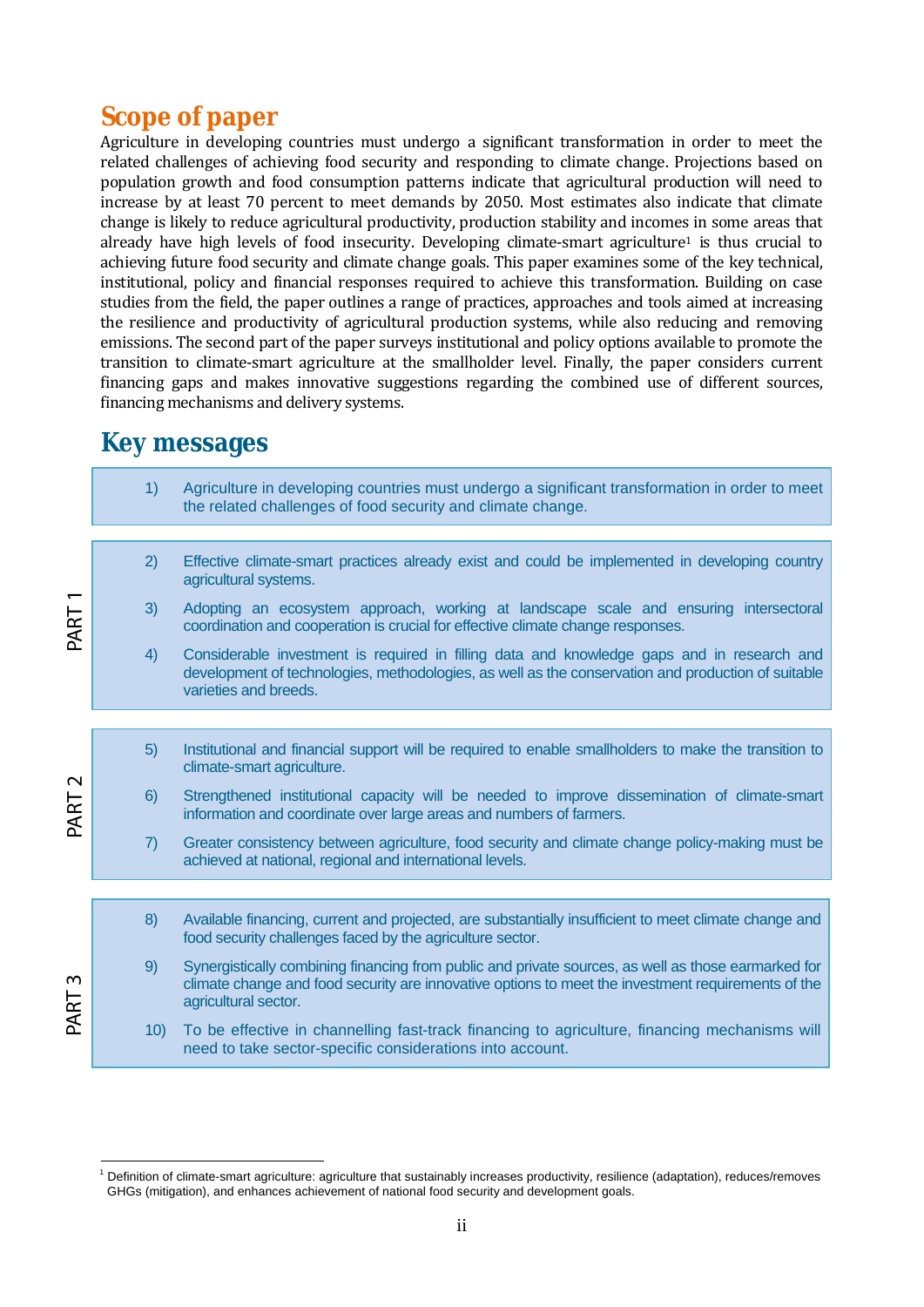## **Introduction**

 $\overline{a}$ 

Over the past six decades world agriculture has become considerably more efficient. Improvements in production systems and crop and livestock breeding programmes have resulted in a doubling of food production while increasing the amount of agricultural land by just 10 percent. However, climate change is expected to exacerbate the existing challenges faced by agriculture. The purpose of this paper is to highlight that food security and climate change are closely linked in the agriculture sector and that key opportunities exist to transform the sector towards climate-smart systems that address both.

 Estimates show that world population will grow from the current 6.7 billion to 9 billion by 2050 with most of the increase occurring in South Asia and sub-Saharan Africa. Taking into account the changes in the composition and level of consumption associated with growing household incomes, FAO estimates that feeding the world population will require a 70 percent increase in total agricultural production<sup>2</sup> (Bruinsma, 2009).

 At the same time, climate change threatens production's stability and productivity. In many areas of the world where agricultural productivity is already low and the means of coping with adverse events are limited, climate change is expected to reduce productivity to even lower levels and make production more erratic (Stern Review 2006; Cline 2007; Fisher *et al*. 2002; IPCC 2007). Long term changes in the patterns of temperature and precipitation, that are part of climate change, are expected to shift production seasons, pest and disease patterns, and modify the set of feasible crops affecting production, prices, incomes and ultimately, livelihoods and lives.

 Preserving and enhancing food security requires agricultural production systems to change in the direction of higher productivity and also, essentially, lower output variability in the face of climate risk and risks of an agro-ecological and socio-economic nature. In order to stabilize output and income, production systems must become more resilient, i.e. more capable of performing well in the face of disruptive events. More productive and resilient agriculture requires transformations in the management of natural resources (e.g. land, water, soil nutrients, and genetic resources) and higher efficiency in the use of these resources and inputs for production. Transitioning to such systems could also generate significant mitigation benefits by increasing carbon sinks, as well as reducing emissions per unit of agricultural product.

 Transformations are needed in both commercial and subsistence agricultural systems, but with significant differences in priorities and capacity. In commercial systems, increasing efficiency and reducing emissions, as well as other negative environmental impacts, are key concerns. In agriculture-based countries, where agriculture is critical for economic development (World Bank, 2008), transforming smallholder systems is not only important for food security but also for poverty reduction, as well as for aggregate growth and structural change. In the latter group of countries, increasing productivity to achieve food security is clearly a priority, which is projected to entail a significant increase in emissions from the agricultural sector in developing countries (IPCC 2007). Achieving the needed levels of growth, but on a lower emissions trajectory will require a concerted effort to maximize synergies and minimize tradeoffs between productivity and mitigation. Ensuring that institutions and incentives are in place to achieve climate-smart transitions, as well as adequate financial resources, is thus essential to meeting these challenges. In this context mitigation finance can play a key function in leveraging other investments to support activities that generate synergies.

<sup>2</sup> These estimates refer to a specific baseline scenario which excludes, among other elements, the effects of climate change on production. For more details see FAO (2006).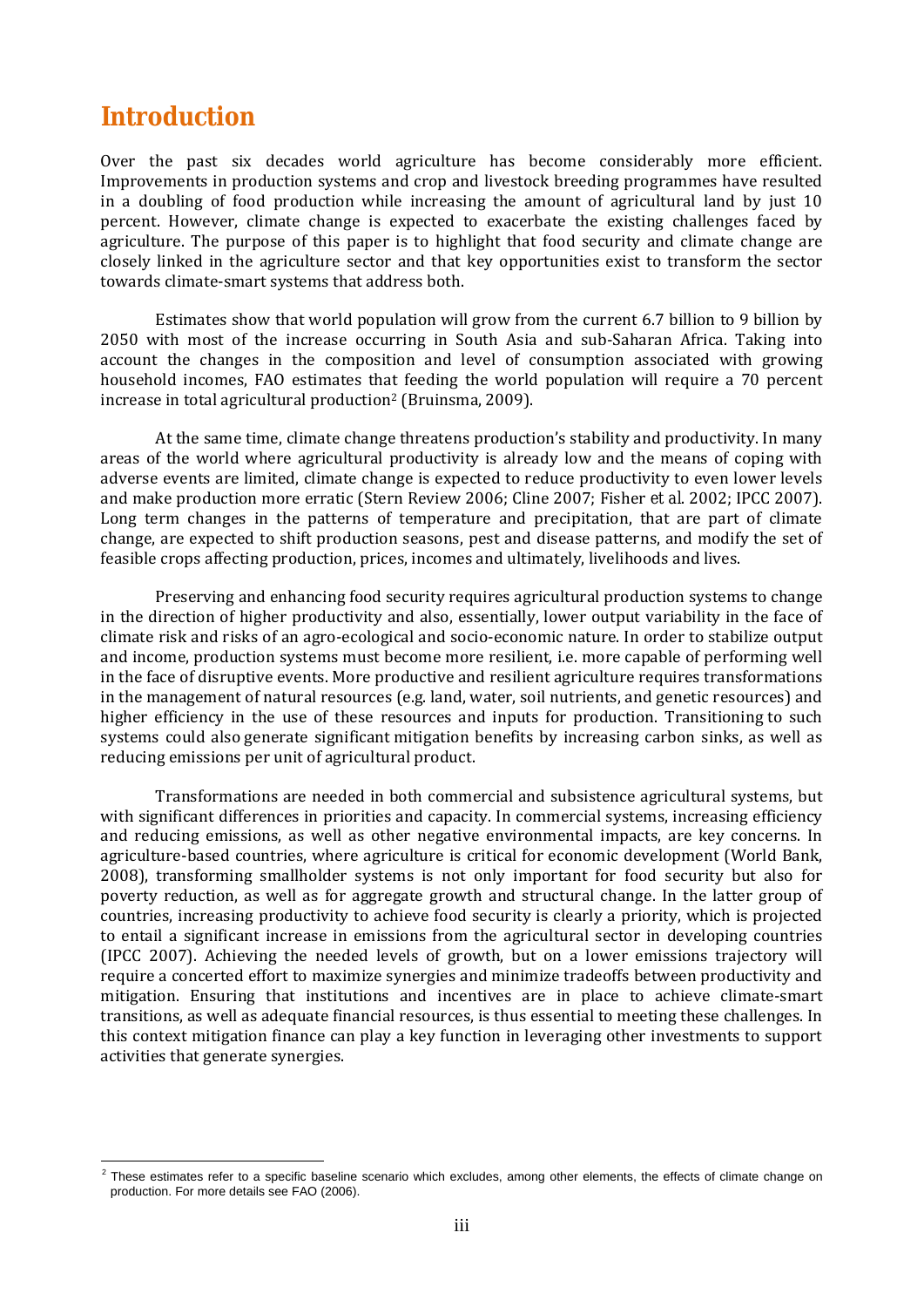The above summarized key issues are elaborated in three main sections. In section 1 examples of climate-smart production systems are provided to illustrate what can be achieved and also highlight the knowledge and technical gaps that need to be addressed. In part 2 the role that institutions and policy must play in the transformation of production systems to climate-smart production systems is examined. In part 3 we discuss the financial opportunities and the shortfalls and constraints that need to be resolved to ensure the adequate support in transitioning to climate-smart agriculture. Annex I provides examples of FAO methods and tools which can support national climate-smart agriculture.

## **Key message**

1) Agriculture in developing countries must undergo a significant transformation in order to meet the related challenges of food security and climate change.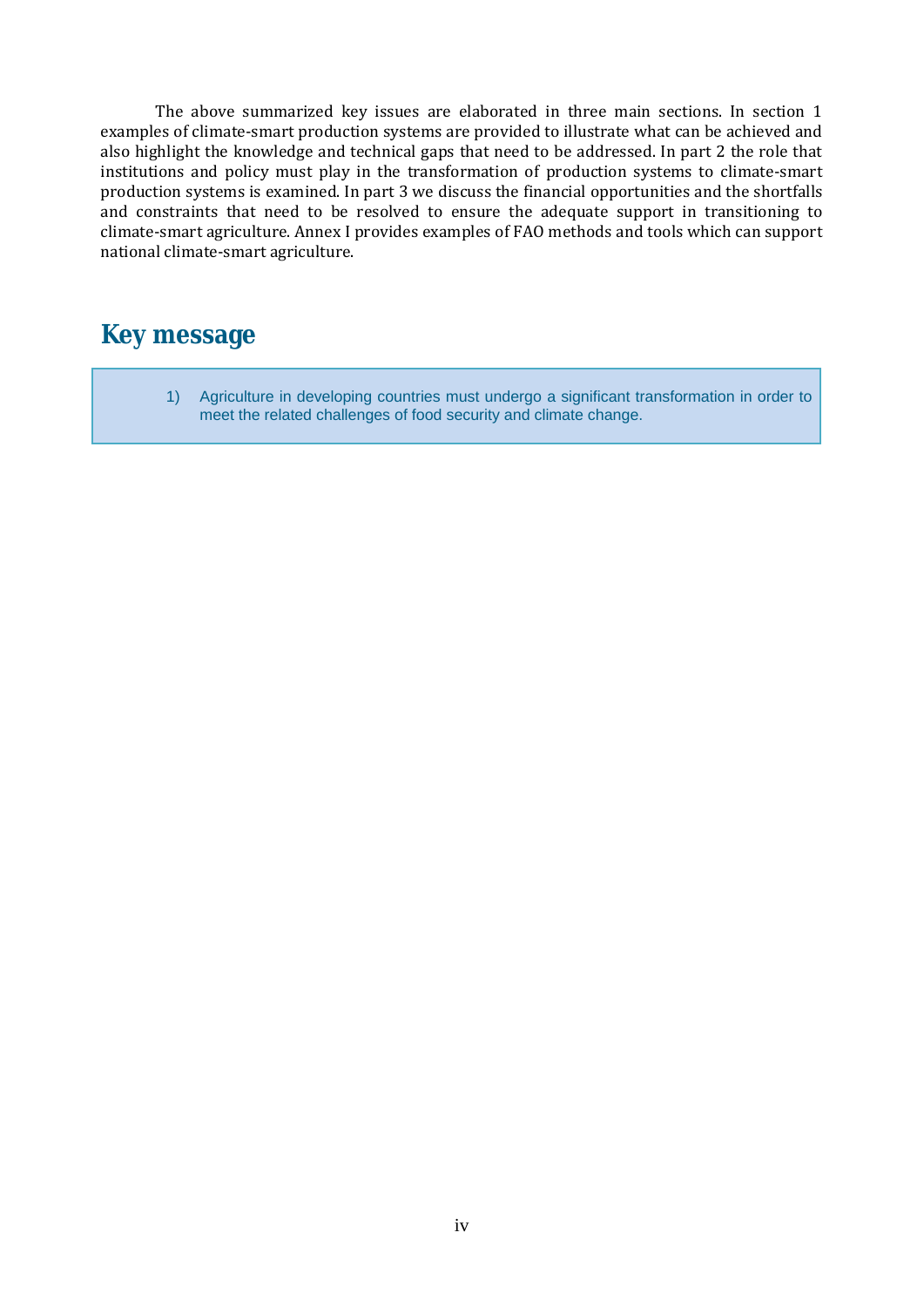## **Part 1 - Examples of climate-smart production systems**

### **1.1 Introduction**

### 1.1.1 Considerations for climate-smart production systems

The production, processing and marketing of agricultural goods are central to food security and economic growth. Products derived from plants and animals include foods (such as cereals, vegetables, fruits, fish and meat), fibers (such as cotton, wool, hemp and silk), fuels (such as dung, charcoal and biofuels from crops and residues) and other raw materials (including medicines, building materials, resins, etc.). Production has been achieved through a number of production systems which range from smallholder mixed cropping and livestock systems to intensive farming practices such as large monocultures and intensive livestock rearing. The sustainable intensification of production, especially in developing countries, can ensure food security and contribute to mitigating climate change by reducing deforestation and the encroachment of agriculture into natural ecosystems (Burney *et al*, 2010 and Bellassen, 2010).

 The overall efficiency, resilience, adaptive capacity and mitigation potential of the production systems can be enhanced through improving its various components, some of the key ones are highlighted below. Examples of production systems are provided at the end of the section to illustrate the feasibility and constraints of developing climate smart agriculture. Other key issues, such as access to markets, inputs, knowledge, finances and issues related to land tenure are also fundamental for ensuring food security, these issues are reviewed in part 2 of this document.

 **Soil and nutrient management:** the availability of nitrogen and other nutrients is essential to increase yields. This can be done through composting manure and crop residues, more precise matching of nutrients with plant needs, controlled release and deep placement technologies or using legumes for natural nitrogen fixation. Using methods and practices that increases organic nutrient inputs, retention and use are therefore fundamental and reduces the need of synthetic fertilizers which, due to cost and access, are often unavailable to smallholders and, through their production and transport, contribute to GHG emissions.

#### **Box 1: Improving soil nutrient content**

Many subsistence crop production system soils are depleted and have poor nutrient content. This can be partially resolved by the use of legumes as green manures, planted in intercropping systems, as part of a scheme of crop rotation or in agro-forestry systems. For example, the haulms of the legume groundnut can be eaten by livestock or incorporated into the soil. In this latter case, the yield of the subsequent crop (e.g. maize or rice) can be much higher (as much as double), even if the groundnut yield is low. In forage legume/grass mixtures, nitrogen can be found to be transferred from legume to grass varieties (e.g. 13 to 34 percent of fixed N). Used as a livestock feed it can also increase food conversion ratios and decrease methane emissions. Legumes also provide a useful protein source for humans. [FAO, 2009c].

 **Water harvesting and use:** Improved water harvesting and retention (such as pools, dams, pits, retaining ridges, etc.) and water-use efficiency (irrigation systems) are fundamental for increasing production and addressing increasing irregularity of rainfall patterns. Today, irrigation is practiced on 20 percent of the agricultural land in developing countries but can generate 130 percent more yields than rain-fed systems. The expansion of efficient management technologies and methods, especially those relevant to smallholders is fundamental.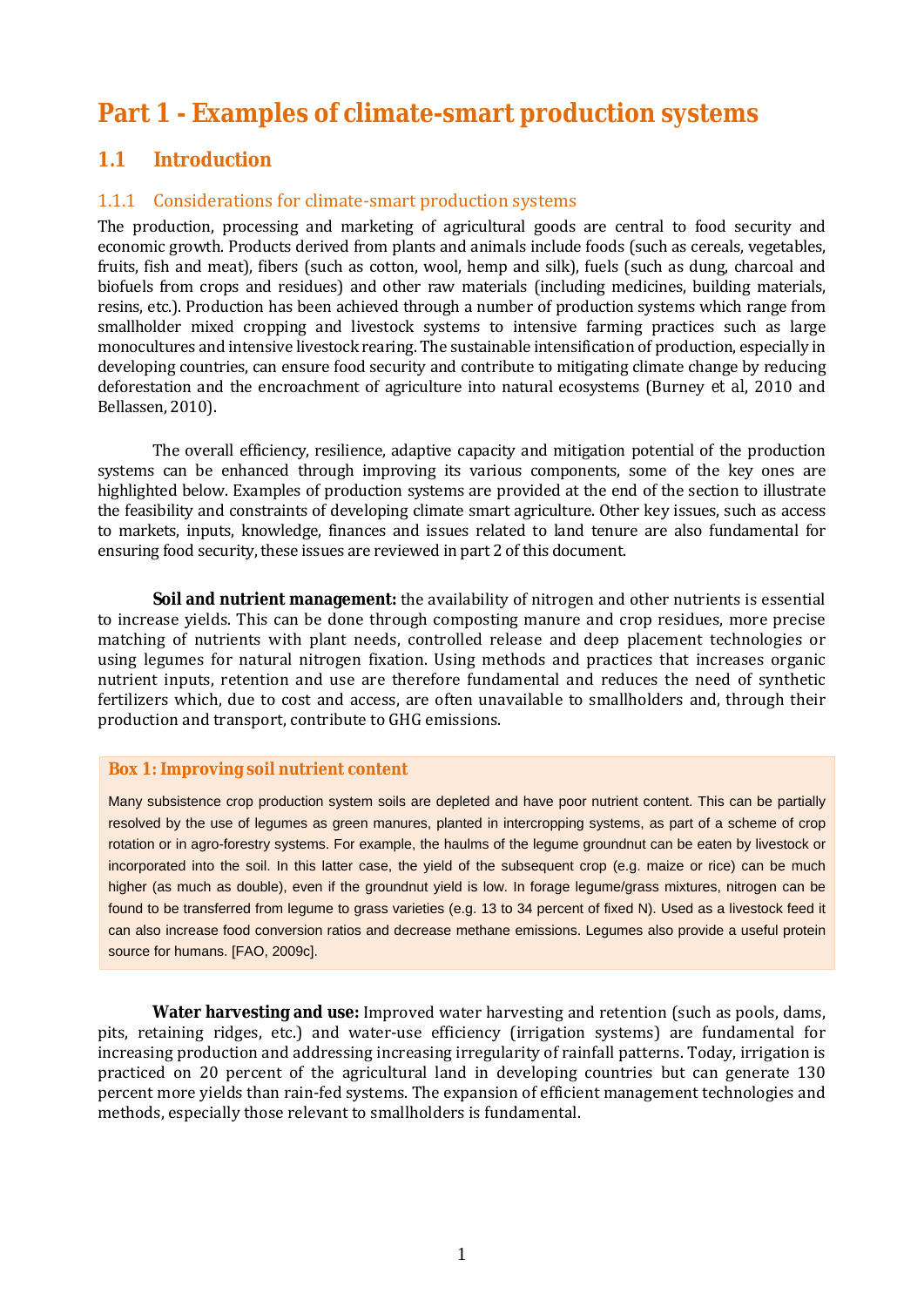#### **Box 2: Zaï and stone bunds in Burkina Faso**

In Yatenga province, farmers reclaimed degraded farmland by digging planting pits, known as zaï. This traditional technique was improved by increasing depth and diameter of the pits and adding organic matter. The Zaï concentrate both nutrients and water and facilitate water infiltration and retention. Thus lands which used to be barely productive can now achieve yields from 300kg/ha to 1500kg/ha, depending on rainfalls. In the same province, farmers, with support from Oxfam, began building stone contour bunds to harvest rainwater. The bunds allows water to spread evenly through the field and infiltrates the soil and also prevents soil and organic matter being washed away. Thanks to local networks of farmers these techniques are now used on 200 000 to 300 000 ha (Reij 2009).

**Pest and disease control:** There is evidence that climate change is altering the distribution, incidence and intensity of animal and plant pests and diseases as well as invasive and alien species. The recent emergence in several regions of multi-virulent, aggressive strains of wheat yellow rust adapted to high temperatures is a good indication of the risks associated with pathogen adaptation to climate change. These new aggressive strains have spread at unprecedented speed in five continents resulting in epidemics in new cropping areas, previously not favourable for yellow rust and where well-adapted, resistant varieties are not yet available. The wheat disease Spot Blotch, caused by Cohliobolus sativus, is another example, causing heavy losses in Southern Brazil, Bolivia, Paraguay, and Eastern India, due to a lack of resistance to the disease. As wheat growing areas of Asia become warmer, the pathogen is likely to spread even further and cause further losses.

**Resilient ecosystems:** Improving ecosystem management and biodiversity can provide a number of ecosystem services, which can lead to more resilient, productive and sustainable systems that may also contribute to reducing or removing greenhouse gases. Services include, control of pests and disease, regulation of microclimate, decomposition of wastes, regulating nutrient cycles and crop pollination. Enabling and enhancing the provision of such services can be achieved through the adoption of different natural resource management and production practices.

 **Genetic resources:** Genetic make-up determines a plants and animals tolerance to shocks such as temperature extremes, drought, flooding and pests and diseases. It also regulates the length of growing season/production cycle and the response to inputs such as fertilizer, water and feed. The preservation of genetic resources of crops and breeds and their wild relatives is therefore fundamental in developing resilience to shocks, improving the efficient use of resources, shortening production cycles and generating higher yields (and quality and nutritional content) per area of land. Generating varieties and breeds which are tailored to ecosystems and the needs of farmers is crucial.

#### **Box 3: Seed systems**

Efficient seed production systems are required to ensure rapid access of farmers to varieties adapted to their new agro-ecological conditions.

In northern Cameroon, local varieties of millet, sorghum and maize were not adapted to lower rainfall and increased drought. The agriculture research institute developed adapted earlier maturing varieties of these crops and with the support of FAO farmer seed enterprises were organized to produce certified seed for sale to farmers in the surrounding villages. The new varieties produced good yields in spite of the unfavourable agro-ecology which has resulted in its hi demand and led in the creation of 68 community seed enterprises with over 1 000 member (both women and men) producing over 200 Tons of seed per year. There are similar projects in other countries [Guei, 2010].

FAO has supported the introduction of new seed varieties in Haiti to increase food production and facilitate the transition from emergency to rehabilitation. One of the success stories has been the introduction from Guatemala of the bean variety ICTA Lijero, which is very early-maturing and is resistant to one of the major disease problems in Haiti, the Golden Mosaic Virus. This variety allows farmers in irrigated plains to have two harvests of beans before the starting of the hot season. Since 2007, FAO has supported community seed producer groups in seed production of ICTA Lijero. In 2009, the FAO seed multiplication programme has supported 34 seed producers groups that have produced 400T of bean seed including ICTA Lijero.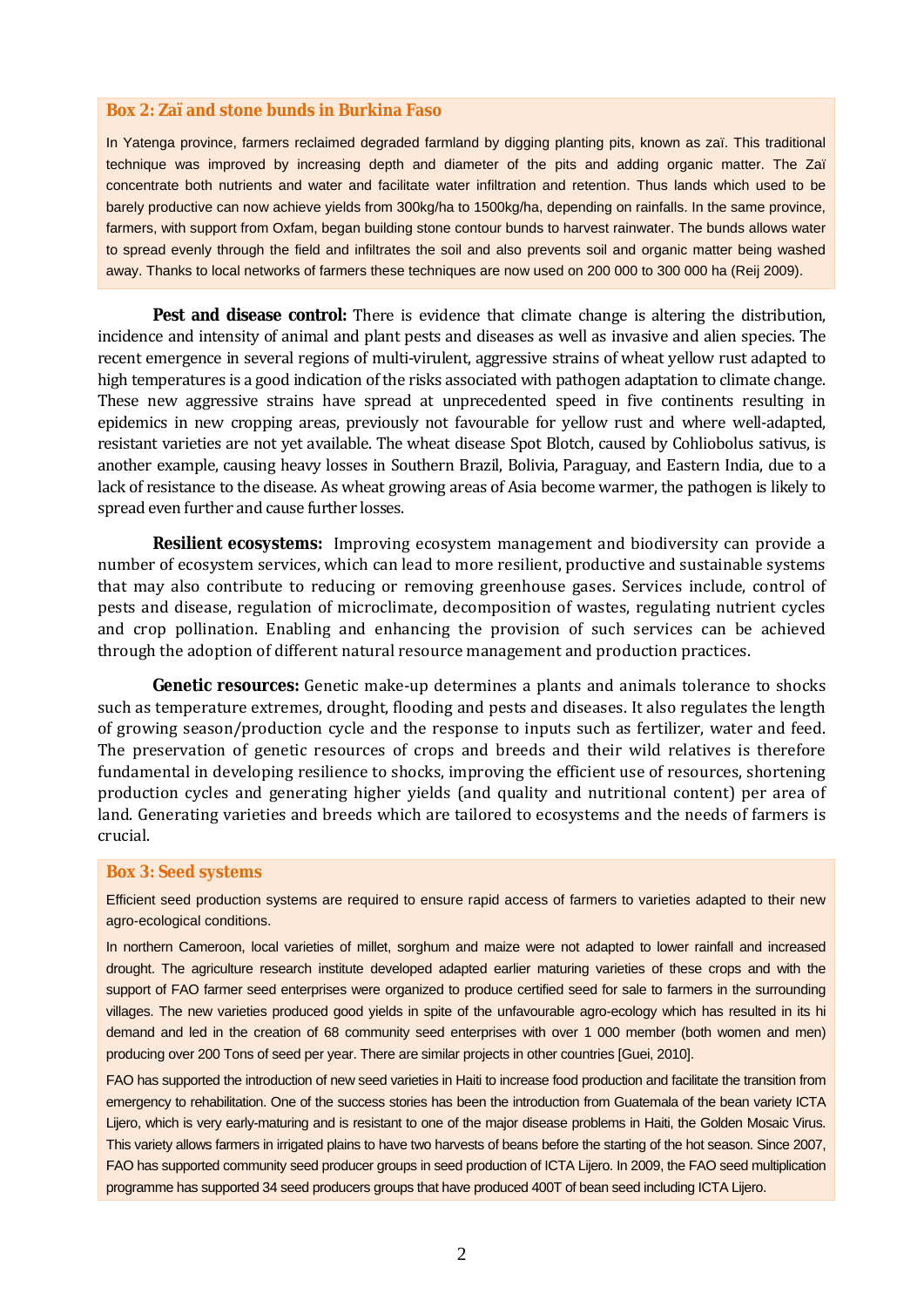**Harvesting, processing and supply chains:** Efficient harvesting and early transformation of agricultural produce can reduce post-harvest losses (PHL) and preserve food quantity, quality and nutritional value of the product. It also ensures better use of co-products and by-products, either as feed for livestock, to produce renewable energy in integrated systems or to improve soil fertility. As supply chains become longer and more complex it becomes evermore important to increase the operational efficiency of processing, packaging, storage, transport, etc to ensure increased shelf life, retain quality and reduce carbon footprints. Food processing allows surplus to be stored for low production years or allows a staggered sale. This ensures greater availability of food and income throughout the season and in years of low production. Food processing creates jobs and income opportunities, especially for women.

#### **Box 4: Improved technologies for reducing post harvest losses in Afghanistan**

In the northern region of Afghanistan where more than half of the country's cereals are produced, many farmers store their crop in plastic and fibre bags or in farm buildings without proper flooring, doors and windows. This offers limited protection, resulting in significant post-harvest losses. The Government requested support from FAO to provide silos for communities and farming households for grain storage. With funds provided by the Government of the Federal Republic of Germany, FAO implemented a project from 2004 to 2006 with the objectives reducing postharvest losses and enhancing the technical capacity of local tinsmiths, blacksmiths and craftsmen for construction of metallic grain silos. Seven main grain producing provinces were selected as focus areas. Technical personnel from the Ministry of Agriculture and NGOs trained 300 local artisans in the manufacture of silos, while contracts were issued to over 100 tinsmiths who built metallic silos ranging from 250 to 1 800 kilogram capacity for distribution in local communities. The project also oversaw the construction of grain warehouses for community use in 12 sites and trained beneficiaries on how best to operate and manage the facilities. It was found that the use of the metallic silos had reduced storage loss from 15-20 percent to less than 1-2 percent, grains were of higher quality (as protected from insects, mice and mould) and could be stored for longer. Based on the training received, tinsmiths, blacksmiths and craftsmen are now fabricating silos as a profitable enterprise.

### 1.1.2 Achievements and constraints

Modern technologies and advances in the agriculture sector, such as inorganic fertilizers, pesticides, feeds, supplements, high yielding varieties, and land management and irrigation techniques have considerably increased production. This has been fundamental in meeting the food needs of a growing population and in generating economic growth needed for poverty reduction. However in certain circumstances these practices and techniques have caused ecological damage, degradation of soils, unsustainable use of resources; outbreak of pests and diseases and have caused health problems to both livestock and humans. Such unsustainable practices have resulted in lower yields, degraded or depleted natural resources and have been a driver of agriculture's encroachment into important natural ecological areas such as forests. The quest to increase yields and to do this without expanding the amount of land under cultivation has often heightened the vulnerability of production systems to shocks such as outbreaks of pests and diseases, droughts and floods and changing climate patterns. In addition, there are many production systems in developing countries that due to a lack of finance, resources, knowledge and capacity are well below the potential yield that could be achieved.

#### 1.1.3 Existing systems, practices and methods suitable for climate-smart agriculture

There are several challenges in transitioning to high production, intensified, resilient, sustainable, and low-emission agriculture. However, as shown in the examples below, careful selection of production systems, adoption of appropriate methods and practices and use of suitable varieties and breeds, can allow considerable improvements to be made. There are numerous FAO resources, guidelines, tools, technologies and other applications to assist policy makers, extension workers and farmers in selecting the most appropriate production systems, undertaking land use and resource assessments, evaluating vulnerability and undertaking impact assessments. Recently, FAO has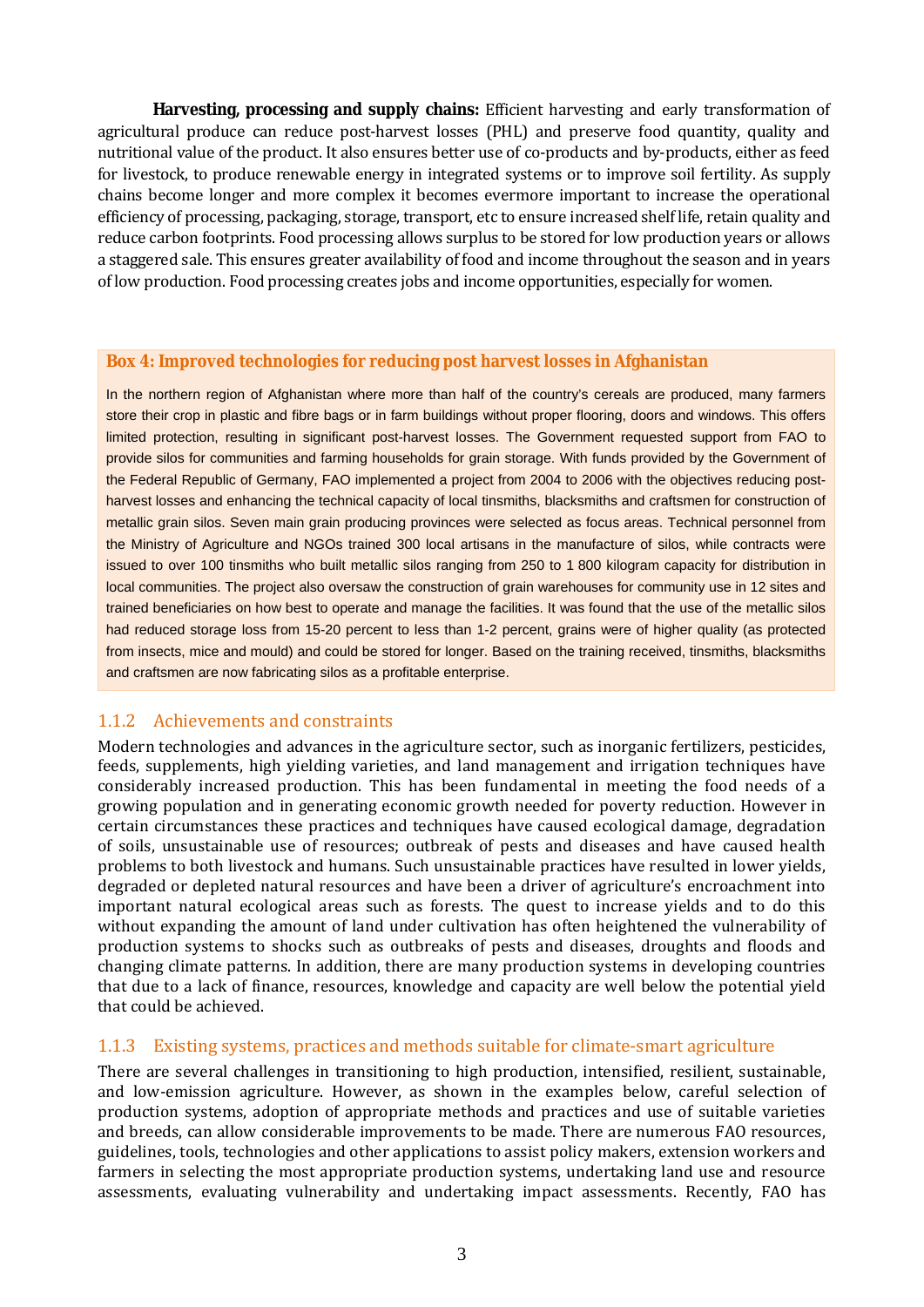developed a carbon balance tool (EX-ACT) to appraise mitigation impact of newly proposed food security, agriculture policies and projects. The tool is now being used in over 20 countries with IFAD, World Bank and GTZ. FAO methods and tools are provided in Annex I.

 However, there are still considerable knowledge gaps relating to the suitability and use of these production systems and practices across a wide variety of agro-ecological and socio-economic contexts and scales. There is even less knowledge on the suitability of different systems under varying future climate change scenarios and other biotic and abiotic stresses. However, in many cases even existing knowledge, technologies and inputs have not reached farmers, especially in developing countries. For this to be achieved there is a need for polices, infrastructures and considerable investments to build the financial and technical capacity of farmers (especially smallholders) to enable them to adopt climate-smart practices that could generate economic rural growth and ensure food security. The last two sections of the document therefore specifically address these institutional, policy (page 17) and financial (page 24) issues.

#### **1.2 Crops: rice production systems**

Rice is fundamental for food security with approximately three billion people, about half of the world population, eating rice every day. Many of the poorest and most undernourished in Asia depend on rice as their staple food. Approximately 144 million ha of land is cultivated under rice each year. The waterlogged and warm soils of rice paddies make this production system a large emitter of methane. Rice production is and will be affected by changes in climate. Irregular rainfall, drier spells in the wet season (damaging young plants), drought and floods are all having an effect on yields. This has also caused outbreaks of pests and diseases, with large losses of crops and harvested products. Peng *et al.* (2004) have analyzed 6 years of data from 227 irrigated rice farms in six major rice-growing countries in Asia, which produces more than 90 percent of the world's rice. They found that rising temperatures, especially night temperatures, have had a severe effect on yields causing losses of 10 -20 percent of harvests in some locations.

 A number of methods and practices are being adopted to address these challenges. For example, production systems have been adapted by altering cropping patterns, planting dates and farm management techniques. For instance, embankments have been built to protect rice farms from floods and new drought and submergence tolerant varieties of rice are being produced and distributed by government institutions and the private sector. In addition, many farmers are diversifying their production systems, growing other cereals, vegetables and rearing fish and animals (such as pigs and chickens). The residues and waste from each system are being composted and used on the land, thereby reducing the need for external inputs. This diversification has increased incomes, improved nutrition, built resilience to shocks and minimized financial risks. The development of advanced modeling techniques, mapping the effect of climate change on ricegrowing regions and providing crop insurance are other examples of managing risks and reducing vulnerability. Research on rice cultivation has identified that emissions mainly occur in the few months of the year when the ground is fully waterlogged. A more integrated approach to rice paddy irrigation and fertilizer application has therefore been found to substantially reduce emissions. The use of ammonium sulphate supplements have also been used to promote soil microbial activity and reduce methanogens. In addition, urea deep placement (UDP) technology has been developed where urea in the form of super granules or small briquettes is placed under the soil near the plant roots and out of the floodwater where it is susceptible to loss. In Bangladesh, this practice has shown 50-60 percent savings in urea use and yield increases of about 1 ton per ha.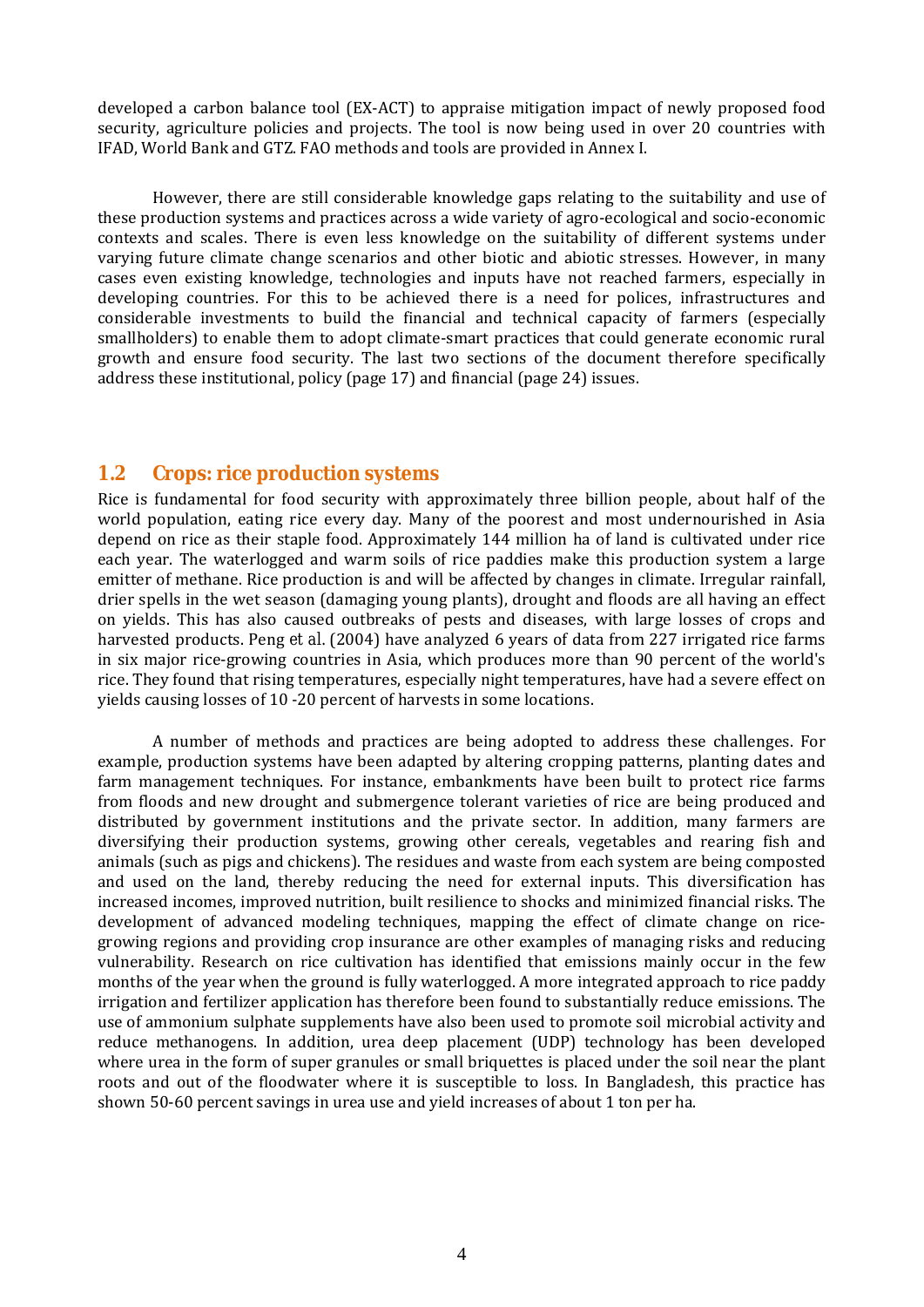#### **Box 5: Mitigating methane emissions through new Irrigation Schemes (Bohol, Philippines)**

Bohol Island is one of the biggest rice-growing areas in the Philippines' Visayas regions. Before the completion of the Bohol Integrated Irrigation System (BIIS) in 2007, two older reservoirs (Malinao and Capayas Dam) were beset by problems and unable to ensure sufficient water during the year's second crop (November to April), especially for farmers who live farthest downstream from the dam. This problem was aggravated by the practice of unequal water distribution and a preference by farmers for continuously flooded rice growing conditions.

In the face of declining rice production, the National Irrigation Administration (NIA) created an action plan for the BIIS. This included the construction of a new dam (Bayongan Dam; funded by a loan from the Japan Bank for International Cooperation) and the implementation of a water-saving technology called Alternate-Wetting and Drying (AWD) which was developed by the International Rice Research Institute (IRRI) in cooperation with national research institutes. The visible success of AWD in pilot farms, as well as specific training programmes for farmers, were able to dispelled the widely held perception of possible yield losses from non-flooded rice fields. Ample adoption of AWD facilitated an optimum use of irrigation water, so that the cropping intensity could be increased from ca. 119 % to ca. 160 % (related to the maximum of 200 % in these double-cropping systems). Moreover, according to the revised IPCC methodology (IPCC 2006), 'multiple aeration', to which the AWD corresponds, potentially reduces methane emissions by 48 % compared to continuous flooding of rice fields. AWD therefore generates multiple benefits related to methane emission reduction (mitigation), reducing water use (adaptation where water is scarce), increasing productivity and contributing to food security (Bouman *et al*. 2007).

#### **1.3 Crops: Conservation Agriculture**

Conservation Agriculture (CA) is a term encompassing farming practices which have three key characteristics: 1. minimal mechanical soil disturbance (i.e. no tillage and direct seeding); 2. maintenance of a mulch of carbon-rich organic matter covering and feeding the soil (e.g. straw and/or other crop residues including cover crops); and 3. rotations or sequences and associations of crops including trees which could include nitrogen-fixing legumes. There are currently some 117 million hectares (about 8 percent of global arable cropland) in such systems worldwide, increasing by about 6 million hectares per year (www.fao.or/ag/ca). They cover all agro-ecologies and range from small to large farms. CA offers climate change adaptation and mitigation solutions while improving food security through sustainable production intensification and enhanced productivity of resource use.

 Management of soil fertility and organic matter, and improvement of the efficiency of nutrient inputs, enable more to be produced with proportionally less fertilizers. It also saves on energy use in farming and reduces emissions from the burning of crop residues. Moreover it helps sequester carbon in soil. Avoidance of tillage minimises occurrence of net losses of carbon dioxide by microbial respiration and oxidation of the soil organic matter and builds soil structure and biopores through soil biota and roots. Maintenance of a mulch layer provides a substrate for soil-inhabiting microorganisms which helps to improve and maintain water and nutrients in the soil. This also contributes to net increase of soil organic matter - derived from carbon dioxide captured by photosynthesis in plants, whose residues above and below the surface are subsequently transformed and sequestered by soil biota.

 Rotations and crop associations that include legumes are capable of hosting nitrogen-fixing bacteria in their roots, which contributes to optimum plant growth without increased GES emissions induced by fertiliser's production.

 Conservation Agriculture also contributes to adaptation to climate change by reducing crop vulnerability. The protective soil cover of leaves, stems and stalks from the previous crop shields the soil surface from heat, wind and rain, keeps the soil cooler and reduces moisture losses by evaporation. In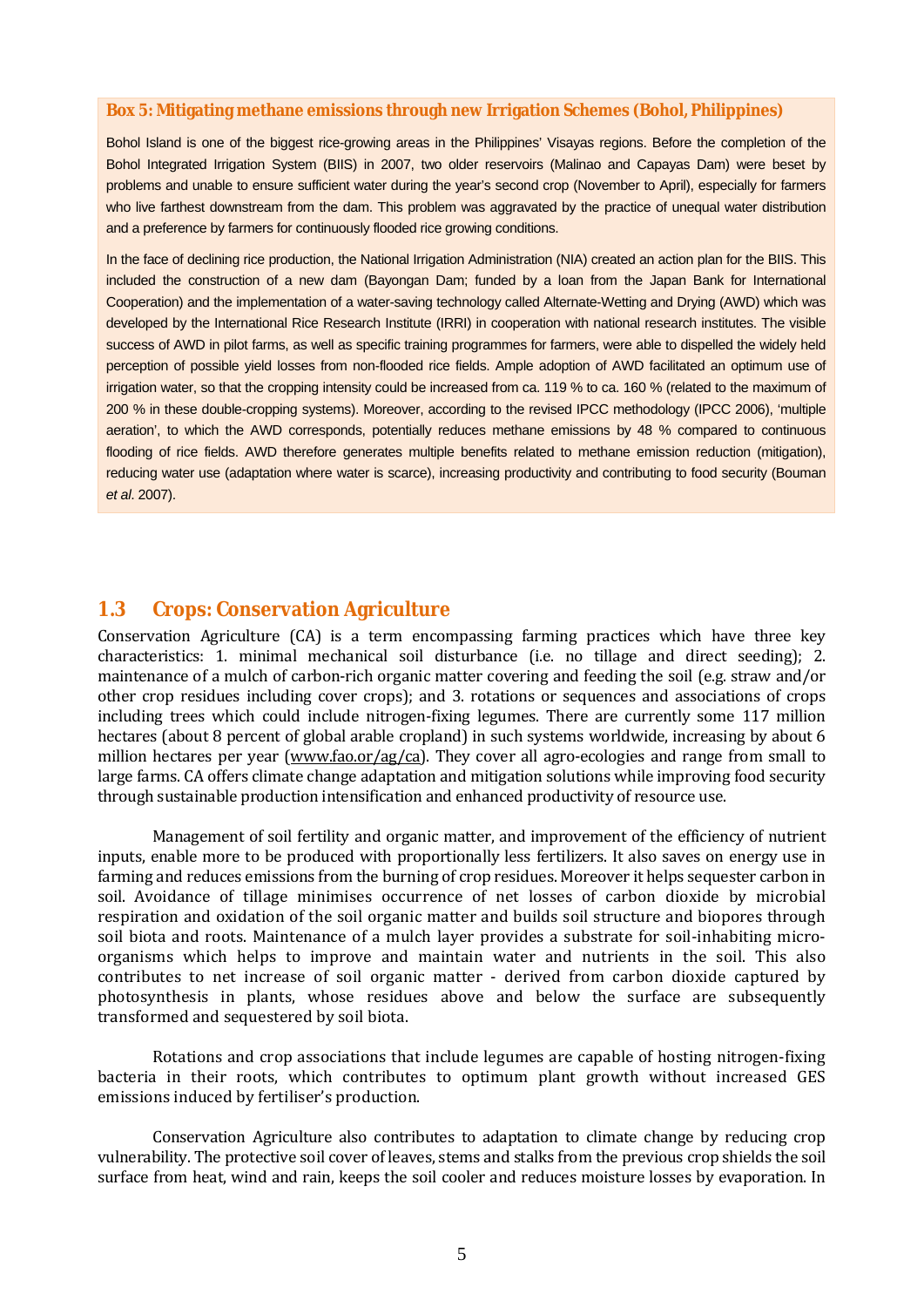drier conditions, it reduces crop water requirements, makes better use of soil water and facilitates deeper rooting of crops; in extremely wet conditions, CA facilitates rain water infiltration, reducing soil erosion and the risk of downstream flooding. Conservation Agriculture also contributes to protect crops from extreme temperatures. Crop rotation over several seasons also minimises the outbreak of pests and diseases.

 CA thus offers opportunities for climate change adaptation and mitigation solutions, while improving food security through sustainable production intensification and enhanced productivity of resource use.

#### **Box 6: Country examples of conservation agriculture**

In **Uzbekistan**, where monocropping of cotton is common place, FAO has contributed to enhance the productivity of cotton through CA including no-till, diversification (rotation with wheat and grain legumes) and selected cover crops. This involved the establishment of demonstration plots and training in soil water dynamics, organic matter improvement and related soil stability measures, methodologies and techniques. The technologies introduced during the project in Tashkent resulted in improved soil quality, crop development and yields. The project also showed that farmers were willing to use the CA practices step by step with a well-tested crop rotation system.

In **Egypt**, CA was introduced in the rice-cropping systems of the Nile Delta, where more than 50 percent of the 3-5 million tones of rice straw residues produced annually are burnt in the field as a practical means of disposal. Rice in rotation with berseem (a forage legume) or wheat achieved yields under CA equal to those grown under conventional practices with savings in time, energy (fuel) and labour needed for land preparation and crop management. The project also demonstrated the advantages of CA practices for weed control, crop water consumption and improvement of soil conditions for crop development.

Farmers in **Lesotho** have been able to boost agricultural yields and increase food production by adopting CA. The practice, locally known as likoti, also contributes to combating soil erosion and to enhancing fertility. The socioeconomic and environmental benefits help poor households to rehabilitate and strengthen their livelihood capital base and ultimately help rural communities to build system resilience in the face of widespread poverty and increasing vulnerability that affect the country. Results show that attending appropriate training is a crucial prerequisite for the correct adoption of likoti. However, training is more effective when trainers pursue true participation and when social capital among farmers is stronger. Further important determinants of adoption are the level of education and the economic incentives provided to vulnerable households (Silici 2010).

In Lempira, **Honduras**, farmers moved from a traditional slash and burn system to the *Quesungual* system. This CA system uses trees and mulch. An economic analysis of this transition showed that during the first two years maize and sorghum yields were about equal to those obtained with the traditional slash and burn system. From the third year, however, their yields increased, in addition, the system provided the farmer with firewood and posts, which gave an extra value to the production. Because of the increased production of maize, the quantity of stover increased as well; this could be sold as livestock fodder. Additionally, from the first year onwards, the farmer could rent out the land for livestock grazing, because of the increased biomass production. Usually this was done for two months. The application of the Quesungual system not only meets the household subsistence needs for fruit, timber, firewood and grains, but also generates a surplus which can be sold providing an additional source of income.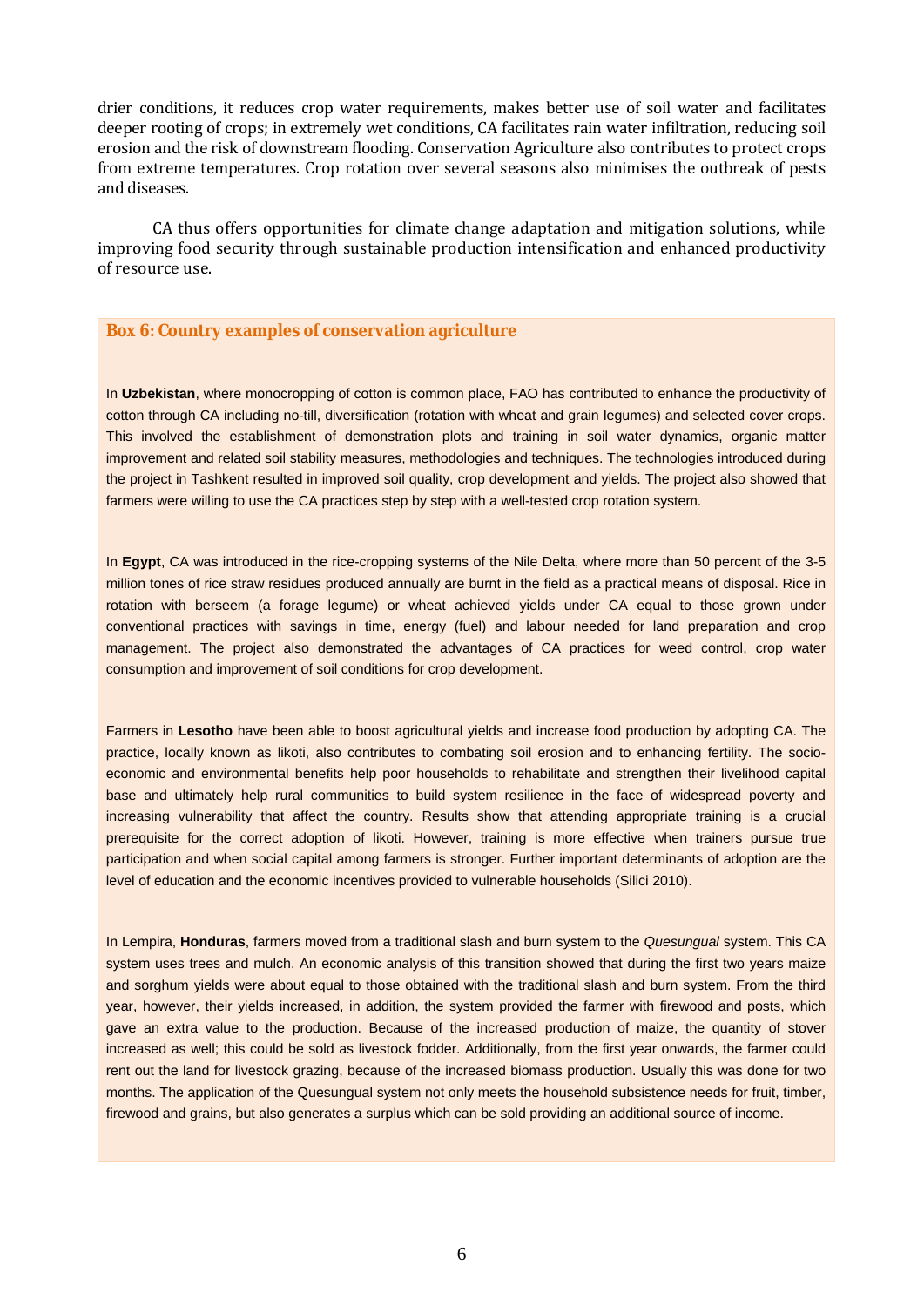#### **1.4 Livestock production efficiency and resilience**

Livestock provide food and livelihoods for one billion of the world's poor, especially in dry and infertile areas where other agricultural practices are less practicable. They play an important multifunctional role in many developing regions providing food, income, draught power for ploughing and transport. They can also provide valuable asset functions, such as collateral for credit, and emergency cash flow when sold in times of crisis.

 The livestock sector has expanded rapidly in recent decades and will continue to do so as demand for meat and dairy products continues to grow. An increase of up to 68 percent by 2030 from the 2000 base period has been estimated and this is mainly driven by population and income growth in developing countries (FAO, 2006). Livestock is also the world's largest user of land resources, with grazing land occupying 26 percent of the earth's ice-free land surface, and 33 percent of cropland dedicated to the production of feed (FAO, 2009). The quick expansion of the sector is a cause of overgrazing and land degradation and an important driver of deforestation. It is also responsible for methane and nitrous oxide emissions from ruminant digestion and manure management, and is the largest global source of methane emissions. However, the carbon footprint of livestock varies considerably among production systems, regions, and commodities, mainly due to variations in the quality of feed, the feed conversion efficiencies of different animal species and impacts on deforestation and land degradation (FAO, 2010b).

 Significant productivity improvements are needed for developing countries to meet growing food security and development requirements, while minimizing resource use and GHG emissions from production. Past productivity gains in the sector have been achieved through the application of science and advanced technology in feeding and nutrition, genetics and reproduction, and animal health control as well as general improvements in animal husbandry. The extension of these approaches, particularly in developing countries where there are large productivity gaps, can play a key role in mitigation and in building resilience to climate change. This is especially important in marginal lands in semiarid areas, which are particularly vulnerable to climate change. Improved forecasting of risks, determination of the effects of climate change, early detection and control of disease outbreaks are also fundamental to allow prompt responses and build resilience.

 The efficient treatment of manure can also reduce emissions and raise productivity of the sector. For example, the anaerobic digestion of manure stored as a liquid or slurry can lower methane emissions and produce useful energy, while the composting solid manures can lower emissions and produce useful organic amendments for soils. The substitution of manure for inorganic fertilizers can also lower emissions and improve soil condition and productivity. The reintegration of livestock with crop activities, the strategic location of intensive livestock production units and enhanced processing techniques to reduce production losses are also effective strategies for boosting productivity.

 In addition to measures that focus directly on animal productivity, feed and manure management, there are a range of grassland management practices that can address mitigation and improve resilience. Grasslands, including rangelands, shrub lands, pasture lands, and croplands sown with pasture, trees and fodder crops, represent 70 percent of the world's agricultural area. The soils under grasslands contain about 20 percent of the world's soil carbon stocks (FAO, 2010a), however, these stocks are at risk from land degradation. The Land Degradation Assessment in Drylands (LADA) recently estimated that 16 percent of rangelands are currently undergoing degradation. Arresting further degradation and restoring degraded grasslands, through grazing management and revegetation are important mitigation strategies. This can include set-asides, postponing grazing while forage species are growing or ensuring even grazing of various species, to stimulate diverse grasses, improve nutrient cycling and plant productivity. These practices along with supplementing poor quality forages with fodder trees, as in silvopastoral systems, can all contribute to increase productivity, resilience and boost carbon removals.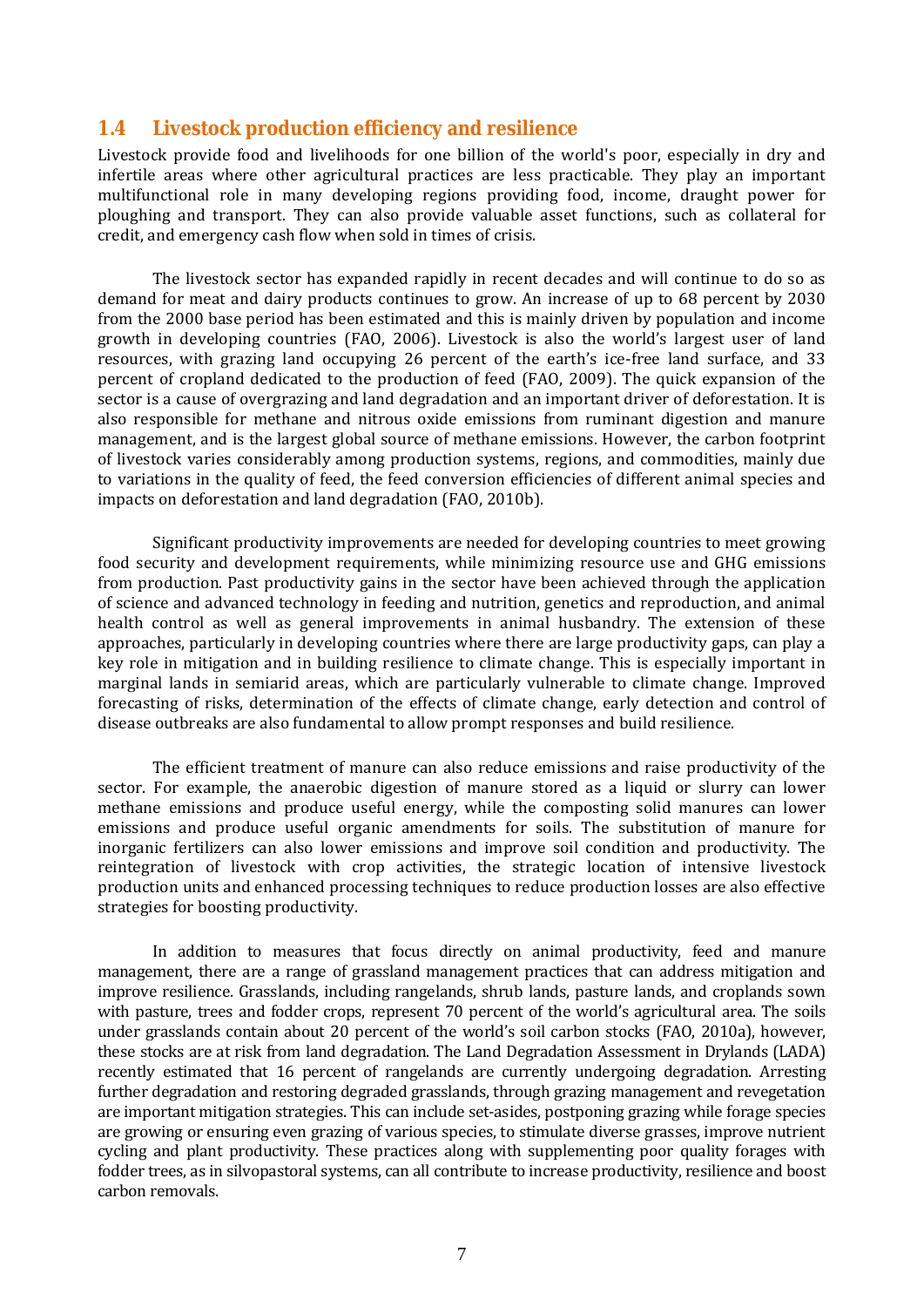#### **Box 7: Improving milk production in Cajamarca, Peru**

FONCREAGRO (http://foncreagro.org/) in association with the private sector is undertaking a number of pro-poor livestock initiatives with the aim to increase milk production in poor and vulnerable areas of Peru, such as the Cajamarca region. Production efficiency is achieved through: breeding programmes (using crosses from Brown Swiss); improved pasture and manure management; decrease in the use of synthetic fertilizers, and improving livestock health through the provision of veterinary services and the sanitation of canals and treatment of animals for diseases such as liver fluke. Such practices have increased milk production per cow by 25 percent with significant improvement in quality. In addition, weaning age has decreased, calves reach 280kg in 20 months instead of 30 months and time between births has been reduced from 16.5 months to 14.9 months. These efficiency improvements has resulted in increases in production and income (by approximately 60 percent) but with a smaller more efficient herd. This has resulted in reduced greenhouse gas emissions and smaller impact on the resource base. Continuity of the system is ensured through training of all members of the community on all aspects of the production system.

#### **Box 8: Multinutrient blocks improve digestibility of fibrous feeds**

Livestock production in developing countries is largely dependent on fibrous feeds – mainly crop residues and low quality pasture – that are deficient in nitrogen, minerals and vitamins. However, these feedstuffs can be better used if the rumen diet is supplemented with nitrogen, carbohydrate, minerals and vitamins. One of the most suitable methods used to supply animals with the nutrients not found in fibrous feed (in tropical smallholder conditions) is to feed the animals urea and molasses in the form of urea-molasses mineral blocks. These mineral blocks increase productivity of meat and milk production and promote higher reproductive efficiency in ruminant animal species, such as cattle, buffalo, sheep, goats and yak. The success of the technique has resulted in its adoption in over 60 countries (FAO 2007a).

#### **Box 9: Control of animal diseases related to climate changes: Rift valley fever**

The recent outbreak of Rift Valley Fever (RVF) in Madagascar in 2008 provides an example of how principles and tools such as rapid disease detection, early warning, early response, as promoted in the EMPRES programme, can be used for the control of emerging diseases. The virus, which causes high livestock losses and is also a severe threat to human health, was found in test samples which triggered a country wide survey of livestock and the establishment of surveillance systems. Sentinel screening of herds in thirteen locations were establish through the contracting of local, private veterinarians to undertake field surveillance and undertake weekly visits to communities. Mosquitoes and other samples were collected in the infected areas in order to identify vector species. To prevent human contamination, information campaigns were organized and protective equipment was distributed to professionals working in slaughterhouses. In autumn 2008, a month after the first training, a veterinarian in a remote area launched an alert. The implementation of local measures immediately after detection of the first cases prevented the outbreak from spreading. (EMPRESS Transboundary Animal Diseases Bulletin No 35).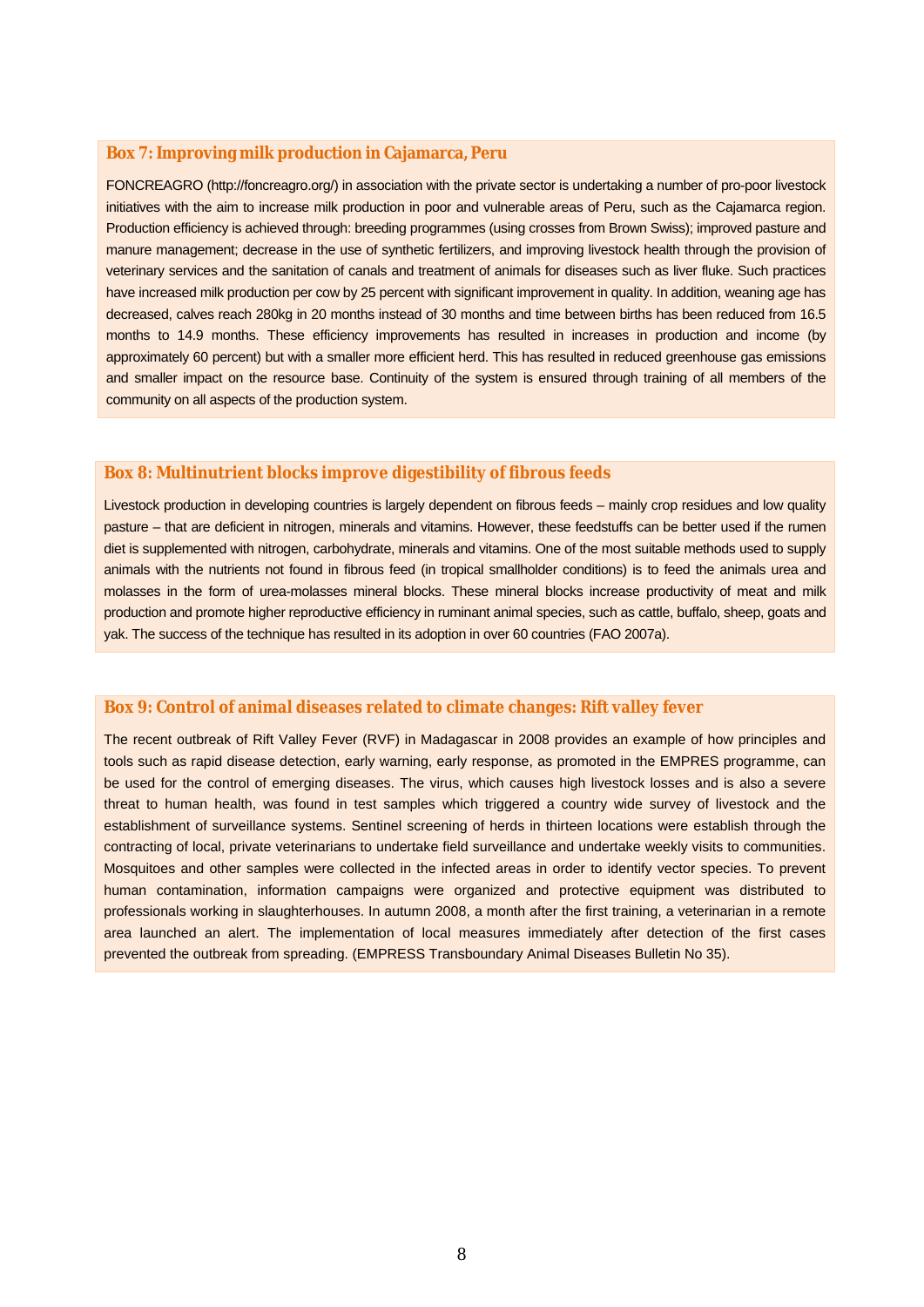### **1.5 Agroforestry**

Agroforestry is the use of trees and shrubs in agricultural crop and/or animal production and land management systems. It is estimated that trees occur on 46 percent of all agricultural lands and support 30 percent of all rural populations (Zomer et. al 2009). Trees are used in many traditional and modern farming and rangeland systems. Trees on farms are particularly prevalent in Southeast Asia and Central and South America. Agroforestry systems and practices come in many forms, including improved fallows, taungya (growing annual agricultural crops during the establishment of a forest plantation), home gardens, growing multipurpose trees and shrubs, boundary planting, farm woodlots, orchards, plantation/crop combinations, shelterbelts, windbreaks, conservation hedges, fodder banks, live fences, trees on pasture and tree apiculture (Nair, 1993 and Sinclair, 1999).

 The use of trees and shrubs in agricultural systems help to tackle the triple challenge of securing food security, mitigation and reducing the vulnerability and increasing the adatability of agricultural systems to climate change. Trees in the farming system can help increase farm incomes and can help diversify production and thus spread risk against agricultural production or market failures. This will be increasingly important as impacts of climate change become more pronounced. Trees and shrubs can diminish the effects of extreme weather events, such as heavy rains, droughts and wind storms. They prevent erosion, stabilize soils, raise infiltration rates and halt land degradation. They can enrich biodiversity in the landscape and increase ecosystem stability.

 Trees can improve soil fertility and soil moisture through increasing soil organic matter. Nitrogen-fixing leguminous trees and shrubs can be especially important to soil fertility where there is limited access to mineral fertilizers. Improved soil fertility tends to increase agricultural productivity and may allow more flexibility in the types of crops that can be grown. For example agroforestry systems in Africa have increased maize yields by 1.3 and 1.6 tons per hectare per year (Sileshi *et al*. 2008). Fodder trees have been traditionally used by farmers and pastoralists on extensive systems but fodder shrubs such as calliandra and leucaena are now being used in more intensive systems, increasing production and reducing the need for external feeds (Franzel, Wambugu and Tuwei, 2003). Agroforestry systems for fodder are also profitable in developed countries. For example, in the northern agricultural region of western Australia, using tagasaste (Chamaecytisus proliferus) has increased returns to farmers whose cattle formerly grazed on annual grasses and legumes (Abadi *et al*., 2003).

 Agroforestry systems are important sources of timber and fuelwood throughout the world in both developing and developed countries. For example, intercropping of trees and crops is practiced on 3 million hectares in China (Sen, 1991) and in the United Kingdom, a range of timber/cereal and timber/pasture systems has been profitable to farmers (McAdam, Thomas and Willis 1999). Trees produced on farm are major sources of timber in Asia (e.g. China, India, Pakistan), East Africa (e.g. Tanzania) and Southern Africa (e.g Zambia), Increasing wood production on farms can take pressure off forests, which would otherwise result in their degradation.

 Agroforestry systems tend to sequester much greater quantities of carbon than agricultural systems without trees. Planting trees in agricultural lands is relatively efficient and cost effective compared to other mitigation strategies, and provides a range of co-benefits important for improved farm family livelihoods and climate change adaptation. There are several examples of private companies supporting agroforestry in exchange for carbon benefits.

 Agroforestry is therefore important both for climate change mitigation as well as for adaptation through reducing vulnerability, diversifying income sources, improving livelihoods and building the capacity of smallholders to adapt to climate change. However, agroforestry in many regions is still constrained by local customs, institutions and national policies. There is an urgent need for capacity building, extension and research programmes to screen and to match species with the right ecological zones and agricultural practices. There is a need to support and develop private public sector partnerships to develop and distribute agroforestry germplasm, like there is for the crops sector.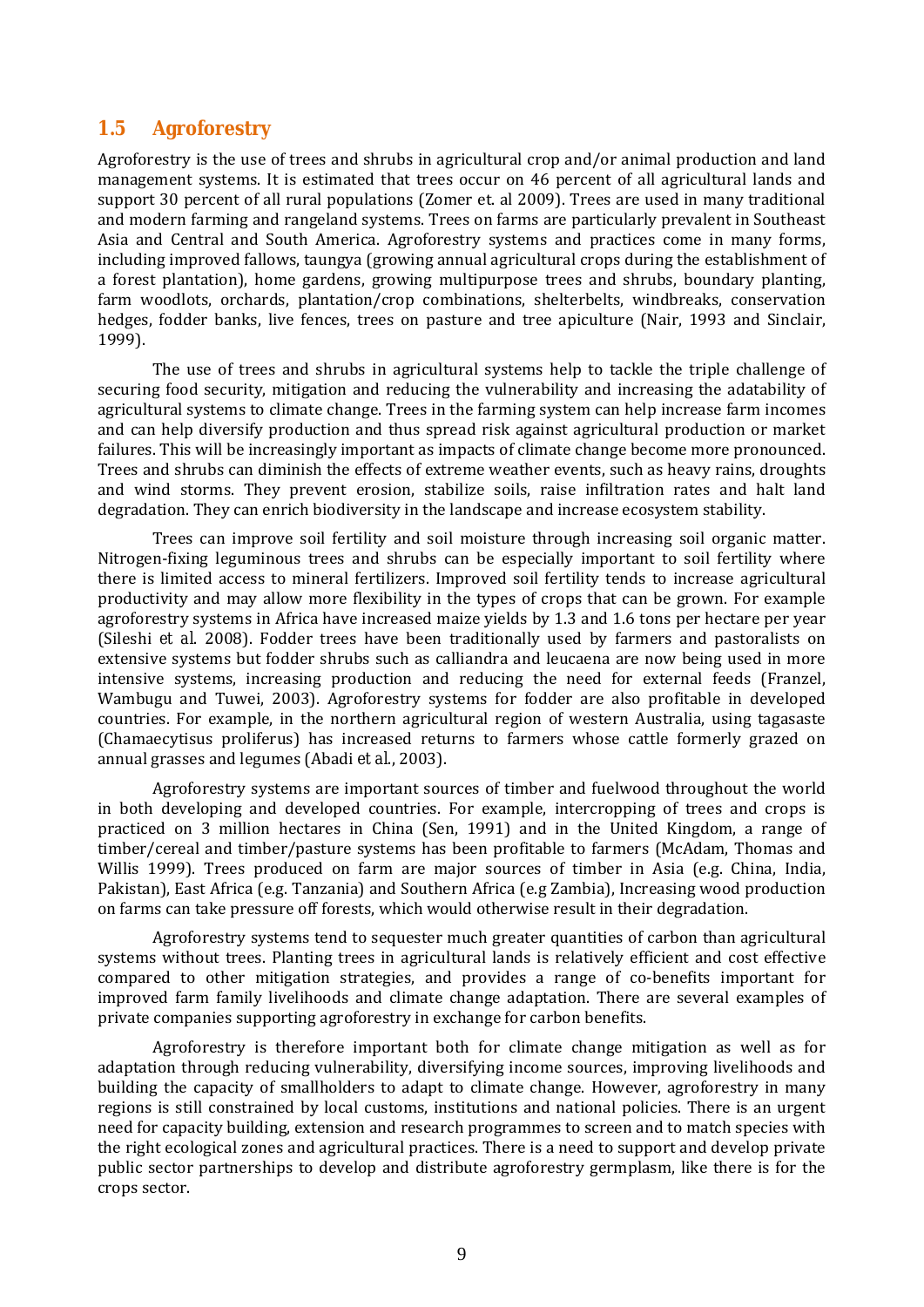Many success stories demonstrate that with appropriate access to market and value added opportunities, initial funding mechanisms to kick off processes and transition, and other initiatives and enabling conditions, rural producers and farmers get to produce on a large scale with impact at sub-national and national level. For instance, under the Clean Development Mechanism (CDM) of the Kyoto Protocol, Ethiopia will qualify for carbon credits for reforestation and afforestation projects. The Humbo Regeneration Project will enable the future sale of 338,000 tonnes of carbon credits by 2017 (World Bank, 2010). The benefits of Faidherbia albida agroforestry systems in sub-Saharan Africa have been highly documented (box 10).The carbon project in the Nhambita community in Mozambique (box 11) also advocates for agroforestry.

#### **Box 10: Faidherbia albida agroforestry/agrosilvipastoral system**

Faidherbia albida is a tree commonly found in agroforestry systems in sub-Saharan Africa. This tree, which is widespread throughout the continent, thrives on a range of soils and occurs in ecosystems from, deserts to wet tropical climates. It fixes nitrogen and has the special feature of 'reversed leaf phenology' meaning it is dormant and sheds its leaves during the early rainy season and leafs out when the dry season begins. This feature makes it compatible with food crop production, because it does not compete for light, nutrients and water. Farmers have frequently reported significant crop yield increases for maize, sorghum, millet, cotton and groundnut when grown in proximity to Faidherbia. From 6 percent to more than 100 percent yield increases have been reported in the literature.

Like many other agroforestry species, Faidherbia tends to increase carbon stocks both above-ground and in the soil (8) and improves soil water retention and nutrient status. Faidherbia trees are currently found on less than 2 percent of Africa's maize area and less than 13 percent of the area grown with sorghum and millet. With maize being the most widely cropped staple in Africa, the potential for adopting this agroforestry system is tremendous. Further research is needed to better explore the potential benefits Faidherbia can provide, including for crop productivity in different agro-ecosystems; wood and non-wood products for household use or sale on the market; and possibilities for engaging with carbon markets.

#### **Box 11: The Nhambita community carbon project, Mozambique**

Initiated in 2003, the project pays 1000 smallholder farmers in the buffer zone of the Gorongosa National Park in Sofala Province for sequestering carbon through adoption of agroforestry practices and for reduced emissions from deforestation and degradation (REDD) of miombo woodlands. Farmers are contracted to sequester carbon on their machambas (farmlands) through adoption of agroforestry practices from a 'menu' that includes horticultural tree species, woodlots, intercropping food crops with Faidherbia albida, planting native hardwoods around the boundary of the machambas, and planting fruit trees within the homestead. In all, different project activities yield carbon offsets equal to 24,117 tCO<sub>2</sub>e per annum over an area of about 20 000 hectares. Farmers receive carbon payments at a rate of US\$4.5 per tCO<sub>2</sub> or in the range of US\$433/ha to \$808/ha over seven years. The project shows that carbon sequestration through land use, land use change and forestry (LULUCF) can both promote sustainable rural livelihoods as well as generate verifiable carbon emissions reductions for the international community.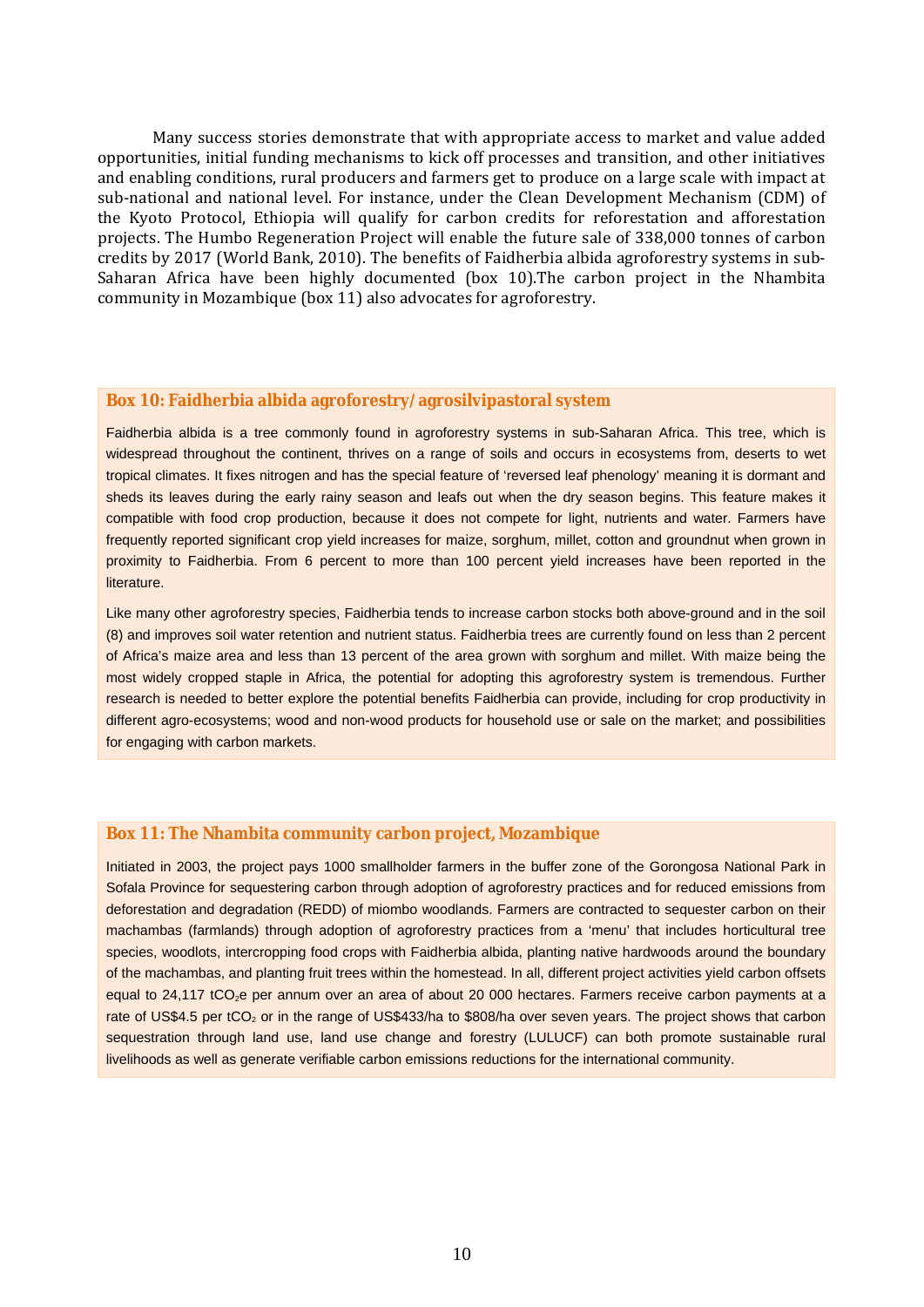### **1.6 Fisheries and aquaculture**

Over 500 million people depend, directly or indirectly, on fisheries and aquaculture for their livelihoods. Fish also provides essential nutrition for 3 billion people and at least 50 percent of animal protein and essential minerals to 400 million people in the poorest countries. However, climate change is bringing about huge challenges to these resources. Production systems and livelihoods, already in crisis from over-fishing, poor management and impacts from other terrestrial anthropogenic influences, are likely to succumb further as the frequency and intensity of storms increase and extreme weather events become more common. Fishers, as well as other community members, will be at greater risk of losing their lives and assets, such as boats, fishing equipment and aquaculture infrastructures. Adaptation strategies will need to be context and location specific and to take into account both short-term (e.g. increased frequency and intensity of extreme events) and long-term (e.g. reduced productivity of aquatic ecosystems) phenomena. Strategies to increase resilience and adaptive capacity will require wide-scale implementation and adoption of measures and practices that adhere to the principles of the Code of Conduct for Responsible Fisheries.

 Climate resilient sustainable intensification of aquaculture must occur to meet growing consumption needs and is being achieved by improving management approaches and through the selection of suitable stock (for example through saline resistant species in zones facing sea level rise). Improved energy efficiency and decreased use of fish meal and fish oil feeds are essential mitigation strategies as these inputs are the main carbon footprint in aquaculture systems. Increasing feeding efficiency or switching to herbivorous or omnivorous species, such as carp, greatly reduces the need for fish feed inputs and achieves much higher input/output ratios than other protein sources, such as salmon. The integration of aquaculture within broader farming landscapes provides further opportunities, for example sludge produced during the treatment of aquaculture wastewater or pond sediments can be used to fertilize agricultural crops. More strategic location of aquaculture infrastructure can also avoid potential climate change risks and minimize the impacts on natural systems such as wetland, mangroves and reefs. In addition, replanting mangroves in many aquaculture areas in tropical regions can restore important ecosystem services, protect the coastline from inundations and, along with other plants and seagrasses, can sequester carbon, increasing marine "blue carbon" sinks. Mariculture farming systems such as filter-feeders and seaweeds are excellent production systems as they require little, if any, external inputs and can even provide ecosystem services such as filtering and absorbing excess nutrients in the water. In some cases, these systems far exceed efficiency and carbon uptake levels when compared to land agricultural activities. Moreover, seaweeds can be used for feed, food products and have the potential for biofuel production.

 Adaptation will also require private sector adjustments in fishing practices as abundance and availability of traditional species decline and opportunities for catching novel species grows. Significant levels of re-investment in facilities, equipment and training will be required as fisheries supply chains adapt. In all cases, this transition will need to be achieved with improvements in the safety and reductions in the loss of life and accidents while minimizing energy use and reducing waste. Low Impact Fuel Efficient [LIFE] fishing vessels, fishing gears and fishing practices adapted to each specific fishery can reduce the sector's greenhouse gas emissions from the estimated 2.1 million powered fishing vessels which consume an estimated 41 million tones of fuel, buffer the sector from future oil shocks and improve the overall safety and environmental sustainability of fishing operations. In addition, there is an urgent need to reduce fishing capacity in many fisheries around the world, to reduce the incentives to overfish and to improve the economic performance of those fisheries. This would have the added benefit of further reducing greenhouse gas emissions.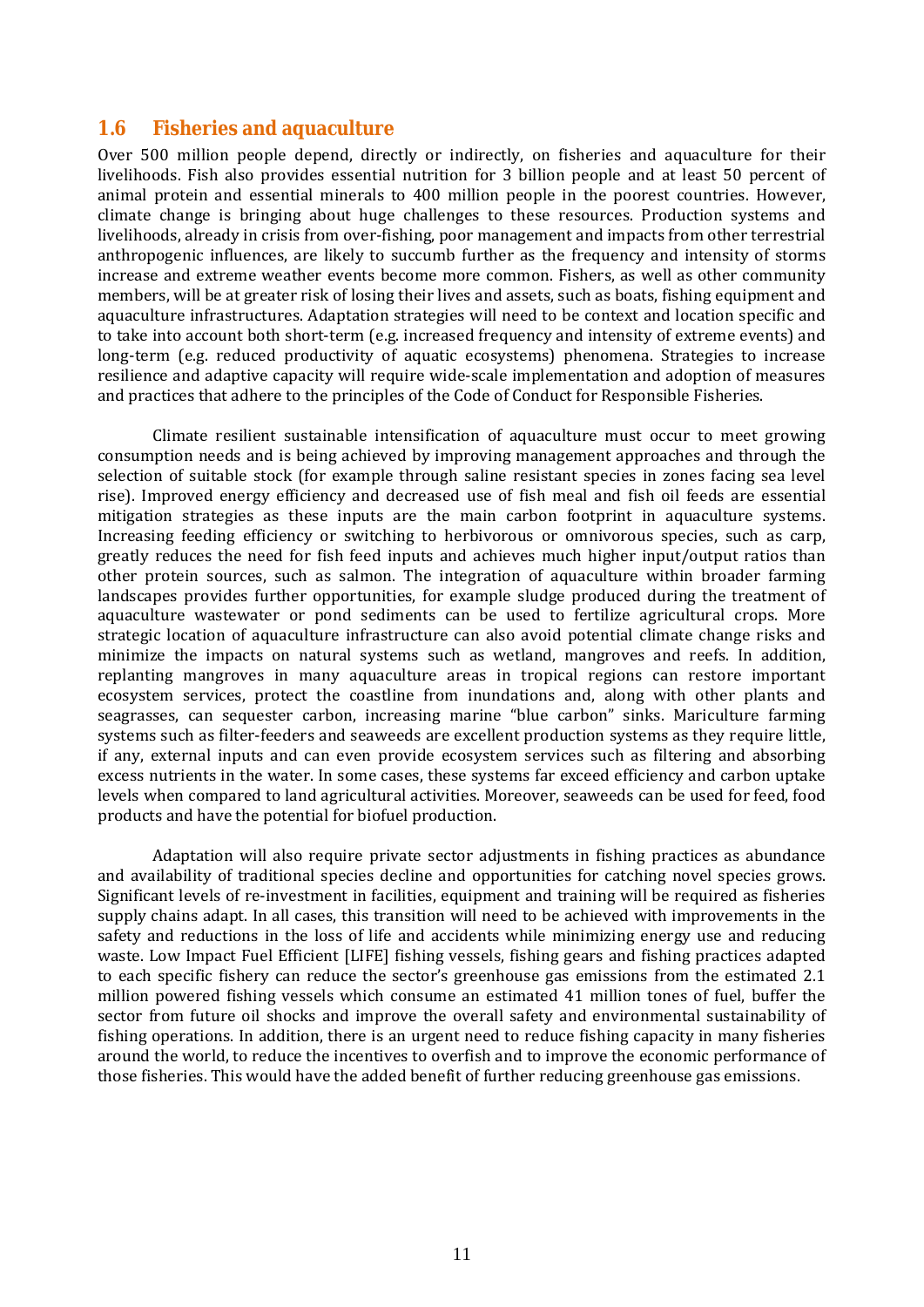#### **Box 12: Low energy efficient aquaculture**

The farming of seaweeds, oysters and clams constitute the largest proportion of mariculture production worldwide. The culture of these groups requires minimal energy inputs and, therefore, has a relatively small carbon footprint. Moreover, the rapid turnover in seaweed culture, approximately three months per crop (in the tropics) with yields of over 2 500 tonnes per ha, far exceeds the potential carbon uptake that could be obtained through other agricultural activity for a comparable area. Additionally, such systems can filter nutrients and provide a "cleaning service" to coastal marine environments.

The farming of seaweed has expanded rapidly in recent decades as demand has outstripped the supply available from natural resources. Annual production value are estimated at US\$5.5-6 billion; with commercial harvesting occurring in about 35 countries, spread between the Northern and Southern Hemispheres, in waters ranging from cold, through temperate, to tropical. China is the largest producer of edible seaweeds. About five million tonnes (mostly for kombu) is produced from hundreds of hectares of *Laminaria japonica* that is grown on suspended ropes in the ocean. Other seaweeds, such as *kappaphycus alvarezii* and *Eucheuma denticulatum,* originally harvested from natural stocks in Indonesia and the Philippines for the production of thickening and gelling agents (Carrageenan), are now cultivated and production has also spread to other countries, including Tanzania (Zanzibar), Viet Nam and some of the Pacific Islands.

#### **Box 13: Aquasilviculture**

Another environmentally-friendly and GHG mitigating mariculture system is aquasilviculture, the integration of aquaculture and mangrove forestry. Such systems are commonly used in Indonesia and Vietnam and in the early stages of development in other countries such as Hong Kong, the Philippines, and Malaysia. The approaches differ among and within countries but mainly constitute the integration of mangrove ponds and pens for fish and crabs (Primavera, 2000). Such systems not only sequester carbon, but they are also more resilient to shocks and extreme events and also lead to increased production due to improved ecosystem services. A good example of the benefits of aquasilviculture can be seen in the introduction of the system in the tambak region of Java, an area of over 300 000 ha of extensive ponds which lacked mangroves. The introduction of mangroves led to the increase in production, in food supplies and contributed significantly to the socio-economic well-being of the coastal rural population (Sukardjo 1989). The system was therefore more profitable than just direct planting of mangrove trees, and the net financial benefits to the reforestation programme of the State Forestry Corporation was considerable (Sukardjo, 1989).

#### **Box 14: Low Energy Fuel Efficient (LIFE) Fishing**

Well-designed and responsibly-used passive fishing gears such as gill nets, pots, hook and lines and traps can reduce the requirement for fossil fuel consumption by as much as 30-40 percent over conventional active fishing gears, such as trawls. Moreover, the use of bio-degradable materials can minimize the amount of ghost fishing when fishing gears are inadvertently lost as a result of bad weather. New designs of selective fishing gear can reduce the capture of juveniles and other forms of bycatch as well as reducing discards. Innovative technologies such as GPS and echosounders can also be used to ensure that fishing gears are not set on vulnerable or sensitive habitats. Other innovations in design of vessels and fishing equipment coupled with safety training can minimize accidents and loss of life at sea and assist with fishing losing its reputation of being the most dangerous occupation in the world.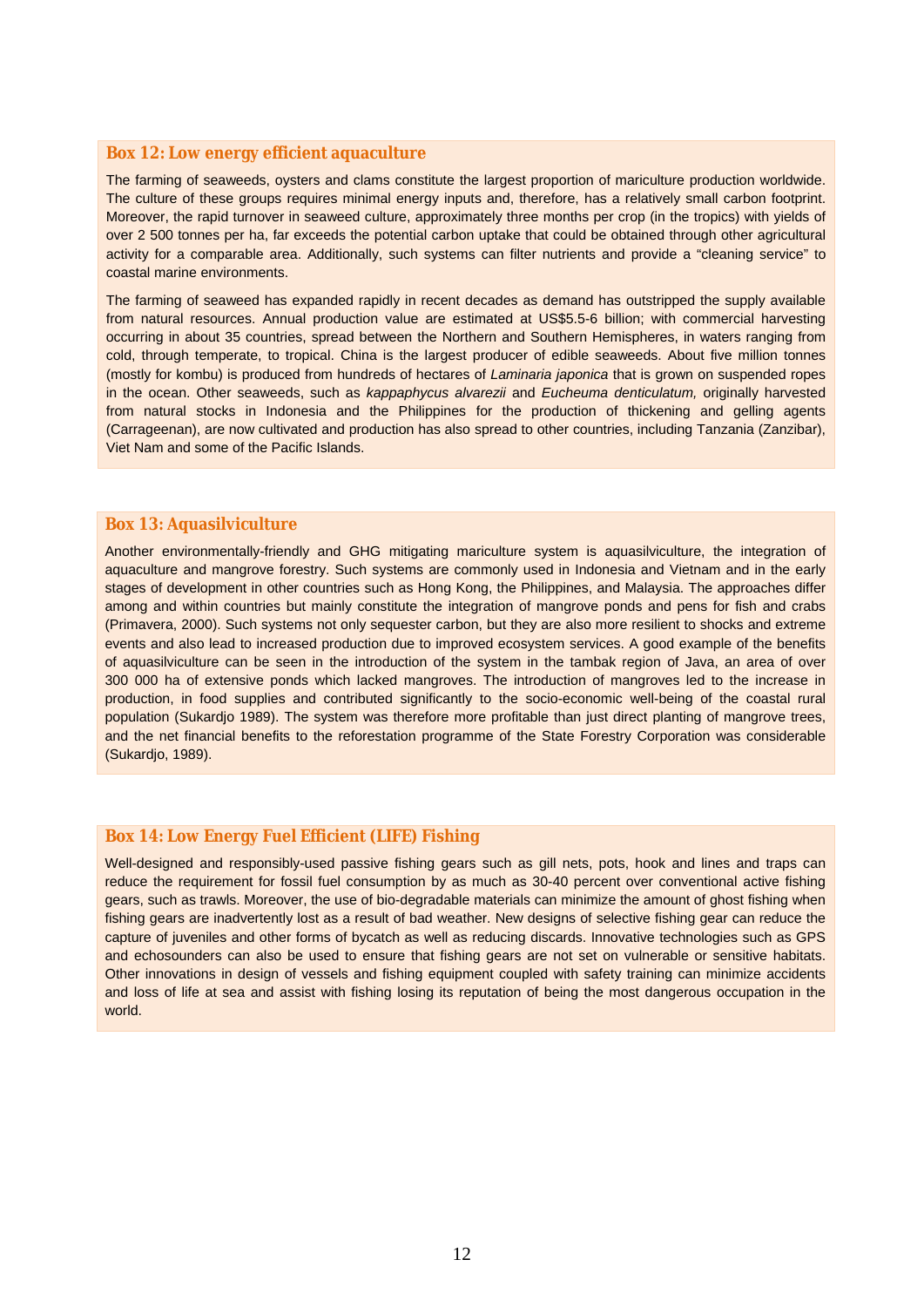### **1.7 Urban and peri-urban agriculture**

50 percent of the global population now lives in cities and this is expected to rise to 70 percent by 2050. Such large expansion causes the encroachment of the city into surrounding natural ecosystems and agricultural lands.

 Cities are often unable to provide sufficient employment opportunities to their growing populations which leads to a rapid increase in urban poverty rates and food insecurity. These urban poor often lack the money to purchase food or the land to grow it. It is estimated that these individuals spend up to 60 percent of their incomes to buy food. For example, the recent food crisis increased food prices and the global economic downturn reduced employment opportunities and incomes especially within urban areas. Climate change and higher incidences of natural and humanmade disasters have also caused disruptions in food-supply chains into cities further increasing food insecurity.

 Although cities will continue to largely depend on rural agriculture, urban and peri-urban agriculture is providing significant quantities of food (especially of perishable items) and improving food security of the urban poor. It is estimated that up to 15 percent of the world's food is produced by urban agriculture and 70 percent of urban households in developing countries participate in agricultural activities. Vegetables, fruits, mushrooms, herbs, meat, eggs, milk and even fish are being produced in community gardens, private backyards, schools, hospitals, roof tops, window boxes and vacant public lands (including at the side of roads and rail tracks). This home production can provide up to 60 percent of a families food requirements. This not only greatly improves nutrition it also allows families to spend more of their incomes on other expenses, such as education and health. In addition, urban agriculture also generates micro-enterprises such as the production of compost, food processing and sale.

 Other advantages of urban agriculture are the "greening" of cities, improving air quality, and lowering temperatures. These benefits has led many cities (such as Beijing Hanoi, Kampala Shanghai, Java, Dakar, Accra, Havana, Buenos Aires, Bogotá, Lima, Curitiba, Quito, Managua, Tegucigalpa and Rosario) to develop considerable urban agricultural capacity, producing a large percentage of their milk, eggs, meat, fruit and vegetable requirements (up to 90 percent for the last).

 However if the full potential of urban agriculture is to be achieved there are a number of key constraints and issues which need to be addressed. For example, the lack of access to water and other productive resources. Competition for land and issues related to tenure rights have been found to be major constraints. The environmental impact of urban agriculture, the food safety concerns of using waste water and organic material and the risk of the spread of diseases and contamination of toxic pollutants are all of major concerns. City planners therefore require technical guidance for the integration of agricultural activities into urban development and training needs to be provided on urban sustainable production systems. There is urgent need to revisit food distribution systems and ensure resilient urban-rural linkages, especially with regard to new shocks caused by climate change.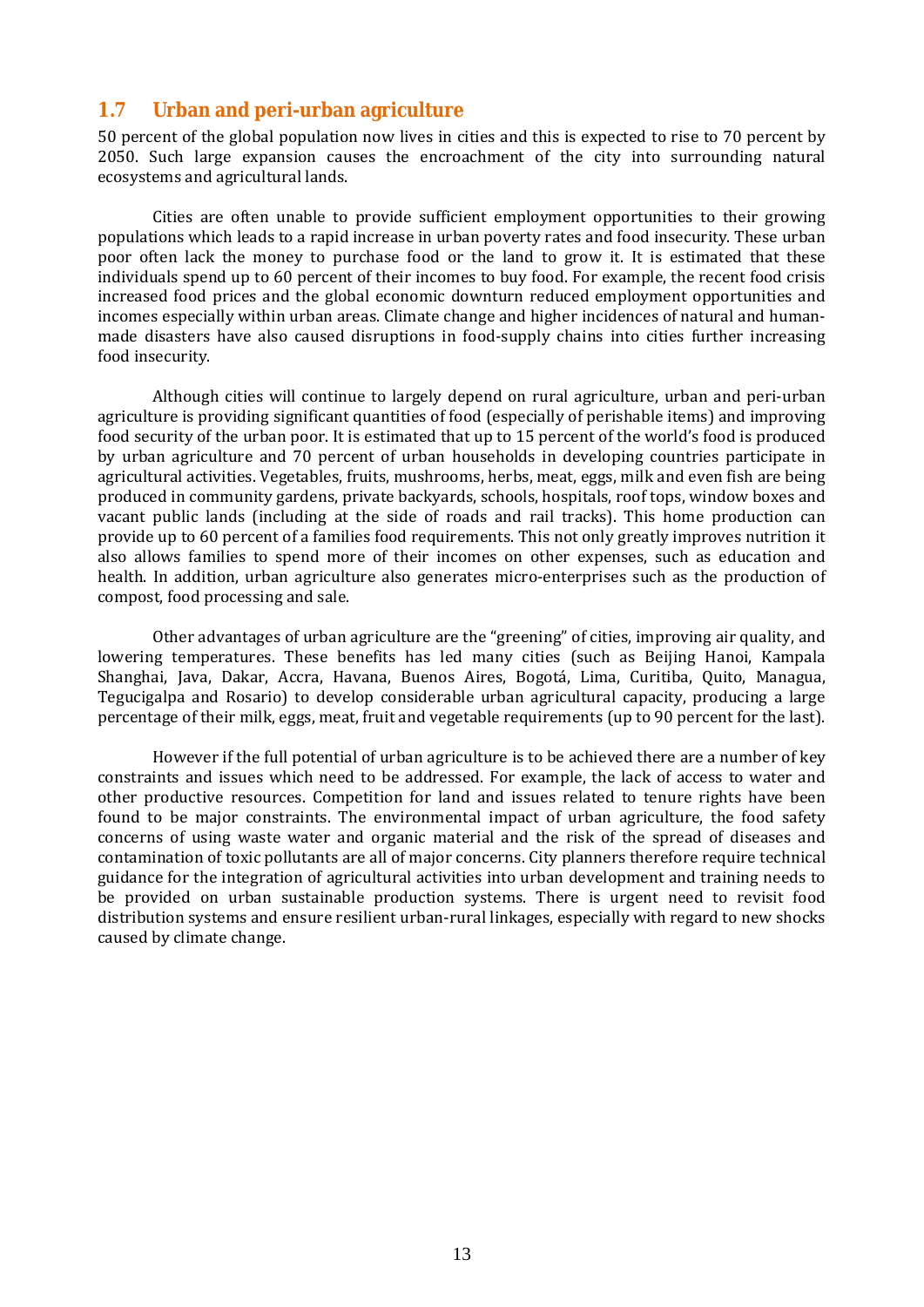#### **Box 15: Micro-Gardens in Dakar**

FAO and the Government of Senegal have initiated Micro-Gardens in Dakar in 1999. This initiative has reduced poverty by providing fresh vegetables to poor families, thereby improving their food supply and nutrition. The project also promotes income generation through the sale of production surplus. The project facilitates access to urban and peri-urban horticultural production for city-dwellers who do not have access to farmland, mobilizes human resource in the fields of administration and research, and promotes the use of agricultural waste such as peanut shells and rice chaff. The micro-garden technology has been adopted across all social sectors: poor, wealthy, men, women, young, old and physically handicapped. More than 4,000 families have been trained in micro-garden technology.

The main challenges in the implementation of the project included training and organization of beneficiaries, access to equipment and inputs, and marketing of produce. The micro-gardens benefited from local means and equipment, housed at the Horticultural Development Centre (CDH) of the Senegalese Institute of Agricultural Research (ISRA), including an office, laboratory and national reference micro-garden.

In the absence of territorial planning for the allotment of production spaces to micro-gardeners, some city halls, schools and hospitals have made their backyards available for micro-gardeners. The micro-gardens project has also established outlets in all the regional capitals to provide access to alternatives to high-cost chemical fertilizers, including tea manure, manure, and Biogen. Annual yields have increased and costs of inputs reduced through the use of alternative materials and drip irrigation kits promoted by the FAO. The project is collaborating with Italian NGOs in Dakar to establish a specific supply chain mechanism for micro-gardeners' produce to strengthen financial autonomy of the beneficiaries and ensure sustainability of the project. Micro-gardners' produce is promoted via television programmes and advertising; and with the introduction of a certificate of vegetable analysis, established by the Institute of Food Technology (ITA). The goal is to create a label for micro-gardeners' produce.

#### **Box 16: Rooftop gardens in Cairo, Egypt**

The population explosion and the tendency to build on agricultural land have acted to limit the resources of city families and their access to healthy products. With a little effort and money, rooftops can contribute in improving the families' quality of life and provide them with healthy food and increased income. Although the idea is not new, rooftop gardens in Egypt has only recently been implemented. In the early 1990s at Ain Shams University, a group of agriculture professors developed an initiative of growing organic vegetables to suit densely populated cities of Egypt. The initiative was applied on a small scale until it was officially adopted in 2001 by the Food and Agriculture Organization (FAO)."Terraces, balconies and even civil construction walls have also been utilized. These production methods do not require big investments in capital or long hours of work but allows for the production of a broad variety of vegetables and fruit."

#### **Box 17: Further information and examples**

The urban producer's resource book: A practical guide for working with Low Income Urban and PeriUrban Producers Organizations provides a useful reference with guidelines and the issues that have to be addressed. Country examples are provided for each issue to show how UPA can be developed in cooperation with a number of stakeholders. Accessed at: www.fao.org/docrep/010/a1177e/a1177e00.htm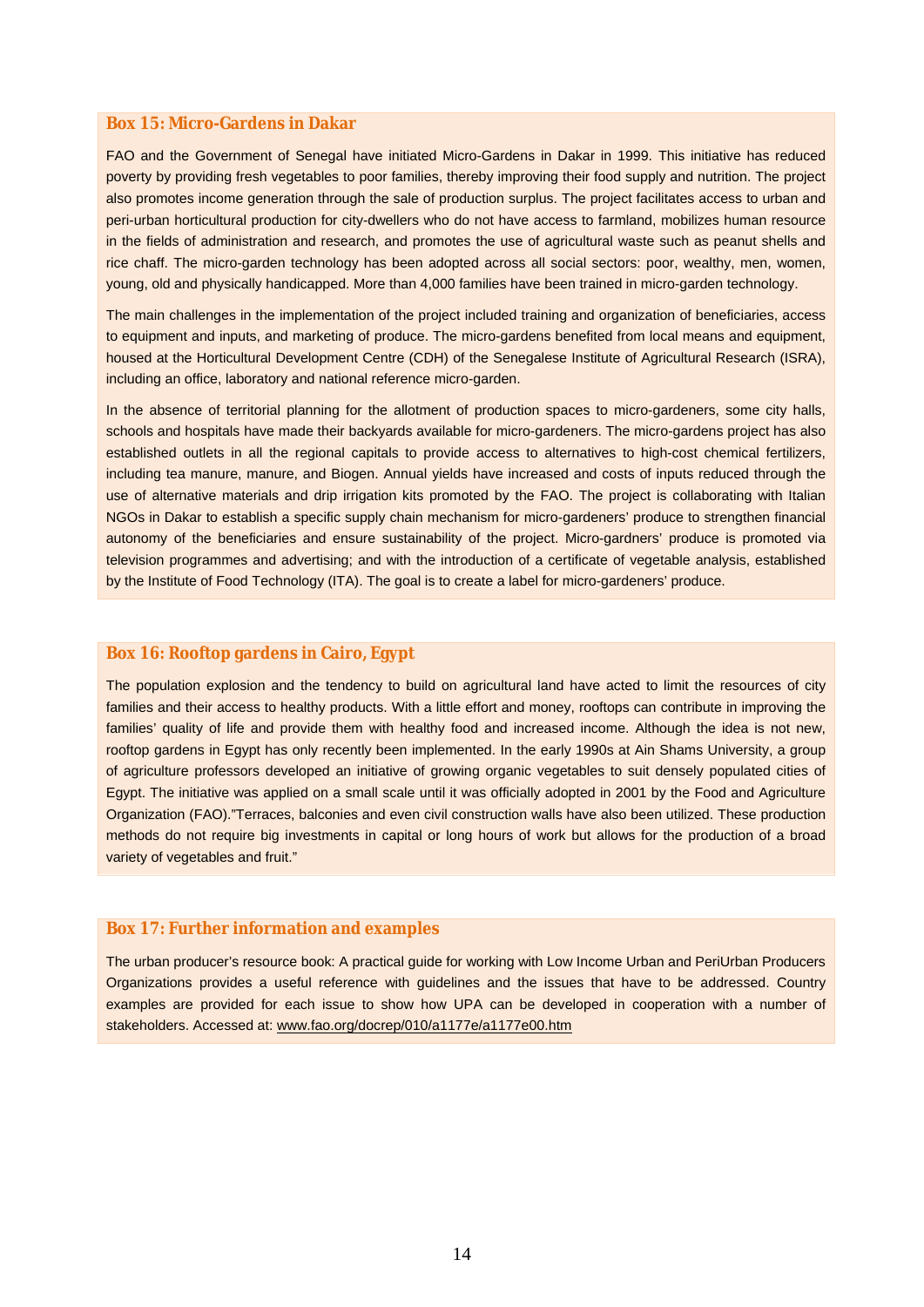### **1.8 Diversified and Integrated Food - Energy Systems**

As can already be seen in the above production systems, diversification can both increase the efficiency of systems and build their resilience to climate change. It can spread risk, increasing economic resilience at the farm and at the local level. Diversified rotations, including crop varieties and species with different thermal/temperature requirements, better water use efficiency and resistance to pest/disease, and lower yield variability are an effective way to reduce risks and increase efficiency. Introducing new types of crops (such as vegetables), trees (fruit and wood products) and other plants can increase and diversify production and improve overall nutritional levels. Integrated crop and livestock systems also increase the efficiency and environmental sustainability of both production systems. The waste products of one component serve as a resource for the other (e.g. manure increases crop production and crop residues and by-products are used as animal feeds). Animals also play various roles, they can provide energy for farm work or transportation and constitute a capital to be converted into cash when needed. These systems, which exist under various forms and levels of integration, provide opportunities for increasing overall production and economic resilience of farmers.

 Developing production systems which also meet the energy requirements of smallholders is also important. However, three billion people – about half of the world's population - rely on unsustainable biomass-based energy sources to meet their basic energy needs for cooking and heating, and 1.6 billion people lack access to electricity (IEA 2002). In rural communities in developing countries this often results in encroachments into natural ecosystems, for example the cutting down of forests for fuel, leading to major sources of emissions. Integrated Food Energy Systems (IFES) aim at addressing these issues by simultaneously producing food and energy. This generally translates into two main methods. The first combines food and energy crops on the same plot of land, such as in agroforesty systems for example: growing trees for fuelwood and charcoal. The second type of IFES is achieved through the use of by-products/residues of one type of product to produce another. Examples include biogas from livestock residues, animal feed from by-products of corn ethanol, or bagasse for energy as a by-product of sugarcane production for food purposes. While simple IFES systems such as agroforestry or biogas systems are widespread, more complex IFES are less frequently implemented due to the technical and institutional capacity required to establish and maintain them, and the lack of policy support. Solar thermal, photovoltaics, geothermal, wind and water power are other options and can be included in IFES, despite the high start-up costs and specialized support required for their installation and servicing.

#### **Box 18: National Biogas Programme, Viet Nam**

Viet Nam embarked on an integrated land management scheme, following land rights being given to individual farmers. This is supported by the Vietnamese Gardeners' Association (VACVINA), which works at all levels, and has national responsibility to promote this concept – called the VAC integrated system. It involves gardening, fish rearing and animal husbandry, to make optimal use of the land. Traditional fuels such as wood and coal for cooking are becoming increasingly scarce and expensive, and can contribute to deforestation. Increasing livestock production in rural communities with high population density leads to health and environmental issues from the quantity of animal dung being produced. Biogas digesters are part of the solution offered by this initiative, using the waste to generate energy, and the resultant slurry can be used as a fertilizer to improve soil quality. A market-based approach has been adopted to disseminate the plants and the service provided to those buying the digesters is comprehensive. The customer must have at least four to six pigs or two to three cattle that provide the animal dung. They pay the total installation cost for the digesters to local service providers, and operate the biodigester using instructions provided by them. A biodigester produces enough daily fuel for cooking and lighting. It improves the surrounding environment, whilst livestock produces meat, milk and fish products for local consumption and subsistence farming.

*Source:* FAO/Practical Action, 2009.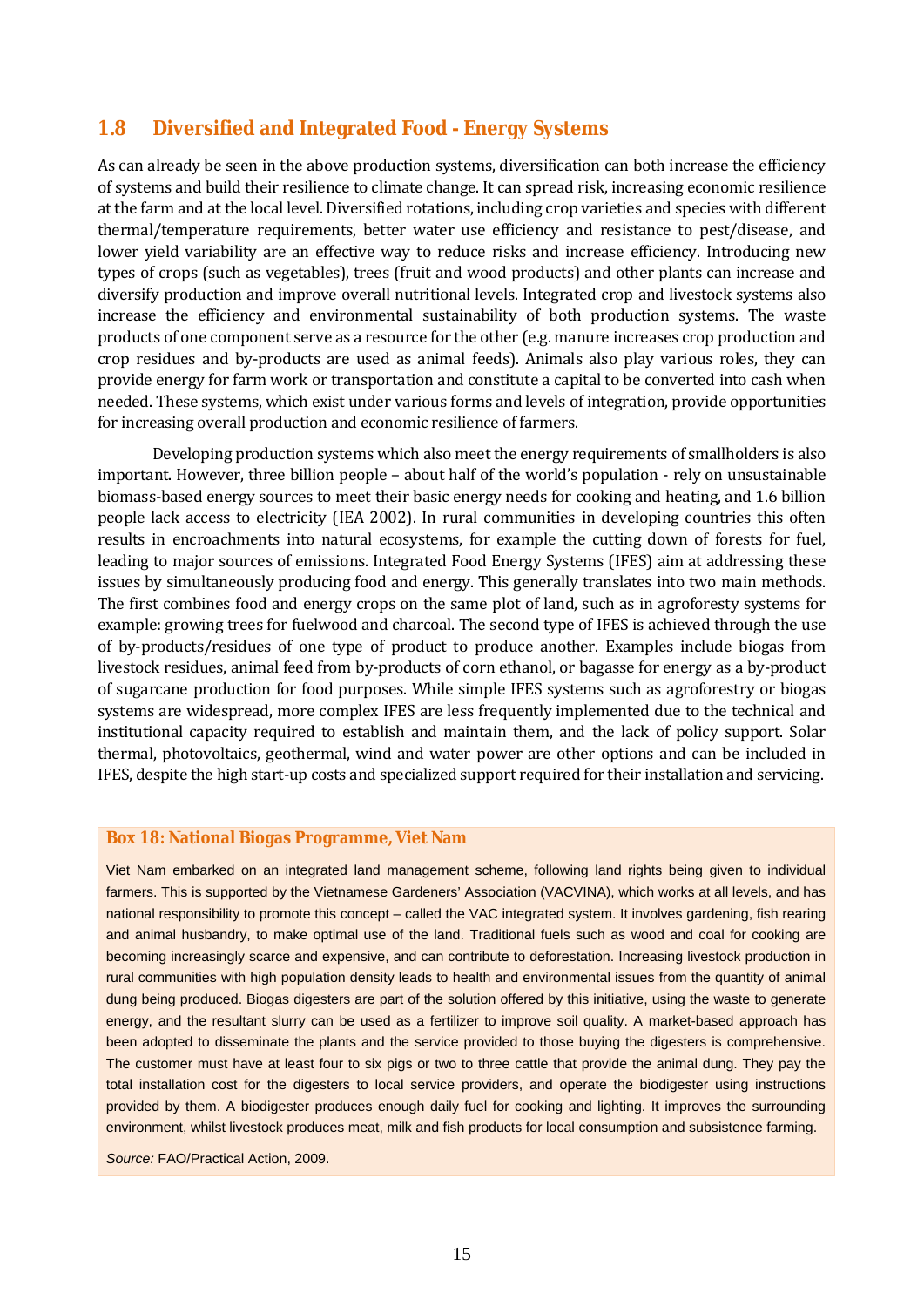#### **Box 19: Sustainable food and charcoal production in agroforestry systems, DRC**

Kinshasa, the capital of the Democratic Republic of Congo, has a population of eight million inhabitants and consumes up to 6 million tonnes of bioenergy equivalent per year. The city is surrounded by grasslands and patches of forest. The bioenergy used by the urban households consists mainly of fuelwood (charcoal and firewood). Charcoal needs, but also most of the staple starchy foods in the diet (cassava and maize), are provided by slashand-burn shifting cultivation and by carbonization of the patches of forest and tree savannahs, which continue to deteriorate. Production obtained from these tree stands is becoming scarce and expensive. Soil fertility is declining, crop yields after fallow are decreasing, springs are drying up and fires are increasingly frequent. Slash-and-burn cultivation gives rise to tree fallow after one to three years of cropping, due to the exhaustion of soil reserves. Improving tree fallow consists in planting tree legumes, whose roots combined with microorganisms fix atmospheric nitrogen. Organic matter and nitrogen storage in the soil is thereby accelerated. This is especially true for acacias, trees that are also known for their large biomass/wood production. The trees can already be planted during the cropping period and continue to grow rapidly after harvesting, during the fallow phase (CIRAD 2010; Bisiaux *et al*. 2009 and Hans Seidel Foundation 2009).

#### **Box 20: Biogas in Thailand**

Methane from pig waste represents the largest source of livestock GHG emissions in Thailand with the number of pigs in the country expected to more than double between 2000 and 2020. A pilot project on ten pig farms with a total annual average pig population of around 131 200 pigs will reduce methane emissions from pig waste management by the installation of anaerobic treatment systems that recover biogas for use as energy. The total emission reductions are estimated at about 58 000 tons of Carbon Dioxide (CO<sub>2</sub>) equivalent per year (tCO<sub>2</sub>e/year). The project is partly financed by these reductions through a Clean Development Mechanism of the Kyoto Protocol. The electricity produced is expected for on-farm consumption. Sludge material will be dried and sold as fertilizer and soil amendment. In addition the project includes specific component activities for the community such as street lighting, access to drinking water, scholarships, mosquito spray machine, community shop, capacity building. This project is implemented by the World Bank and FAO. It is part of the Livestock Waste Management in East Asia project which global environment objective is to reduce livestock-induced, land-based pollution and environmental degradation.

### **Key messages for part 1**

- 2) Effective climate-smart practices already exist and could be implemented in developing country agriculture systems.
- 3) Adopting an ecosystem approach, working at landscape scale and ensuring intersectoral coordination and cooperation is crucial for effective climate change responses.
- 4) Considerable investment is required in filling data and knowledge gaps and in research and development of technologies, methodologies, as well as the conservation and production of suitable varieties and breeds.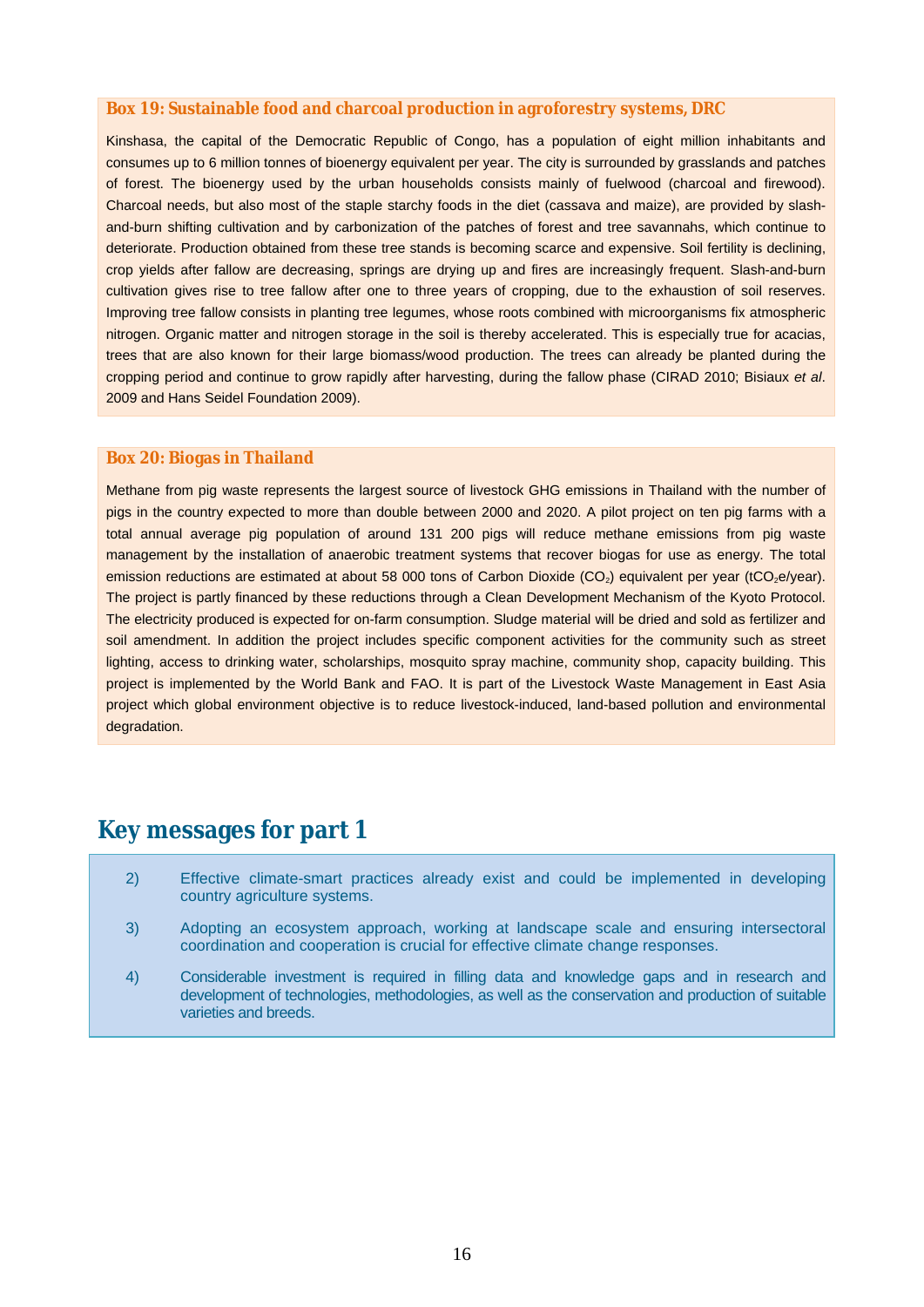## **Part 2 – Institutional and policy options**

Ensuring food security and development under climate change in some parts of the world, will involve increasing yields, income and production, which can generally be expected to lead to increased aggregate emissions, although emissions per unit product may decline. While agricultural production systems will be expected first and foremost to increase productivity and resilience to support food security, there is also the potential for developing low emission development trajectories without compromising development and food security goals.

 To meet these multiple challenges, it has been suggested by FAO that a major transformation of the agriculture sector will be necessary and this will require institutional and policy support. Better aligned policy approaches across agricultural, environmental and financial boundaries and innovative institutional arrangements to promote their implementation will be needed. This section covers critical institutional and policy adjustments required to support the transition to climate-smart agriculture.

### **2.1 Enabling policy environment**

Key requirements for an enabling policy environment to promote climate-smart smallholder agricultural transformations is greater coherence, coordination and integration between climate change, agricultural development and food security policy processes. Policies in all three of these areas have both impacts on smallholder productions systems and on GHG emissions. Lack of coherence can prevent synergy capture and render the pursuit of the stated policy objectives ineffective.

### 2.1.1 National policy-making

Climate change policies at the national level are expressed through the National Action Plan for Adaptation (NAPAs) and the Nationally Appropriate Mitigation Actions (NAMAs) as well as through national or regional climate change strategies. Agricultural development and food security plans are expressed in national development strategies and poverty reduction strategy papers (PRSPS). In the case of African countries, agricultural development and investment strategies are being developed under the CAADP (Comprehensive African Agricultural Development Programme) umbrella. Recently countries have been called upon to develop CAADP compacts that outline their agricultural development priorities and investment requirements. These strategies will be supported by 20 USD billion in funds, which the L'Aquila G8 Summit in 2009 agreed to mobilize over three years for food security.

 FAO recently conducted a survey of a sample of these countries to compare the policy objectives stated in the NAPAs, NAMAs and CAADP compacts. The policy statements made for CAADP are generally focused on improving productivity and returns to small-scale agriculture, and generally include some emphasis on sustainable land management and soil restoration. Policy statements made for NAPAs and NAMAs that have been submitted by LDCs focus on smallholder agriculture –increasing reliance of the sector by better management of land and soil resources, whereas CAADP statements often focus on agricultural productivity target increases. IIED 2010 also noted a discrepancy between African agricultural productivity targets, as set out in national and regional policy documents, and the projections of how climate change will impact upon agriculture. Better alignment of the technology approaches envisioned in these different policy dialogues, and in particular better integration of sustainable land management factors into mainstream agricultural development planning will facilitate a more holistic approach to considering agricultural development, adaptation and mitigation.

 Better integration of food security, safety nets and adaptation policies offers the potential to reap significant benefits. Better use of climate science information in assessing risks and vulnerability and then developing the safety nets and insurance products as an effective response is already being piloted in some areas with fairly positive results (Barrett *et al*. 2007). Policies related to price stability are also key to both adaptation and food security, including the use of buffer stocks of food.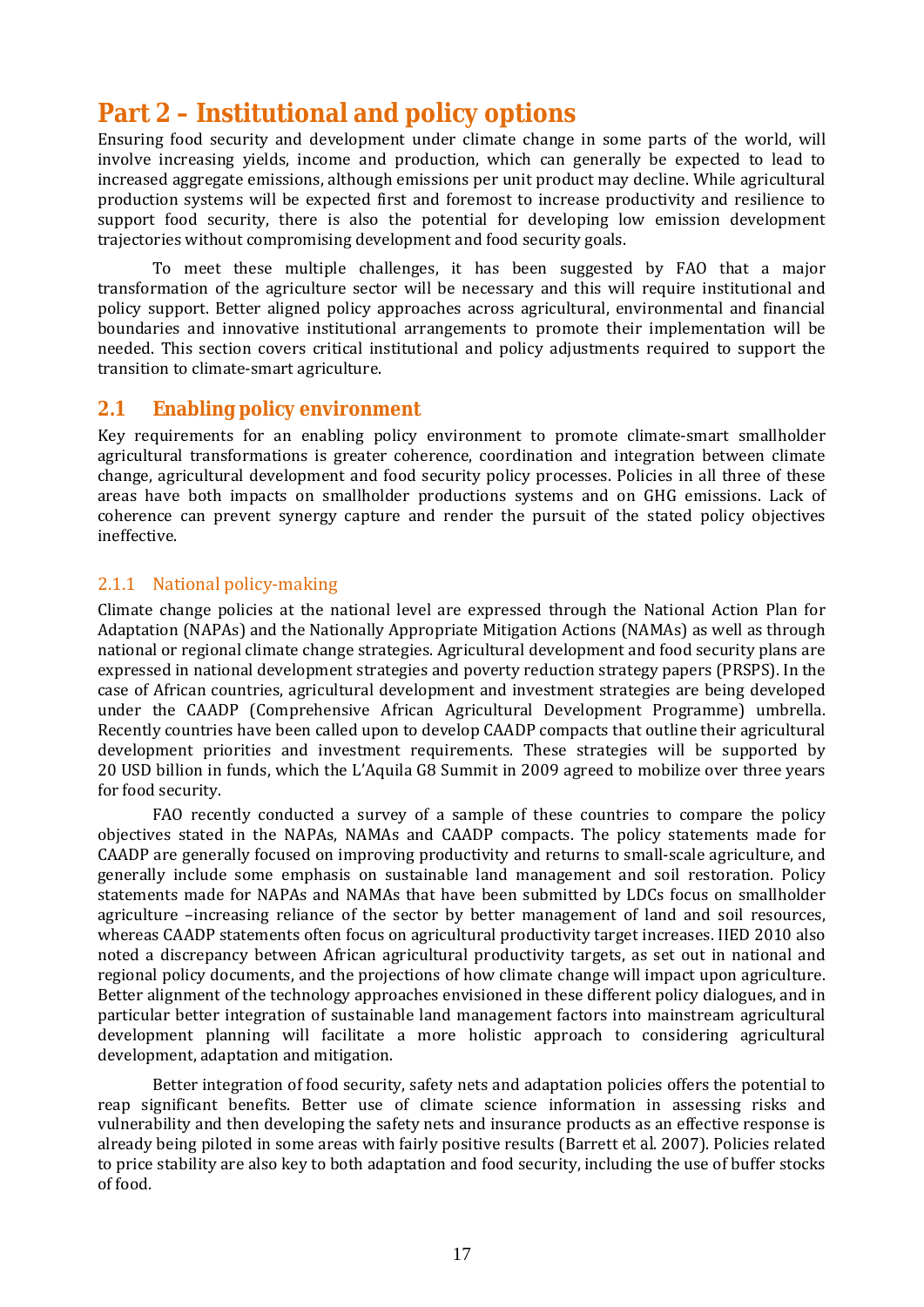#### 2.1.2 Coordinated international policies

At the international level, better integration of food security, agricultural development and climate change policies and financing is also needed. Two parallel global dialogues on reducing food insecurity and responding to climate change have until now had remarkably little substantive integration of issues under consideration. Likewise the agricultural community has only recently become active in the discussions and negotiations of international climate change policies that could have profound impacts on the sector. Creation of mechanisms that allow dialogues between food security, agricultural development and climate change policy-makers is fundamental.

### **2.2 Institutions: information production and dissemination**

One key role of institutions is the production and dissemination of information, ranging from production and marketing conditions to the development of regulations and standards. Climate change, by increasing uncertainty, as well as the value of rapid and accurate response (or costs of not doing so) increases the value of information and the importance of institutions that generate and disseminate it. It will be critical that national and international agricultural research programmes focused on developing countries incorporate climate change into their programming. For example there is a clear lack of consistent and coherent projections specifying the effects of climate change on the different determinants of African food security (IIED 2010). Access to information is seen as a priority area for many countries as highlighted in Figure 1.



**Figure 1:** The types of activities prioritized in African NAPAs, clearly indicate that in the African context designing national adaptation plans of action, information dissemination and coordination are equally or more important than research on new technologies.

*Source:* IIED 2010 Anderson *et. al.* (p. 18).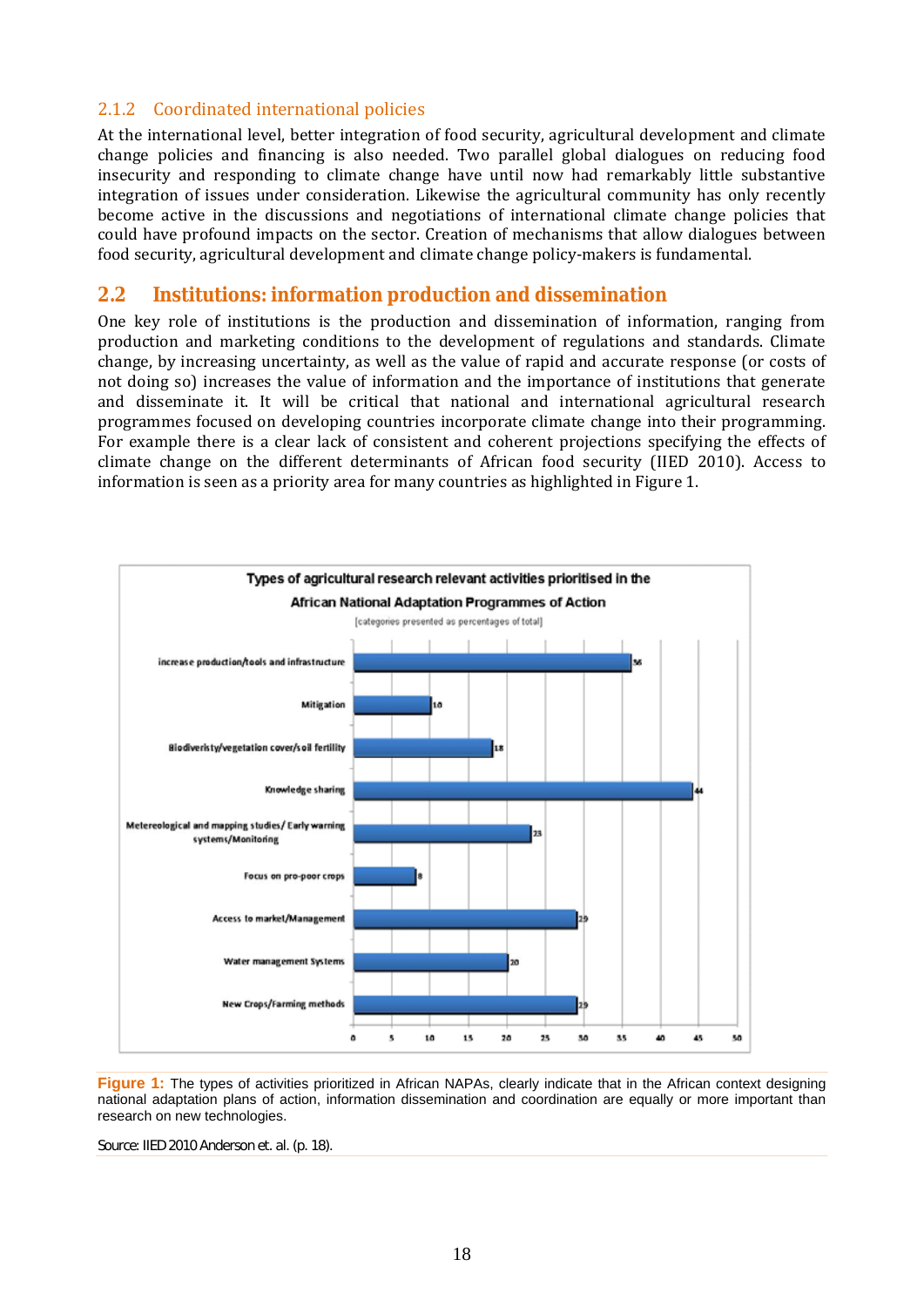### **2.3 Climate data and information gaps**

Improving the use of climate science data for agricultural planning can reduce the uncertainties generated by climate change, improve early warning systems for drought, flood, pest and disease incidence and thus increase the capacity of farmers and agricultural planners to allocate resources effectively and reduce risks (see annex 1). SEI 2008 cites the need for more "translators" of climate information, who can bridge the divide between science and field application, assisting communities and planners to understand the implications of results for their immediate planning decisions. Enhancing communication between producers and users of climate science is also clearly a requirement. Institutions to facilitate this exchange can be existing communications and information dissemination networks, including extension (see Box 21 below on Climate Field Schools). Capacity building of policy makers as well as technical staff is another avenue. Finally, platforms for collaborative action and information sharing, such as the weAdapt platform, which unites modelers, practitioners and donors, can enhance the development and use of climate science information for agricultural decision-making (SEI 2008).

#### **2.4 Dissemination mechanisms**

The imperative of climate change requires increased capacity of farmers to make both short and long term planning decisions and technology choices. Agricultural extension systems are the main conduit for disseminating the information required to make such changes. Yet, in many developing countries, these systems have long been in decline (FAO 2008). Resources have been severely curtailed and services increasingly outsourced to the private sector or dropped. Another weakness has been the heavy focus on inputs (seeds and fertilizer) and less attention to marketing or commercial services (FAO 2008). Problems with delivering information at a relevant spatial and time scale, difficulty in communicating the information and lack of user participation in development of information systems are all problems that have been encountered (Hansen *et al.*; SEI 2008).

 Farmer Field Schools (FFS) are a participatory approach to farmer education and empowerment. They have spread rapidly in recent years, promoted mainly by FAO with support from donors, as a way of resolving both the need to correct information failures and of providing initial forms of farmer organization. The aim of the FFS is to build farmers' capacity to analyze their production systems, identify problems, test possible solutions and eventually adopt the practices and technologies most suitable to their farming system. The criticism of the schools is that they reach only a small group of farmers and do so at a relatively high cost both financially and in management time. In a number of countries however, including Kenya and Sierra Leone, FFS have been active in marketing and have proven to be sustainable even in the absence of donor funding (see Box 21) which contains examples of how FFS are being used to facilitate the use of climate information).

#### **Box 21: Climate field schools building on FFS success in Indonesia**

Integrated pest management field schools have been one of the technology transfer and capacity building mechanisms that have been part of FAO's development work for many years. The department of agricultural extension in West Java, Indonesia, has converted the integrated pest management schools into climate field schools for the benefit of farmers, incorporating climate information within the farm decision making process. Climate forecast technology has undergone substantial improvements during the last 15 years which could increase farmers' effectiveness in coping with extreme climate events by tailoring cropping management to forecast information. However, farmers' awareness of seasonal climate forecasts and their capacity to use to it to tailor their crop management strategies is still low. Experience in Indonesia has shown that the use of farmer field schools can be an effective way of bridging this gap and this has led to the introduction of climate field school (CFS). The programme was facilitated by Bogor Agricultural University in collaboration with the Directorate of Plant Protection, Department of Agriculture, National Agency for Meteorology and Geophysics (BMG) and Asian Disaster Preparedness Center (ADPC). *Source:* FAO, www.fao.org/teca/content/climate-field-school-farmers.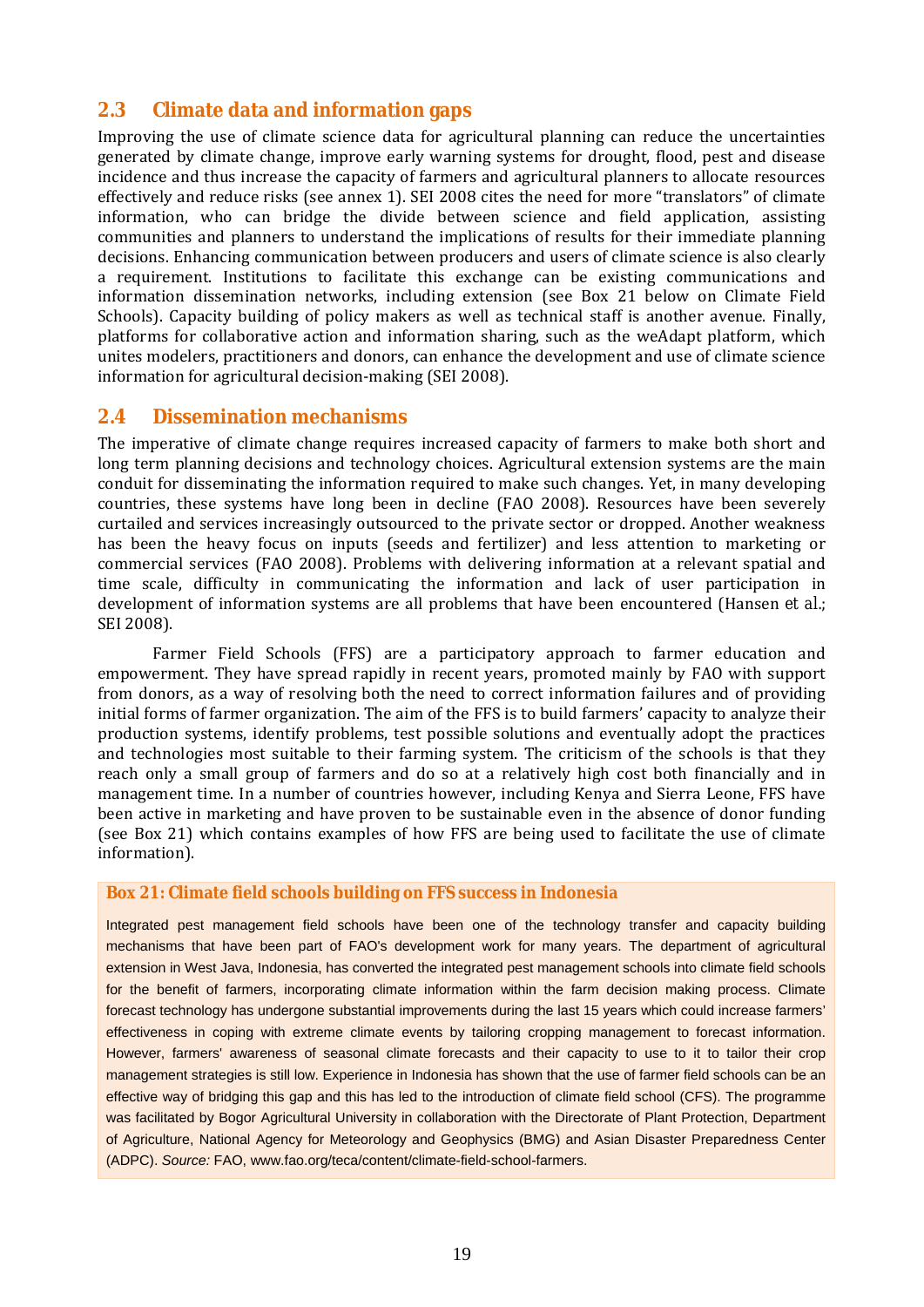#### **2.5 Institutions to improve access coordination and collective action**

Input supply, e.g. access to fertilizer and seeds, is an activity that requires coordination beyond the farm. "Given the market failures that lead to socially suboptimal use of seed and fertilizer, governments frequently step in to distribute them directly. Government-led distribution programmes have often increased input use, but the fiscal and administrative costs are usually high and the performance erratic" (World Bank, 2007). Yet, cutbacks have often simply resulted in leaving smallholders without reliable access to seed and fertilizer. Producer organizations may offer a promising avenue to improving input supplies to smallholders. One example is *Boutiques d'Intrants* in Niger consisting of a network of more than 300 input distribution shops which are managed by farmer organizations. Improving the capacity of smallholders to improve their marketed returns via the establishment of marketing platforms, such as the Plataformas project in Ecuador for small potato producers, was found to lead to a significant increase in household incomes and welfare for producers who participated in the marketing group (Cavatassi *et al*., 2009).

 Many of the biophysical improvements to increase resilience in smallholder agricultural production systems identified above require action and coordination amongst many stakeholders in the rural landscape. Restoration of degraded areas to improve soil quality, improved management of communal water resources, and informal seed systems to facilitate the exchange of plant genetic resources are all examples of collective resource management activities that are likely to become more important under climate change. In many cases, local institutions exist to govern collective action and access to collective natural resources, but they are often coming under increased pressure due to population growth, conflicts, changes in market patterns and state intervention (McCarthy and Swallow, 2000; Niamir-Fuller, 1999; Barkes and Folke, 1998).

 Effective systems of use and access rights and, in general, property rights are essential to improve management of natural resources including land, water and genetic resources. In many cases these rights are poorly specified, overlapping or not formalized. Improving them is a priority for providing farmers – especially women – with the incentives needed to make long term investments in transformations. However, formalizing rights does not necessarily improve security of overall resource access since ambiguous rights often serve as an insurance mechanism, especially important where other safety nets are not available – and likely to become even more important as weather becomes more variable. In some cases, better security of rights to resource use could be achieved through a system for identifying, coordinating and recognizing informal rights, strengthening customary tenure systems. However, in other cases, when the pressure of commercial agriculture on resources is particularly high, customary systems may come under stress, thus requiring the adoption of more formalized approaches.

#### **Box 22: Informal seed systems and climate change**

Most farmers in developing countries access their seeds from what is known as the "informal seed system". Essentially this includes all non-certified seed sources, which is primarily farmers' own saved seed, but also includes seed obtained through exchanges through social networks or in rural markets. Advantages of the informal seed system are low costs and ease of access. In traditional systems of seed exchange, trust and reciprocity are essential to the functioning of the system and they serve to ensure quality standards. In general these networks are confined to a very local level, with little interchange with outside sources. Recent research work by FAO indicates that for many crops, local agricultural markets are becoming an increasingly important source of seeds in the informal sector, and these include exchanges of seeds sourced both locally and from external sources. However often there is a lack of information on the quality and genetic content of varieties, support is therefore required in generating this information to assist farmers in selecting the appropriate seeds, including those that may have attributes important for climate change. This may include organizing local seed and genetic diversity fairs, alternative labeling systems such as quality declared seed or farmer-based labeling schemes, and certification and training of traders.

*Source:* Lipper *et al.* 2009.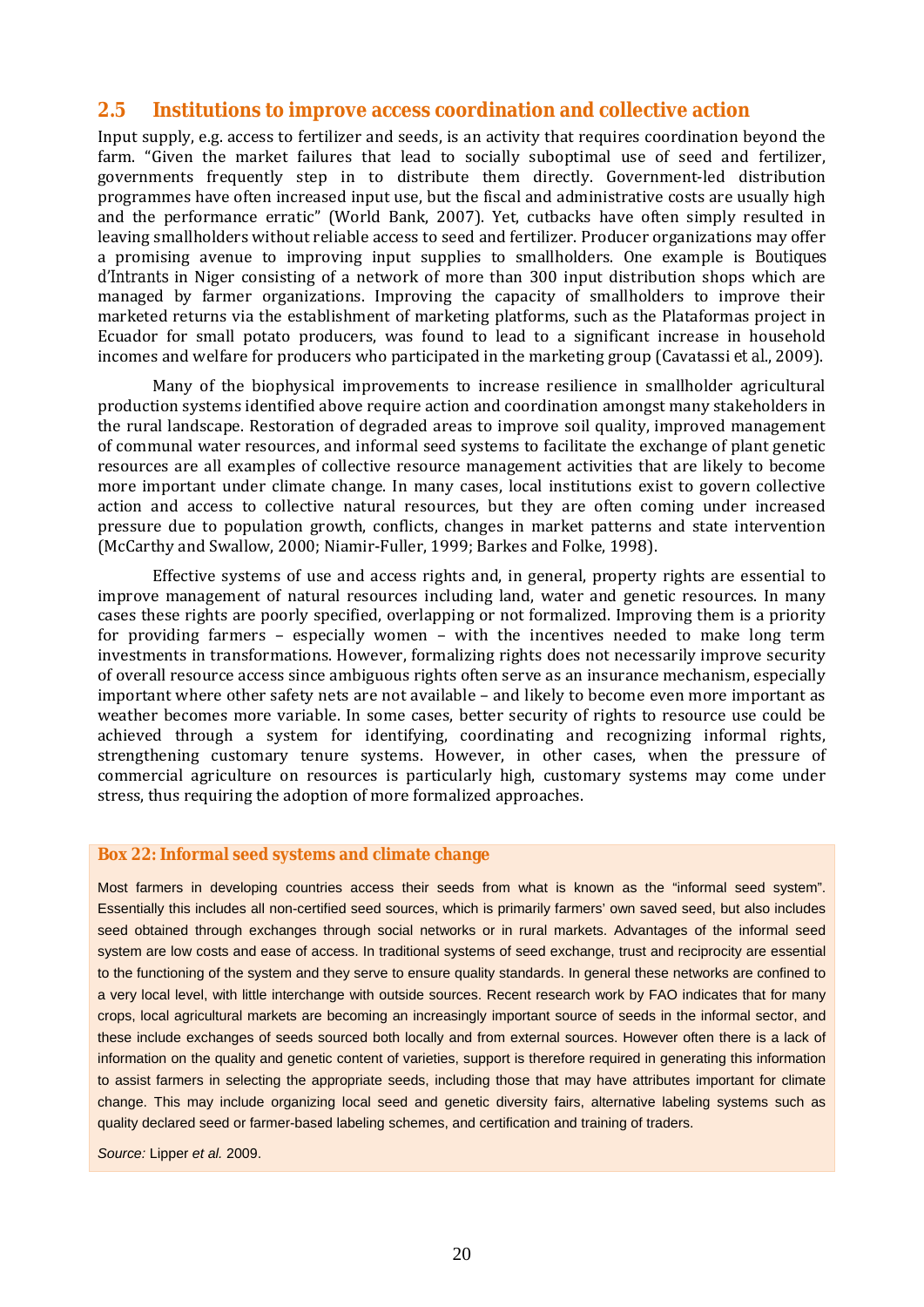### **2.6 Institutions to support financing and insurance needs**

### 2.6.1 Credit

Climate change creates new financing requirements both in terms of amounts and financial flows associated with needed investments, which will require innovative institutional solutions. In synthesizing potential synergies between adaptation and mitigation in smallholder agricultural transitions, FAO 2009 found that for several options and locations, synergies would be generated in the long term, but in the short run (which could last up to ten years) tradeoffs in the form of income losses or increased income variability were experienced.

 Crop and grassland restoration projects, for instance, often take land out of production for a significant period of time, reducing cultivated or grazing land available in the short run, but leading to overall increases in productivity and stability in the long run. A different type of trade-off may occur with incorporating crop residues that are expected to increase soil fertility and water retention capacity, thereby increasing yields at least over the medium-long term. However, where livestock are an important component of the food production system, there is a potential trade-off between residues used for the food crop system versus its use as livestock feed. Solutions to support these long term transitions are needed, and financing is clearly one key aspect. Two important issues emerge: exploring the possibility of non-traditional sources of finance to support the needed transitions and potential links to insurance instruments.

#### 2.6.2 Insurance

Various forms of insurance mechanisms already exist in many rural communities in developing countries (Fafchamps, 2002). However, these mechanisms can involve high opportunity costs in the form of foregone development (Hansen *et al*. 2007). Selection of less risky, but less profitable crop varieties, under-use of fertilizers, engaging less household labor in farming enterprises and shifting from productive to liquid assets as precautionary savings are all examples of insurance mechanisms that may constrain development (Hansen *et al*. and references therein). The increasing incidence of "generalized" weather shocks (shocks that affect all/most members of a community) are even further reducing efficacy of local insurance arrangements. Index insurance programmes are one potential response to the insurance gap in developing country agriculture. Index insurance insures against an objectively-measured index – such as a rainfall deficit. The key is the degree to which the indicator is correlated with losses and this requires careful attention (Barrett *et al*. 2007). Basis risk arises where correlations are not well calibrated and in heterogenous regions with poor data and varied climates, index insurance may not be viable. Contract design and transactions costs are important issues in programme effectiveness and have implications for design of appropriate institutional settings. Index-insurance programmes can be managed through social safety net programmes or commercial financial institutions, but in either case capacity building is required. Improved use of climate related information is also important in increasing effectiveness of such programmes (Hansen *et al.* 2008; Barrett *et al.* 2009). Index based insurance reduces the problems of moral hazard and adverse selection, and generates greater willingness of lenders to extend credit to farmers.

### 2.6.3 Social Safety Nets

Safety nets are a form of social insurance comprising programmes supported by the public sector or NGOs that provide transfers to prevent the poor from falling below a certain poverty level. These programmes include cash transfers, food distribution, seeds and tools distributions, conditional cash transfers (Devereaux, 2002). Several new initiatives for safety net programmes have recently emerged, including Ethiopia's Productive Safety Net Programme (see box 23) and the Kenya Hunger Safety Net Programme. There has been a continuing debate about the role of such programmes visà-vis development activities. However, recent evidence indicates tradeoffs between protection and development are not pronounced (Ravallion, 2006). Instead, safety net programmes can actually be a form of social investment into human capital (e.g. nutrition, education) and productive capital (e.g. allowing households to adopt higher risk and higher productivity strategies; SOFI, 2010). Safety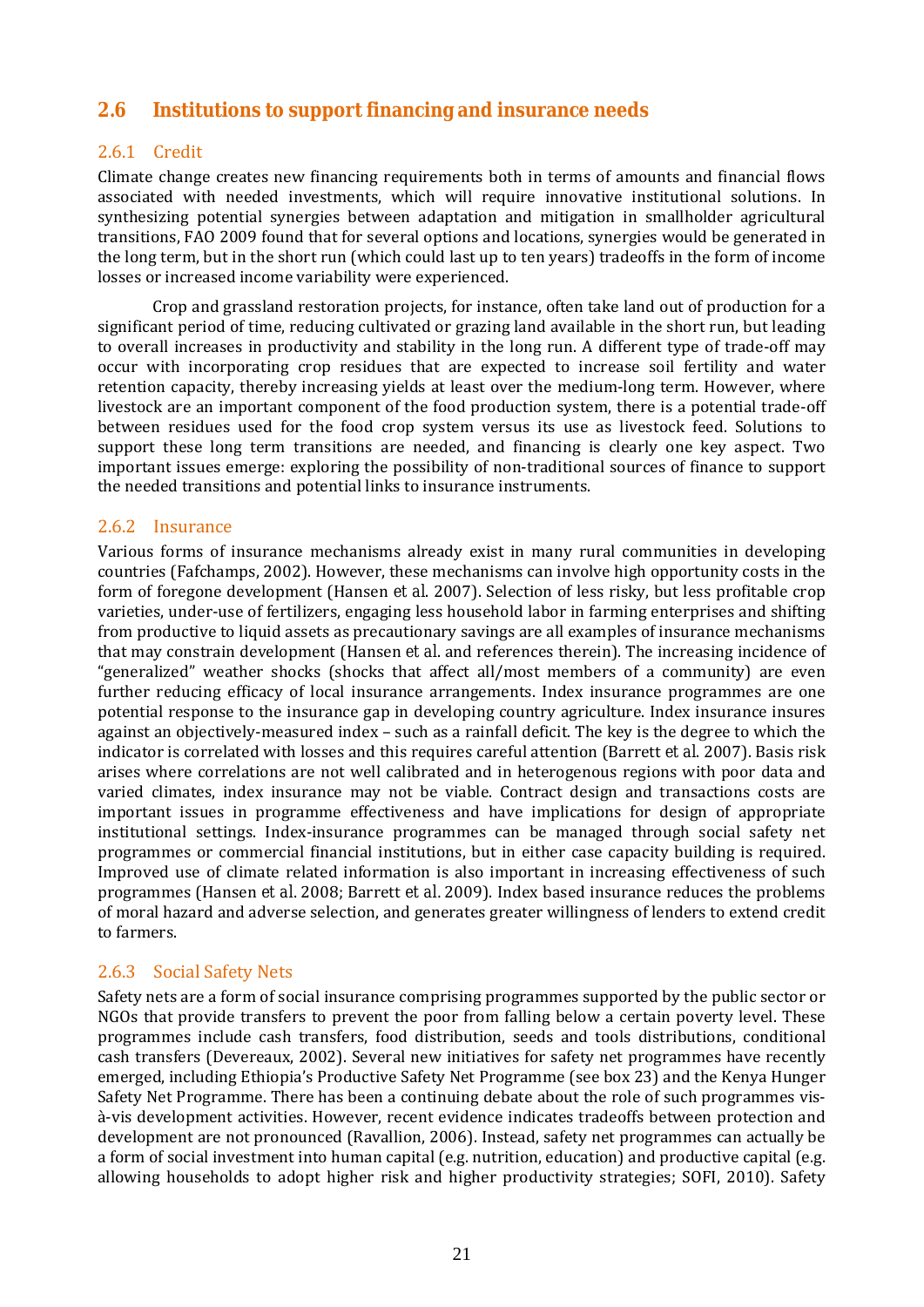nets are increasingly being linked to rights based approaches to food security moving from a charity to entitlements. Safety nets are likely to become increasingly important in the context of climate change as increased incidence of widely covariate risks will require the coverage and financing that these sources may provide (World Bank, 2010).

#### 2.6.4 Payments for environmental services

Payments for environmental services are one potential source of alternative financing for agricultural transitions (FAO, 2007a). As discussed in more detail below, mitigation of climate change is an environmental service that smallholders can provide and is often synergistic with improvements to agricultural productivity and stability. Examples are also given in Boxes (11) on the Nhambita project in Mozambique and Box (25) on the Three Rivers Sustainable Grazing Project in China. Emerging carbon markets and payments for emissions removals or reductions have attracted much interest and anticipation of such financing as a source of income for some agricultural activities and producers. However, high transactions costs, as well as low potential mitigation benefits in many smallholder systems seriously limit the potential of carbon market offsets to smallholders. Public financing for mitigation at a sub-sectoral or regional level is more likely to have an impact on smallholder agriculture in the near future (FAO 2009; Lipper et. al. 2009; Cacho and Lipper 2006).

 PES experiences suggest that the following are useful: (i) formal and informal institutional arrangements that can facilitate aggregation amongst a large number of smallholders (e.g. group credit schemes, existing community-based natural resource management programmes, farmer field schools and other farmers' organizations and women's groups), (ii) policies in the agriculture, financial and environmental sectors that encourage the flow of public and private financing to farmers, (iii) capacity building, including on accessing financing mechanisms and (iv) an agreed system for payments to farmers.

#### **Box 23: The Ethiopia Productive Safety Nets Programme**

The Productive Safety Net Programme (PSNP) targets people facing predictable food insecurity and offers guaranteed employment for five days a month in return for transfers of either food or cash - US\$4 per month for each household member. The purpose of the programme is to build resilience to shocks amongst vulnerable households. The programme differs from other food-for-work programmes in that the transfer is predictable and regular. This facilitates in building assets at the household level as well as local economic development. The PSNP is funded by donors under a multiyear arrangement, unlike food aid which is based on emergency appeals. The programme started with five million people in 2005 and intends to cover eight million by 2009. Community assets such as schools, health posts, feeder road and small scale irrigation and natural resource conservation have been built under the programme. It has been found that households involved in the scheme were now consuming more or better food. Three in five beneficiaries said they had avoided selling assets to buy food, while around a quarter had acquired new assets; almost all attributed this directly to the PSNP. The programme intends to "graduate" participants after they build sufficient resilience to cope with shocks without the threat of falling back into food insecurity.

*Source:* IRIN news www.irinnews.org/report.aspx?ReportId=7570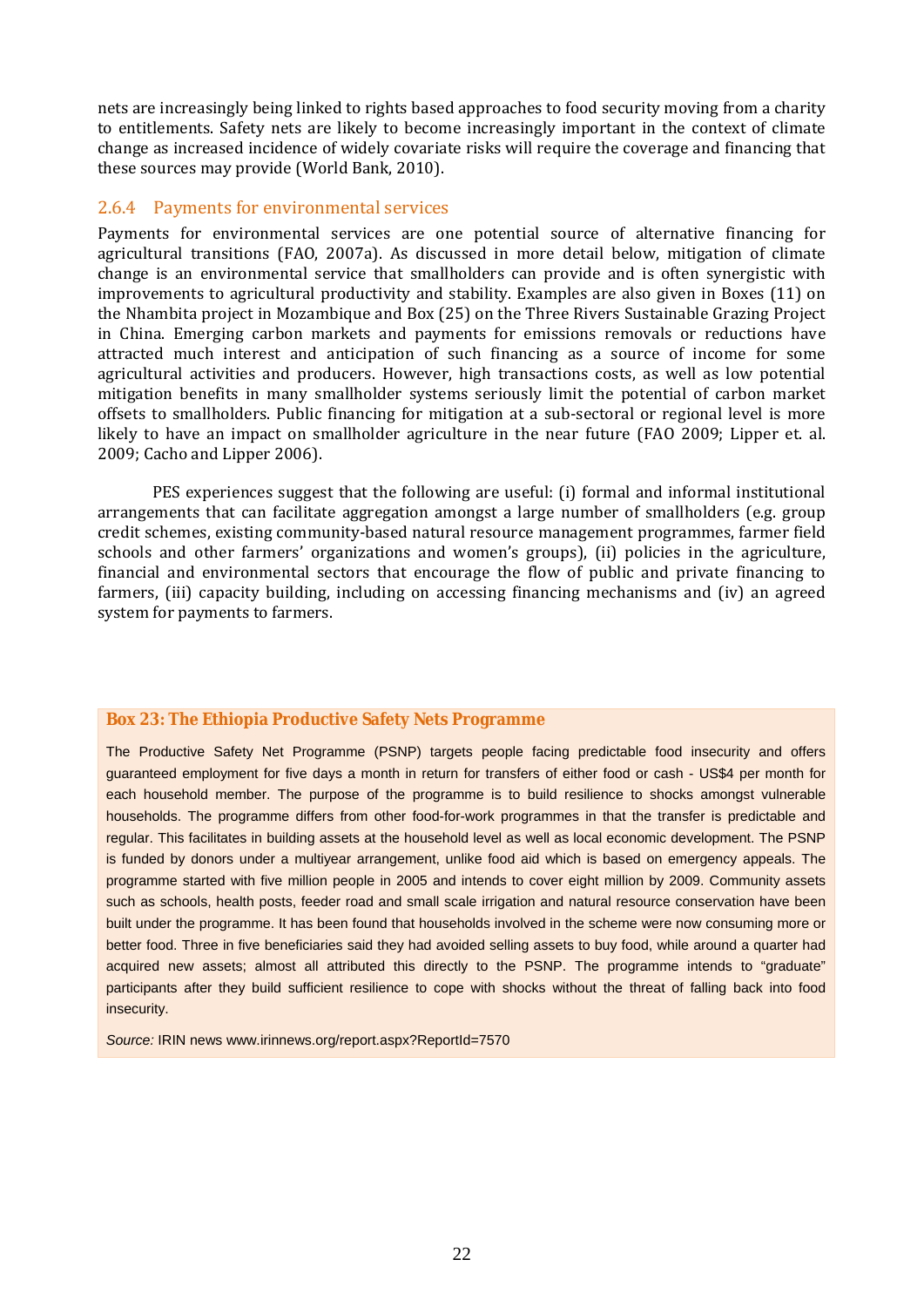#### **Box 24: Integrated silvopastoral approaches to ecosystem management project**

The Regional Integrated Silvopastoral Approaches to Ecosystem Management Project was funded by GEF and involved CATIE, FAO and other partners. The objective was to assess silvopastoral (forest grazing) systems to rehabilitate degraded pastures to protect soils, store carbon, and foster biodiversity. Other objectives was to develop incentives and mechanisms for payment for ecosystem services (PES) that would result in benefits for farmers and communities and distil lessons for policy making on land use, environmental services and socio-economic development. From 2003 to 2006, cattle farmers, from Colombia, Costa Rica and Nicaragua, participating in the project received between US\$2 000 and US\$2 400 per farm, representing 10 to 15 percent of net income to implement the programme silvopastoral systems. This resulted 60 percent reduction in degraded pastures in the three countries, and the area of silvopastoral land use (e.g. improved pastures with high density trees, fodder banks and live fences) increased significantly. The environmental benefits associated with the project include a 71 percent increase in carbon sequestered (from 27.7 million tonnes of  $CO<sub>2</sub>$ -eq in 2003 to 47.6 million tonnes in 2006), increases in bird, bat and butterfly species and a moderate increase in forested area. Milk production and farm income also increased, by more than 10 to 115 percent respectively. Herbicide use dropped by 60 percent, and the practice of using fire to manage pasture is now less frequent. Other demonstrated environmental benefits of Silvopastoral systems included the improvement of water infiltration; soil retention; soil productivity; land rehabilitation, and the reduction of fossil fuel dependence (e.g. substitution of inorganic fertilizer with nitrogen fixing plants). The project has successfully demonstrated the effectiveness of introducing payment incentives to farmers and in increasing the awareness of the potential of integrated ecosystem management for providing critical environmental services including the restoration of degraded pasture.

## **Key messages for part 2**

- 5) Institutional and financial support will be required to enable smallholders to make the transition to climate-smart agriculture.
- 6) Strengthened institutional capacity will be needed to improve dissemination of climate-smart information and coordinate over large areas and numbers of farmers.
- 7) Greater consistency between agriculture, food security and climate change policy-making must be achieved at national and international levels.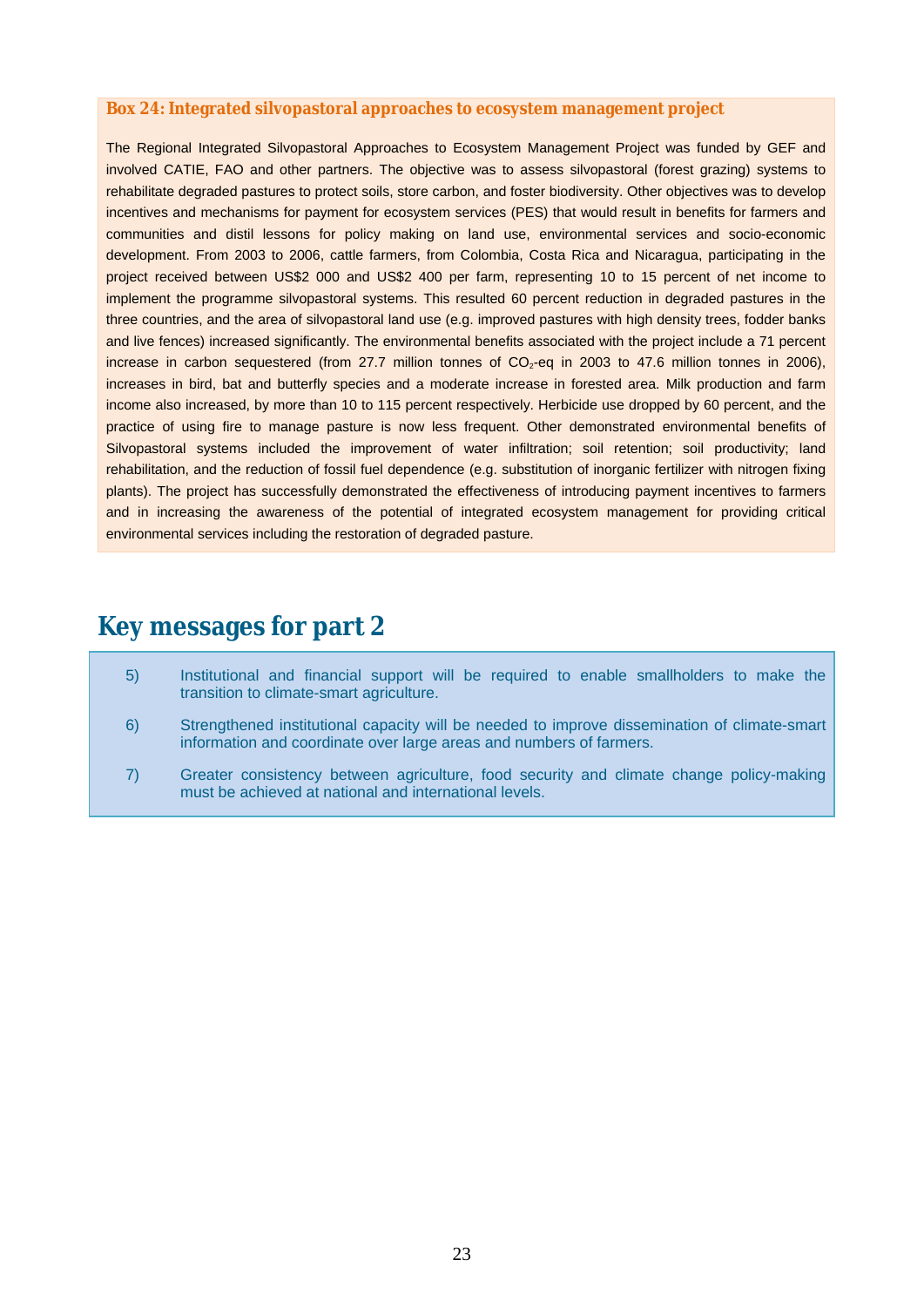## **Part 3 – Financing and Investments for Climate-smart Agriculture**

### **3.1 Why financing is needed**

Sustainable transformation of the agriculture sector, necessitating combined action on food security, development and climate change, will not be costless and will require large-scale investments to meet the projected costs. Uncertainties about potential losses, catastrophic risks and increased costs of inaction associated with climate change indicate that immediate and more aggressive transformative action is needed. Financing is thus urgent.

 Yet, resources for agriculture, both from ODA and climate change financing, have not been forthcoming in the amounts needed over the last decades and financing gaps are projected for the future. The share of agriculture in official development assistance, which declined from 19 percent in 1980 to 3 percent in 2006, is now around 6 percent (FAO 2009d). This has led over the last few decades to agriculture suffering drastic declines in development investment and assistance. FAO has called upon the international community to resolutely reverse this long-term negative trend.

 Meeting the financing challenge will require innovation, cooperative action and political will to address urgently and adequately current and projected shortfalls for adaptation and mitigation generally, including through the use of multiple funding sources, new and existing mechanisms, and better ways of connecting action to financing**.** These issues are briefly examined below.

### **3.2 Financing gaps**

The annual costs of adaptation in the agriculture sector in developing countries have been recently estimated by the World Bank to be US\$2.5-2.6 billion a year between 2010 and 2050 (World Bank, 2010). Annual incremental investments and financial flows needed for adaptation of agriculture in developing countries have been estimated at US\$7 billion a year in 2030 (UNFCCC, 2007 and IIED, 2009). In the latter study it was acknowledged that this estimate was "on the low side of adaptation costs of the sector". It further indicated that that the cost of achieving the relevant Millennium Development Goal was estimated at US\$40–60 billion per year and that without this non-climate investment, the estimated levels of investment needed for adaptation within the agriculture sector would be insufficient to avoid serious damage.

 The UNFCCC (2007) estimated that additional investment and financial flows needed in developing countries for mitigation from the agriculture sector would be about US\$12.25-14 billion a year in 2030. Yet, the costs of soil carbon sequestration do not seem to be included. McKinsey and Company (2009) stated that "in forestry and agriculture, both costs and investments are relatively low". However, calculations in this document excluded transaction and programme costs and levers are assumed not to require any substantial capital investment. Costs for measurement and monitoring, capacity and infrastructure building and carbon-credit-monetization are estimated to be 3.8 billion euros for the agriculture sector in 2030 and total expenditures for abatement levers over 2010-2030 is estimated to be 13 billion euros. Transaction costs, without aggregation mechanisms, could be high for the multitude of smallholders involved and incentive programmes to ensure adoption of abatement technologies may also be required. Costs of adoption and implementation vary by locality and can be significant in terms of both investment and opportunity costs (FAO, 2009a).

 The Copenhagen Accord committed developed countries to provide US\$30 billion in faststart financing from 2010 to 2012 (divided equally between adaptation and mitigation) and set a goal to mobilize US\$100 billion by 2020 in the context of mitigation. Pledged resources for fasttrack financing are estimated to be between US\$27.9 and US\$29 billion as of August 2010, however past performance on climate financing shows large gaps among resources pledged, deposited and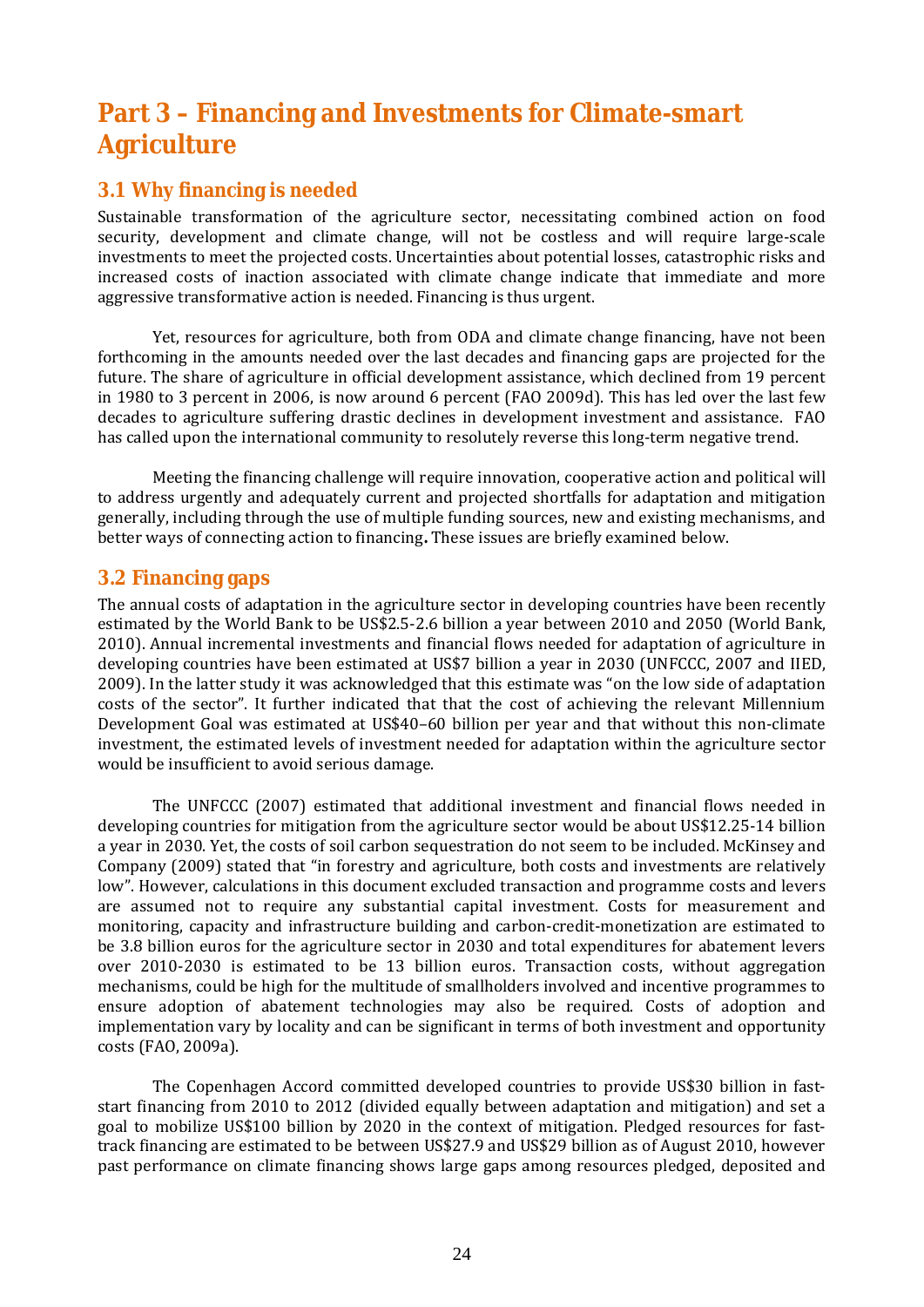disbursed (ODI-Henrich Boell Foundation website on climate financing and WRI, Summary of Developed Country "Fast Start" Climate Pledges, last updated 12 August 2010).

 Comparing overall estimated costs for adaptation and mitigation in 2030 and available resources over the short term shows a sizeable financing gap. Resources for mitigation in developing countries from major multilateral (CDM, World Bank, GEF) and bilateral funds are estimated to be around US\$8 billion a year to 2012. If Copenhagen Accord commitments are met, this figure could reach US\$15 billion a year between 2010 and 2012 and US\$100 billion in 2020. This is against estimated mitigation costs of US\$140- 175 billion a year by 2030, with associated financing requirements of US\$265-565 billion. Against estimated funding requirements averaging US\$30-100 billion a year, between 2010 and 2050, available resources for adaptation are estimated to be US\$2.2-2.5 billion from 2010 to 2012, excluding private finance, which could reach US\$15 billion, if Copenhagen Accord commitments are fulfilled (World Bank, WDR, 2010). A very indicative summary of financing gaps, based on approximate figures and drawn from various sources, is provided in the graph below.



**Figure 2:** Investment needs vs available resources (in blue) in developing countries: A funding gap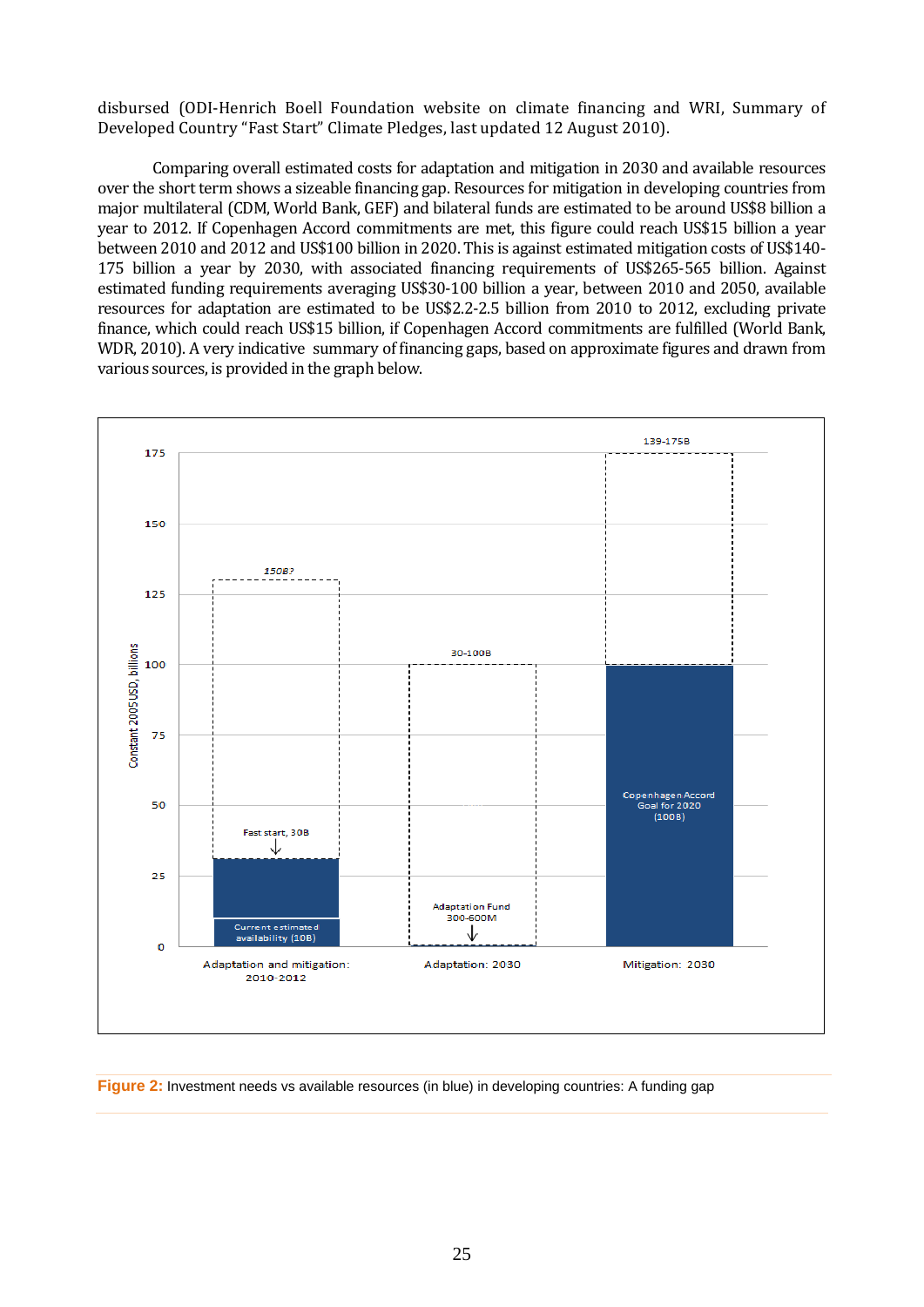While the share of current climate change flows to agricultural mitigation and adaptation are not yet known at this time, it is doubtful that they would meet the sector's overall investment requirements, given the exclusion of agriculture from the main climate change financing mechanisms (see below).

 Overall, the vast majority of the investment in agriculture comes from private domestic sources, including from farmers themselves and funds they borrow. Remittances from abroad also constitute an important financial flow in many developing countries. Public spending on agriculture in developing countries has been low: in agriculture-based economies 4 percent of agricultural GDP, while the sector generates 29 percent of GDP and employs 65 percent of the labour force (World Bank, WDR, 2008). The remaining public investment comes from ODA. Governments of low-income food-deficit countries could consider increasing the share of agriculture in their national budgets from their current levels to at least 10 percent.

 Total ODA commitments in 2008 from DAC donors was US\$158 billion, with US\$4 billion (only about 3 percent) committed to the agriculture sector (OECD, online International Development Statistics). Following the food price crisis in 2008, two new instruments have emerged: the Global Agriculture and Food Security Programme (GAFSP) and the Global Food Crisis Response Programme (GFRP). These programmes will be supported from the US\$20 billion in funds, which the L'Aquila G-8 Summit in 2009 agreed to mobilize over three years for food security.

 In its work on "How to Feed the world in 2050" FAO estimated that cumulative gross investment requirements for agriculture in developing countries add up to nearly US\$9.2 trillion until 2050 or nearly US\$210 billion annually (FAO, 2009a). These estimates were for investments in primary agriculture and downstream services, most of which will come from private sources. Essential public investments e.g. roads, irrigation, communication and education were not included. Available resources to support the necessary transformation of agricultural systems to ensure food security and development in developing countries are thus currently insufficient and funding from the private sector including that in developing countries, will continue to be important.

 While agriculture and food security are more recently attracting greater funding (than over the last decades), they are not widely considered to be key "crunch" issues within the climate change negotiations and within climate financing mechanisms (see below). The extent to which agriculture could attract climate finance in future will depend on better recognition of its significant mitigation potential, its role as a driver of deforestation, the importance of its adaptation to climate change for food security and development and the feasibility and costs of implementing action and measuring results. More robust analyses of costs, investment needs, financial flows and MRV methodologies for measuring action and support are needed for the agriculture sector.

### **3.3 Sources of financing**

It is apparent from the financing gaps mentioned above, that business-as-usual will not be an option for financing. For agriculture to contribute in line with its potential to address the dual challenges of food security and climate change, both higher levels of financing and more innovative approaches will be required. It is also evident that public resources alone will not suffice and how such resources could be used to leverage or be combined with other sources of funding is likely to shape future financing for the sector.

### 3.3.1 Blending different sources of financing

Financing to support the response of developing countries to climate change could be drawn from public, private and innovative sources of financing. Public finance, for example in REDD pilots, has often acted as a catalyst for action or to fund activities or areas neglected by the private sector. Expanding and diversifying the sources used could provide greater flexibility and the opportunity to tap additional sources of funding. Proposals made for innovative sources of financing include a percentage of GNP from developed countries, levies on international transport emissions or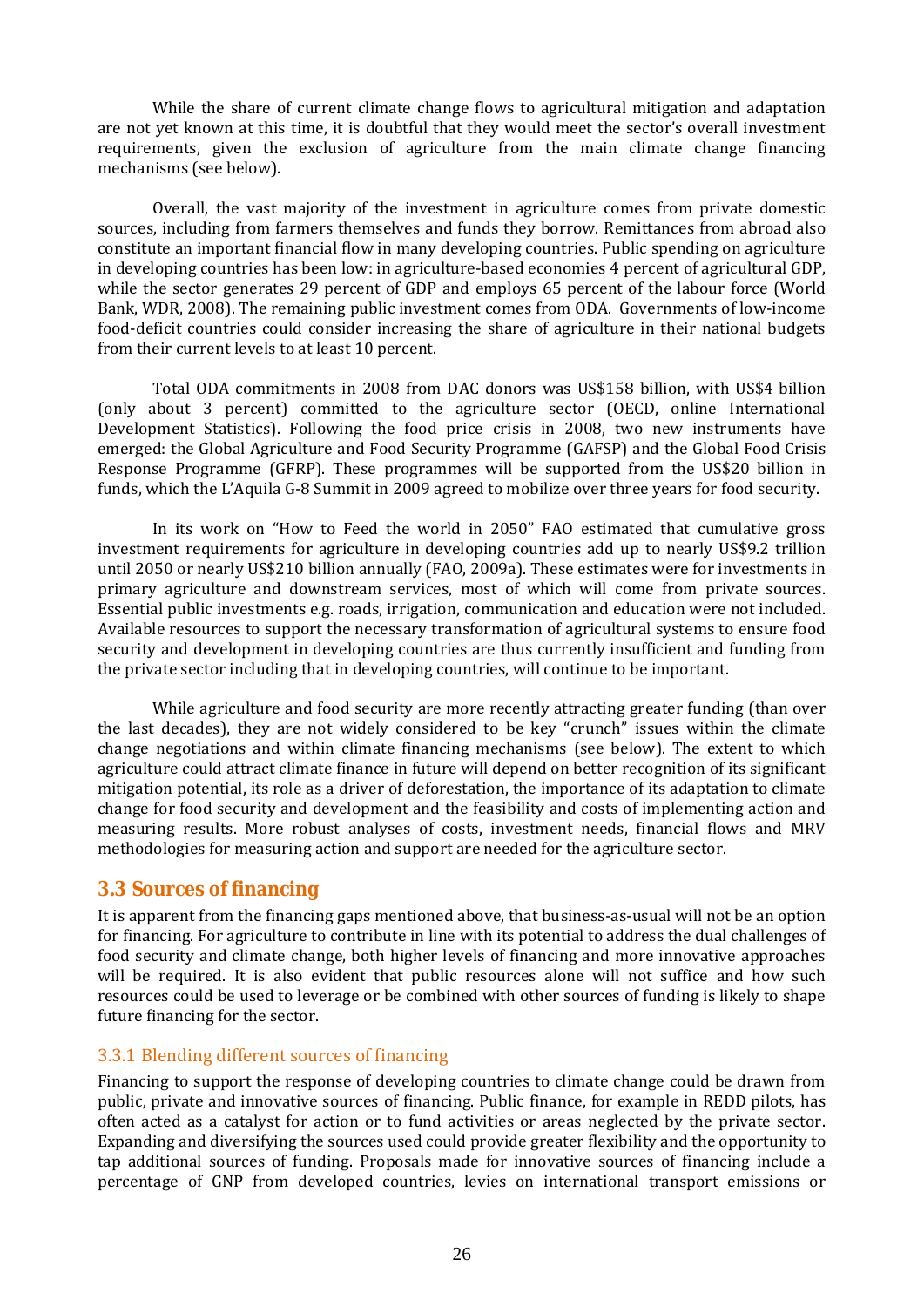financial transactions, carbon taxes, issuing bonds to raise significant resources, auctioning of allowances (AAUs) within cap-and-trade schemes and an eventual global carbon market.

 The use of public-private partnerships is also being explored. FAO has facilitated a publicprivate partnership that seeks to generate productivity increases and removal of greenhouse gases through the restoration of rangelands in the Tibetan Highlands of China. Carbon finance is used to compensate the temporary loss of income from taking land out of production or reduction in herd size (see box 25 on 3 Rivers Project below).

 ODA for agriculture is not intended for financing agricultural adaptation or mitigation. It could be used, however, to provide budget or sectoral financing support for capacity building, access to information/technologies or to cover upfront expenditures necessary for making changes in agricultural production systems that support both food security and climate change objectives. More synergistic use of ODA and multiple climate change financing streams could help to bring together efforts to transform agricultural systems to meet food security and agricultural development goals, with those aimed at making these systems more resilient and emissionreducing/removing over the long-term.

 National policies to encourage appropriate private and domestic government investment could help in achieving synergies across different financing sources and in spreading risk across private and public investors. Combining financing streams, for example long-term international ODA and carbon finance may benefit funding of agricultural programmes aiming to achieve multiple objectives, including changes in behavior and investment decisions. This may merit consideration in the context of agricultural planning and policy formulation, while potential areas of overlap/additionality and greater cost-effectiveness would require identification and quantification.

#### **Box 25: The three Rivers Project**

The 3 Rivers Project, situated in the Qinghai province of China (North) is a pilot project using carbon financing to facilitate grassland restoration and increase livestock productivity. Carbon finance, from a voluntary scheme, will be used to compensate costs and foregone income during the transition period and to increase productivity. Under the proposed pilot, herders will be offered a menu of options designed to fit their specific land use, which includes a combination of grassland restoration zoning and stocking rate management, in an incentive-based system. Given the current overstocking rates (about 45 percent), considerable reductions in income are expected during the first years of the project, for which herders will receive compensation. In the following years, as incomes are expected to grow in response to increased livestock productivity (and possible other small business support measures), compensation will decrease progressively until year 10.

Overall, in the first 10 years of the project, households will have fewer but more productive livestock. From 10-20 years, they can increase herds beyond the level of the first ten years, without the risk of overgrazing. Increased availability of forage will enable higher incomes and higher levels of production over the long-term, providing an incentive for long-term sustainable management. In addition, the project will develop a number of activities aiming at improving the profitability of livestock rearing, in order to improve herders' livelihoods. This will include the improvement of animal production (e.g. feeding, winter housing and breeding) as well as the development of processing activities and marketing associations.

This model hopes to break the vicious cycle of overstocking-degradation, building in, and demonstrating, sustainable management options during the project's lifetime, while generating a reduction of approximately 500,000tCO<sub>2</sub>e, over a period of ten years. It also aims to address some of the key barriers to smallholder access to carbon finance, which include the lack of appropriate methodologies for crediting, as well as methodologies for cost effective monitoring, reporting and verification.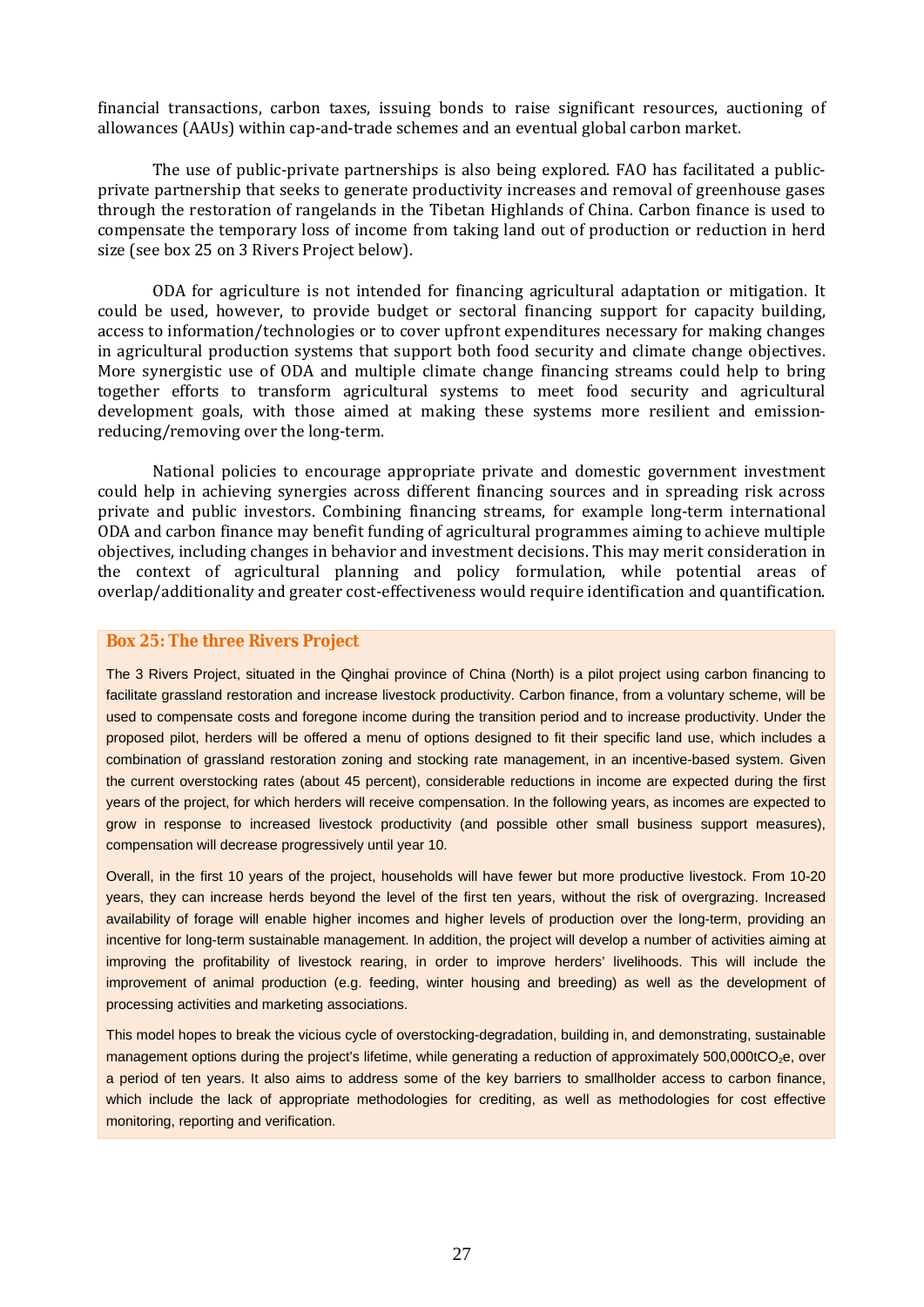#### 3.3.2 Leveraging

According to IPCC (2007a and 2007b), a maximum of US\$30 billion could be obtained annually through agricultural mitigation from the estimated total annual value of the four major mitigation categories (crops, grazing land improvements, organic soil and degraded land restoration) in non-OECD countries (1.5 Gt/CO<sub>2</sub>e/yr<sup>13</sup>, valued at US\$20/t CO<sub>2</sub>e). This figure is not insignificant, but is only approximately 15 percent of the overall agricultural investment required for food security (US\$210 billion a year to 2050). However, assuming that agricultural investment can leverage five times its value in carbon revenues (World Bank, 2009), carbon finance may provide incentives to leverage US\$150 billion worth of climate-smart agricultural investments in developing countries. Mitigation finance could thus provide significant incentives to leverage agricultural investments that generate productivity increases, reduction/removal of greenhouse gases and increased climate resilience.

 Considering the size of the overall agricultural investments required, versus the potential income from carbon markets, it is perhaps of greater importance to shift agricultural investments towards climate-smart agricultural development that provides multiple benefits in addressing food security and climate change challenges. High transaction costs, as well as the need for high levels of coordination and management, greatly limit the potential of agricultural mitigation financing from carbon offset markets. This indicates that public financing for mitigation will be required and could be channeled through existing financing mechanisms or through a climate change fund currently under discussion within the UNFCCC negotiations.

 Using mitigation finance to support transformation of smallholder agricultural systems may require going beyond carbon-offset financing from developed countries to the establishment of mitigation financing for developing country agricultural activities that generate co-benefits, e.g. the development of climate-smart sustainable agricultural production systems. In this sense, mitigation finance could facilitate adoption of desired transitions that have been impeded by lack of financial resources. In this context mitigation finance can be a precious resource, especially when used as an incentive to capture synergies.

### **3.4 Financing mechanisms**

#### 3.4.1 Weaknesses of existing mechanisms

While a number of existing financing mechanisms have been instrumental in mobilizing resources for climate change mitigation and adaptation, FAO has underlined that the main mechanisms have generally not enabled agriculture (or forestry) to contribute fully to adaptation and mitigation efforts, in accordance with its potential (FAO, 2009b).

 The *Clean Development Fund (CDM)* largely excludes agriculture, as soil carbon sequestration (representing 89 percent of agriculture's mitigation potential) is not eligible. The European Union Emissions Trading Scheme (EU-ETS) also excludes agriculture. This contrasts with voluntary carbon markets and the World Bank's *BioCarbon Fund* which include soil carbon sequestration. Although 4.49 percent of all registered CDM projects are designated as relating to agriculture (UNFCCC 2010, CDM website), these mainly address energy (bioenergy) through the use of agricultural residues, biofuels from crops and manure management. (RISOE database of CDM projects, updated 1 August 2010).

 CDM's project-based and offset approaches may be inadequate to generate the breadth and scale of incentives required for agricultural mitigation. CDM incentives appear too weak to stimulate transformation in the economy and have not enabled developing countries to move towards low-emission development pathways that do not threaten economic growth. CDM projects also tend to have high transaction costs for many developing countries, long approval periods and a narrow geographic spread. Efforts to correct these weaknesses are under discussion and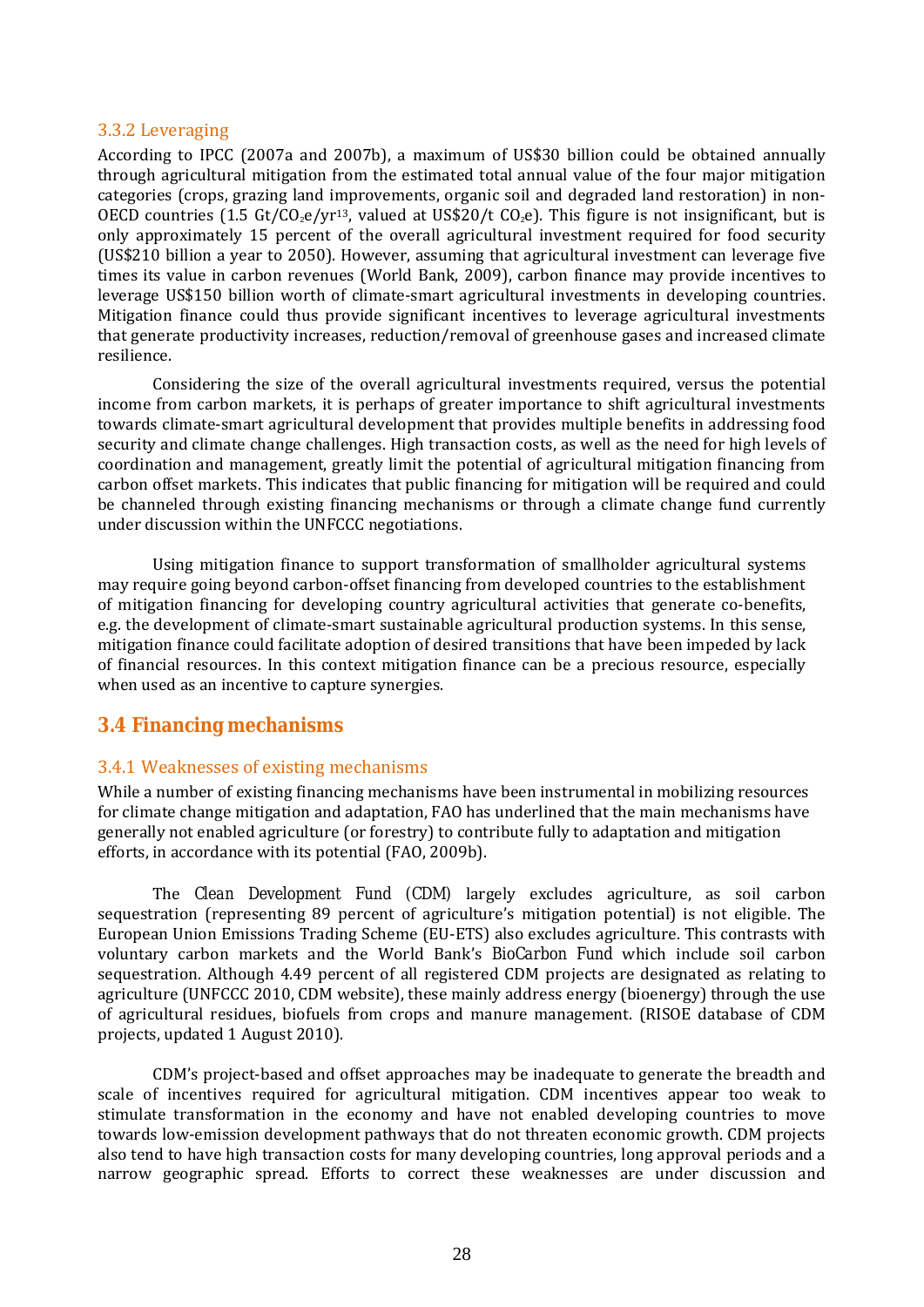implementation. New approaches, such as programmatic CDM, sectoral CDM, sustainable development policies and measures, may enable scaling up of funding but vary in the degree to which they (i) can provide incentives for mitigation on a large-scale, (ii) are linked to sustainable development and (iii) in terms of their transaction costs.

 The *Adaptation Fund* has recently become operational and ten projects have been submitted, two of which related to agriculture: (i) WFP submitted a project proposal, entitled An Integrated Approach to Building Climate Resilience in Uganda's Fragile Ecosystems to assist vulnerable populations in adapting to the impacts of climatic changes in two fragile ecosystems characterized by relatively high agricultural productivity and (ii) UNEP submitted one on vulnerability of the rice sub-sector to climate variability and projected climate change.

 Agriculture and food security merit only a footnote (along with other sectors) in the draft AWG-LCA negotiating text on adaptation (UNFCCC, 2010) The latter contrasts with the large number of National Adaptation Plans of Action (NAPAs) of Least Developed Countries (LDCs) focusing on agriculture that have remained largely unfunded.

 Developing countries, especially Least Developed Countries, have complained that accessing resources from the *Global Environment Facility* (GEF) has been complicated and project approval takes a long time. They have indicated that this has inhibited implementation of NAPAs and preparation of national communications. They have also drawn attention to under-funding of the Special Climate Change Fund and the Least-developed Countries Fund, which are funded on a voluntary basis.

#### 3.4.2 New mechanisms

As climate change has moved up the policy agenda, finance mechanisms targeting climate change have multiplied. Currently about 20 different climate change-related finance initiatives exist. In 2007 alone, 14 new initiatives were launched (World Bank, WDR, 2010). This proliferation of new financing mechanisms has raised concerns about fragmentation, with high transaction costs (each initiative has its own governance structures and regulations), which in turn can reduce capacity to avoid duplication and inefficient allocation of resources.

 Strengthening national ownership, transparency and accountability will be important for international mechanisms as well for national mechanisms receiving resources, including through direct access**.** For agriculture, coordination across different financing mechanisms is needed in order to reach the scale required to meet agricultural production and climate change challenges and to ensure an adequate link between national action and international support.

 National funds**,** such as Brazil's *Amazon Fund*, the *Indonesian Climate Change Trust Fund* (ICCTF) or the proposed national Mexican Green Fund, provide opportunities for greater national ownership and better integration with national policies and programmes.

#### 3.4.3 Architecture that enables action, including by agriculture

Discussion of financing mechanisms within the climate change negotiations has not tackled sectorspecific aspects. Form currently tends to precede function, as attention is focused on architecture rather than on what will be financed and how finance would be linked to developing country actions. There is a risk that, due to their specificities, land-based activities may yet again find that they do not fit within the parameters of financing mechanisms (as was the case with the CDM). A separate funding arrangement for REDD has been proposed within future financing mechanisms, but it is unclear at this time whether agriculture, as a main driver of deforestation, would be able to receive funding from this window. For agriculture to be part of the solution to climate change, financing approaches and mechanisms need to make sure that agriculture is eligible to receive resources from existing or future climate funding mechanisms, that the specificities of agriculture are taken into account and that agricultural producers are rewarded for the generation of multiple services benefiting food security, development, adaptation and mitigation.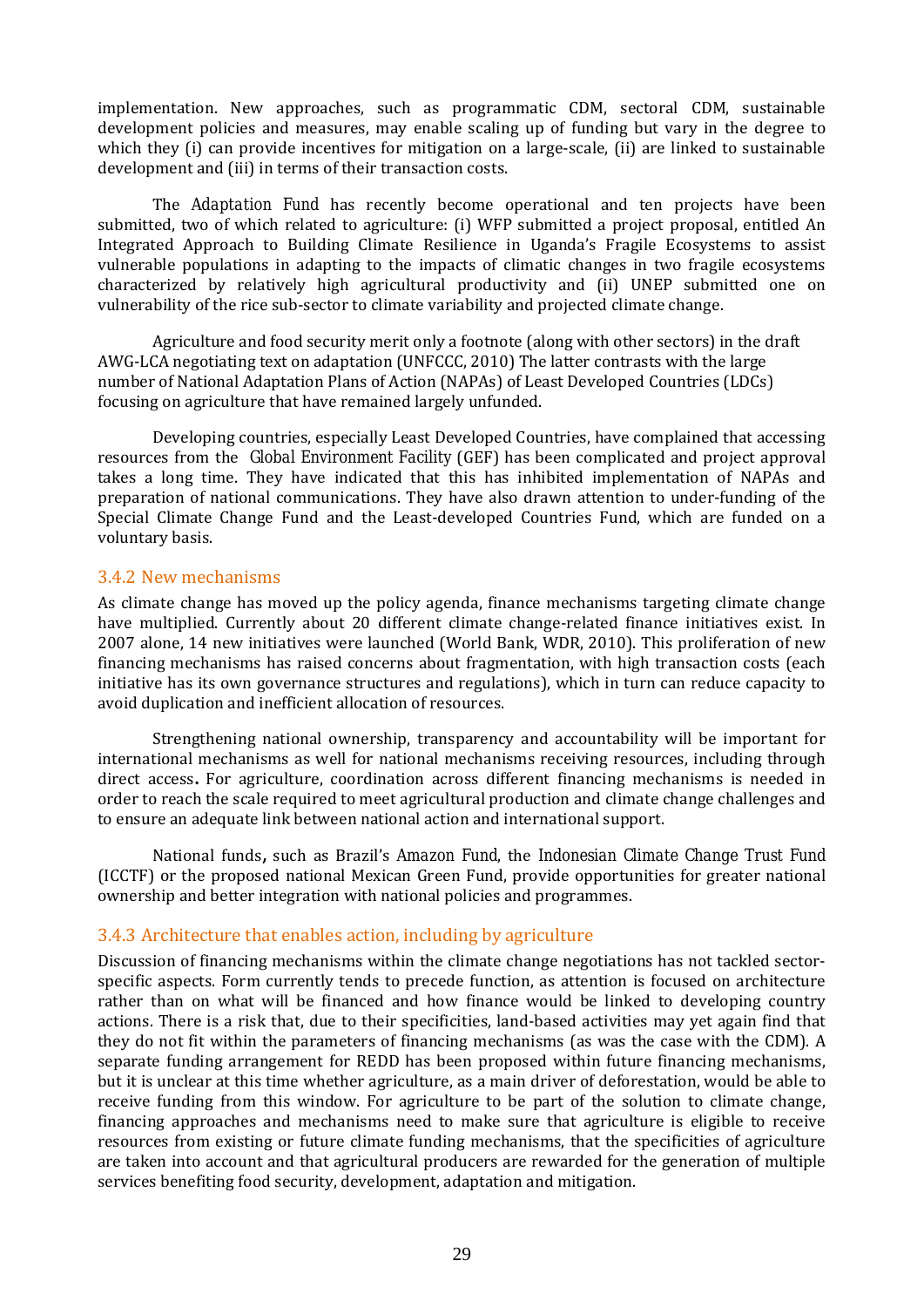Certain agricultural practices can contribute to both adaptation and mitigation; however funding mechanisms (as well as policy frameworks) have remained separate and are still exploring how to reward action that can achieve both. Finding ways to overcome what is sometimes a false dichotomy between adaptation and mitigation (which can be the case with agriculture, especially where soil carbon sequestration is concerned), as well as the integration of adaptation and mitigation finance with agricultural development financing channels and activities, will be a challenge faced by financing mechanisms in future.

 Broader approaches that look beyond current silos to forms of financing that could support high productivity/resilience and low emission agricultural development and development/food security-responsible climate change responses will be needed. Mechanisms must also be flexible enough to fund options adjusted to the specific agro-ecological, institutional and technological situations of different countries, including their different capacities. They may also be called upon to address the potential for establishing long-term and reliable funding sources, rewarding synergies and resolving potential conflicts or trade-offs due to multiple fund objectives.

### **3.5 Connecting action to financing**

#### 3.5.1 National level

Adequate investment in national climate-smart agricultural policy formulation, research, and extension, including related capacity building, is important in supporting action by farmers. Ministries of Agriculture, national research institutes and extension systems in many cases need to be built back following the decline in resources allocated to agriculture both internationally and domestically. While domestic resources may suffice for these activities in some countries, in others external support will be necessary.

 Nationally-owned instruments that can promote coherence and coordination in priority setting for climate-smart agriculture action and financing may be useful to governments. The Indonesian Ministry of Agriculture has already formulated an Agriculture Sector Climate Change Road Map. The road map is written in the form of guidelines "*for creating synergies between climate change adaptation and mitigation programmes and action plans among sub-sectors."* Better clarification of how financing might be linked to nationally-owned action frameworks, including NAPAs/adaptation frameworks and NAMA/registries, is still required.

#### 3.5.2 Linking to farmers

Linking financing to farmer-generated climate change responses requires a better understanding of mitigation and adaptation benefits that can be obtained from different sustainable agricultural options, the incentives that may be required to adopt them, and the costs. Incentives may be monetary in the form of credit or payments but could also be in-kind, including access to land, markets or seeds, fertilizers and other production inputs.

 Experiences with payments for environmental service (PES) and microfinance could be drawn upon in building incentive systems for the adoption of relevant practices and technologies (see section 2). Where payments for mitigation and adaptation activities are economically viable, they may provide the stimulus for farmers to adopt sustainable agricultural land management practices. In some instances, payments of limited duration could provide incentives for soil carbon sequestration and also encourage transition towards productive and resilient production systems, while fitting with the saturation of soil carbon pools. Most soil carbon sequestration activities are expected to reach saturation at a certain point in time, i.e. after 20 to 100 years and therefore do not provide sustainable income in perpetuity. If carbon sequestration incentives also lead to more productive and sustainable forms of agriculture, there will be a lower risk of non-permanence (compared to baseline conditions).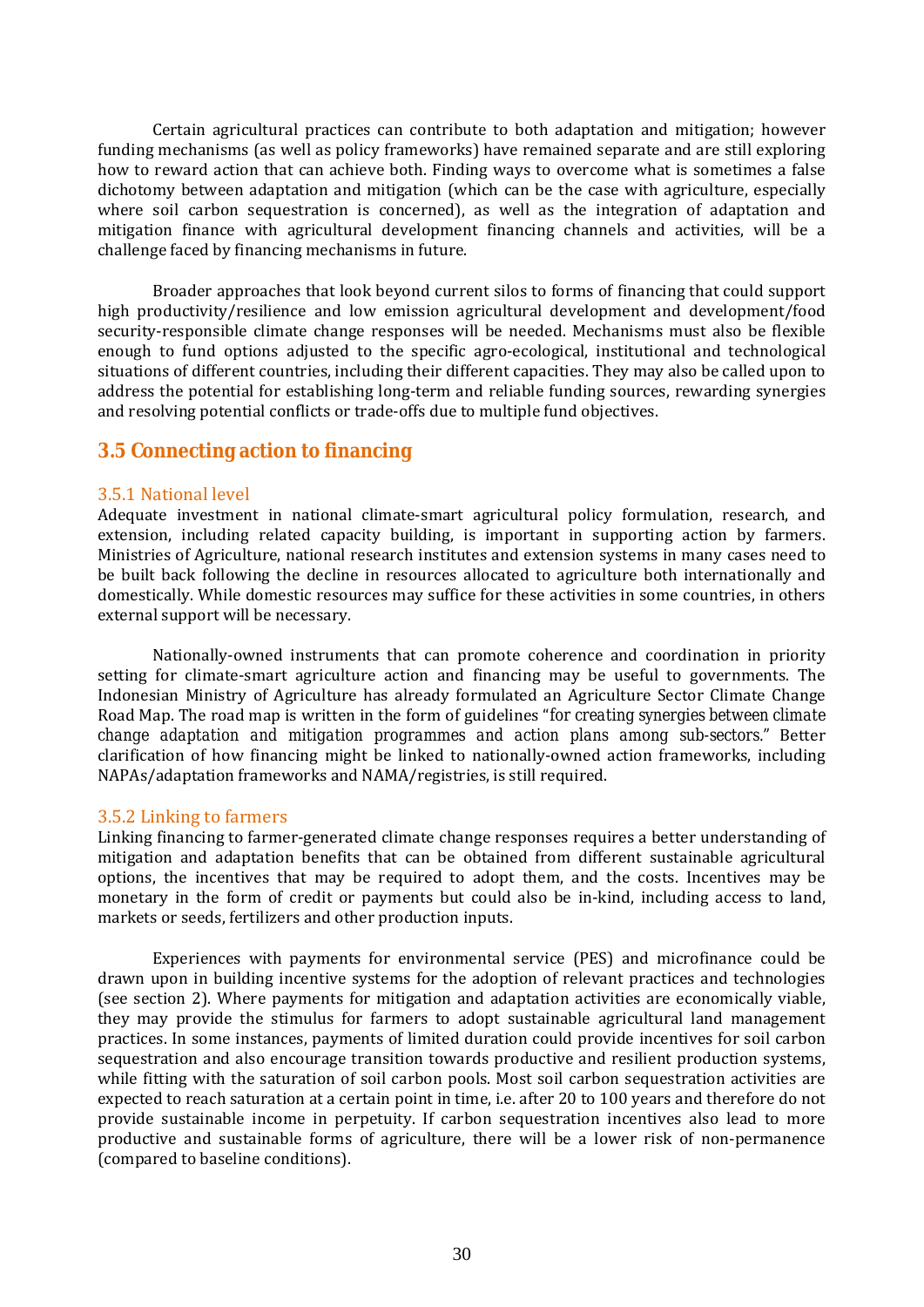It is important, however, to underline that beyond considerations of historical responsibility some forms of mitigation from smallholder agriculture will not be cost effective for international offset compliance markets, due to low returns, high transactions costs or high risks, which constitute investment barriers. The current low price for carbon credits and lack of capacity to participate in compliance markets are other barriers that need to be taken into account when considering mitigation action. These aspects and differing national capacities and circumstances suggest that a stepwise approach may be useful to build confidence, capacity and experience in linking financing for both adaptation and mitigation to smallholders at ground level.

#### 3.5.3 MRV

A key issue associated with financing for mitigation is measurement, reporting and verification (MRV) of emission reductions and removals, as well as of international support provided. There is currently no consensus on the specific parameters of MRV for international financing, but eventual decisions in this regard could affect the costs and viability of different agricultural mitigation activities. The type and cost of MRV systems are likely to vary by the financing source used and over time (as capacity is built). Simpler and less expensive forms of MRV that are more readily useable by farmers could be utilized where off-sets are not involved. Developing countries and farmers are more likely to undertake action to build MRV capacity, where there is confidence and direct access to adequate and predictable financing for capacity building, and technology development/transfer.

 More robust measurement of soil carbon sequestration may require combining actual soil samples, with modeling and/or default values for emission-reducing/removing activities. MRV of international support could include information on allocation by sectors, which would help in having a better picture of financial flows to the agriculture sector and differentiation of ODA and climate financing therein. Finally considerably less attention has been given to measuring results from adaptation activities. This may receive greater attention in future.

#### 3.5.4 Pilots

Pilot activities, tailored to country-specific agricultural conditions/capabilities and supporting strategy formulation, technology development/transfer and capacity building, could enable country readiness to implement agricultural mitigation and adaptation action in the context of enhanced sustainable agricultural development and food security. Such pilots could offer possibilities for linking early climate-smart action with fast-start financing in the predominantly agriculture-based economies of many developing countries.

## **Key messages for part 3**

- 8) Available financing, current and projected, are substantially insufficient to meet climate change and food security challenges faced by the agriculture sector.
- 9) Synergistically combining financing from public and private sources, as well as those earmarked for climate change and food security are innovative options to meet the investment requirements of the agricultural sector.
- 10) To be effective in channelling fast-track financing to agriculture, financing mechanisms will need to take sector-specific considerations into account.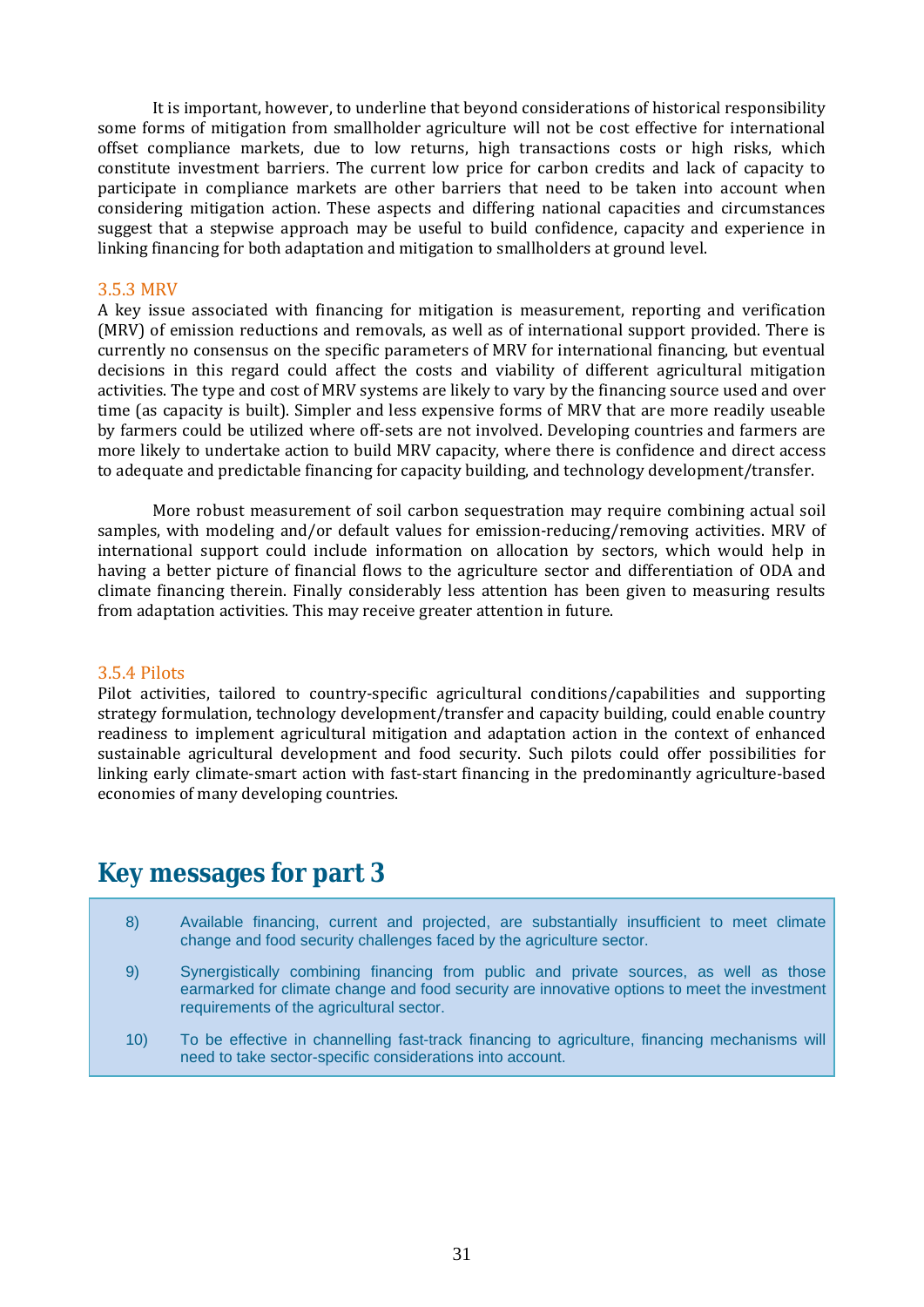## **References**

- **Abadi, A., Lefroy, T., Cooper, D., Hean, R. & Davies, C.** 2003. *Profitability of medium to low rainfall agroforestry in the cropping zone*. Barton, Australia,Rural Industries Research and Development Corporation Publication No. 02.
- **Anriquez, G., and Daidone, S.** 2008. "Linkages between Farm and Non-Farm Sectors at the Household Level in Rural Ghana. A consistent stochastic distance function approach", *ESA-FAO Working Paper 08-01*, Food and Agriculture Organization, Rome.
- **Barrett, Christopher, B., Barry, J., Barnett, Michael R. Carter, Sommarat Chantarat, James, W. Hansen, Andrew G. Mude, Daniel E. Osgood, Jerry R. Skees, Calum G. Turvey and M. Neil Ward.** 2007. *Poverty Traps and Climate and Weather Risk: Limitations and Opportunities of Indexbased Risk Financing*, IRI Technical Report 07-03.
- **Bellassen, V., Manlay R.J.**, **Chéry J.-P., Gitz V., Touré A., Bernoux, M. & Chotte, J.-L.** 2010. Multicriteria spatialization of soil organic carbon sequestration potential from agricultural intensification in Senegal. *Climatic Change*, Volume 98, Numbers 1-2, January 2010 , pp. 213- 243(31).
- **Berkes, F. and Folke, C.C. (eds.)**. 1998. *Linking Social and Ecological Systems: management practices and social mechanisms for building resilience*, Cambridge University Press, Cambridge.
- **Bisiaux, F., Peltier, R. and Muliele, J.-C.** 2009. Plantations industrielles et agroforesterie au service des populations des plateaux Batéké, Mampu, en République démocratique du Congo. Bois et forêts des tropiques 301(3):21-32.
- **Bouman, B.A.M., Lampayan, R.M. and Tuong, T.P.** 2007. Water management in irrigated rice: coping with water scarcity. Los Baños, Laguna: IRRI. 54 p. http://dspace.irri.org:8080/dspace/handle/10269/266
- **Bruinsma, J.** 2009. "The Resource Outlook to 2050", in *Expert Meeting on "How to Feed the World in 2050"*: FAO, Rome.
- **Burke, M., and Lobell, D.** 2009. "Shifts in African crop climates by 2050, and the implications for crop improvement and genetic resources conservation", *Global Environmental Change*.
- **Burney, J. A., S. J. Davis, and D.B. Lobell**. 2010. Greenhouse gas mitigation by agricultural intensification. Proceedings of the national Academy of Sciences, 107(26): 12052-12057.
- **Capaldo, J., Karfakis, P., Knowles, M., Smulders, M.** 2010. *A Model of Vulnerability to Food Insecurity*, ESA Working Paper, No. 10-03, FAO: Rome.
- **Cacho ,O.J., Lipper, L.** 2006. Abatement and transaction costs of carbon-sink project involving smallholders. Working paper. FAO: Rome.
- **Cavatassi, R., González, M., Winters, P., Andrade-Piedra, J., Thiele, G., Espinosa, P.** 2009. *Linking Smallholders to the New Agricultural Economy: An Evaluation of the Plataformas Program in Ecuador*, ESA Working Papers 09-06, FAO: Rome.
- **CAWMA.** 2007. *Water for Food, Water for Life: A comprehensive Assessment of water management in Agriculture*. London: Earthscan and Colombo: International Water Management Institute.
- **CIRAD.** 2010. Sustainable charcoal production in the Democratic Republic of Congo. CIRAD.
- **Cline, W. R.** 2007. *Global Warming and Agriculture: Impact Estimates by Country*, Center for Global Development, Peterson Institute for International Economics.
- **Devereux, S.** 2002. *Can Social Safety Nets Reduce Chronic Poverty?* Development Policy Review, 2002, 20 (5): 657-675.
- **Fafchamps, M., and Kourosaki, T.** 2002. "Insurance Market Efficiency and Crop Choices in Pakistan", *Journal of Development Economics*, 67(2): 419-53, April 2002.
- **FAO.** 2003. *Anti-hunger Programme, A twin-track Approach to Hunger Reduction: Priorities for National and International Action*, Food and Agriculture Organization, Rome.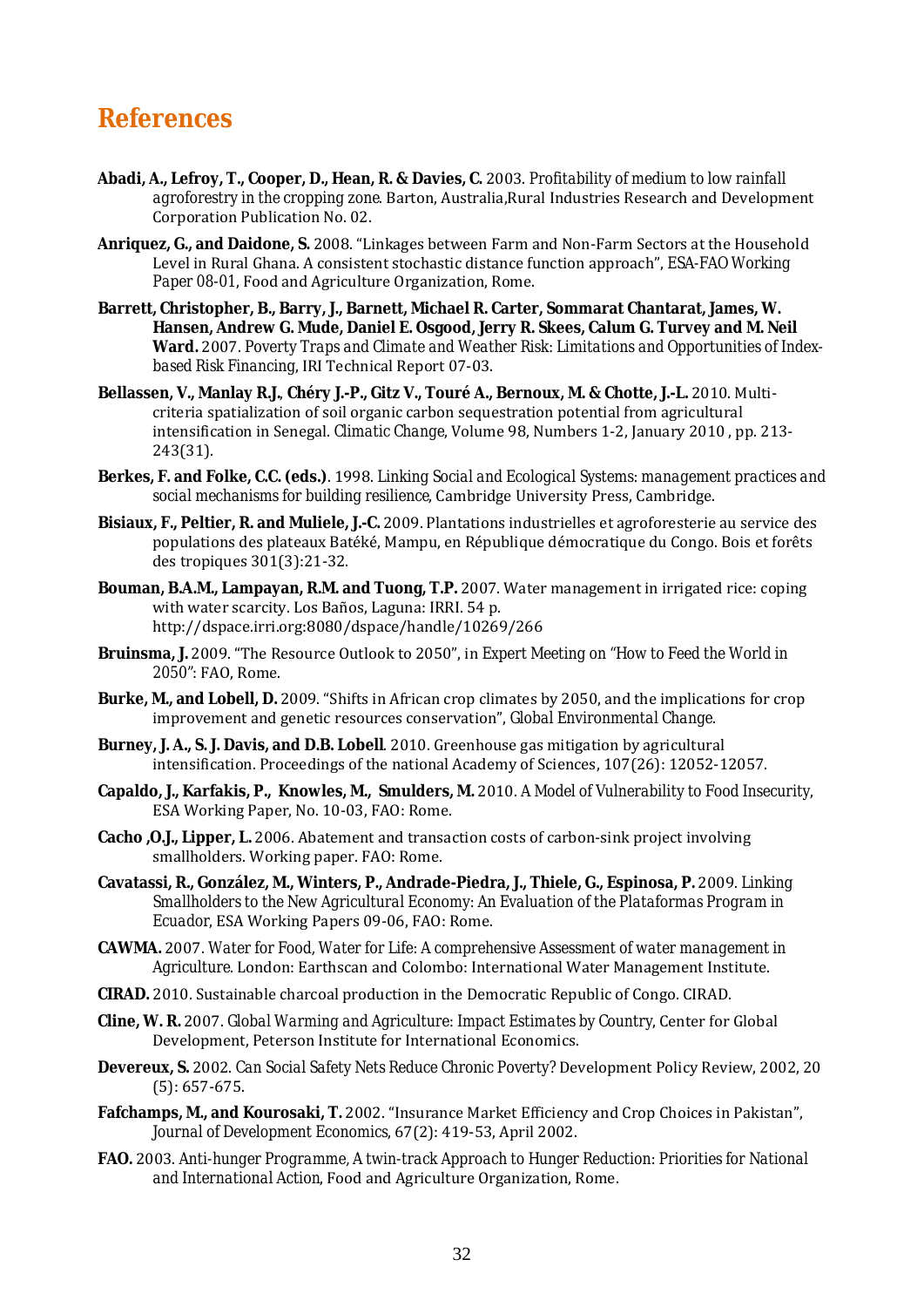- **FAO.** 2006. *World Agriculture: towards 2030/2050, Interim Report*, Food and Agriculture Organization, Rome.
- **FAO.** 2007a. *The State of Food and Agriculture, Paying Farmers for Environmental Services*, Food and Agriculture Organization, Rome.
- **FAO.** 2007b. Feed supplementation blocks, FAO technical papers, FAO Animal production and health papers No 164, Food and Agriculture Organization, Rome.
- **FAO.** 2008a. *Food Oulook: Global Market Analysis*, Food and Agriculture Organization, Rome.
- **FAO.** 2008b. Financing Climate Change Adaptation and Mitigation in the Agriculture and Forestry Sectors, in UNFCCC; submission by FAO and IFAD, Rome.
- **FAO.** 2008c. *Institutions to Support Agricultural Development*, Unpublished Report, FAO, Rome.
- **FAO.** 2009a. *Food security and Agricultural Mitigation in Developing Countries: Option for Capturing Synergies*, Food and Agriculture Organization, Rome.
- **FAO.** 2009b. *The State of Food and Agriculture—Livestock in the Balance*, Food and Agriculture Organization, Rome.
- **FAO.** 2009c. *Increasing crop production sustainably, the perspective of biological processes*, November 2009, Food and Agriculture Organization, Rome.
- **FAO.** 2009d. *The Investment Imperative*, paper from the FAO High Level Conference on World Food Security: The Challenges of Climate Change and Bioenergy, Food and Agriculture Organization, Rome.
- **FAO.** 2010a. *Challenges and opportunities for carbon sequestration in grassland systems. A technical report on grassland management and climate change mitigation.* Integrated Crop management, vol. 9-2010, Food and Agriculture Organization, Rome.
- **FAO.** 2010b. *Greenhouse gas emissions from the dairy sector. A life cycle assessment.* Food and Agriculture Organization, Rome.
- **Franzel, S., Wambugu, C. & Tuwei, P.** 2003. *The adoption and dissemination of fodder shrubs in central Kenya*. Agricultural Research and Network Series Paper No. 131. London, Overseas Development Institute.
- **Fischer, G., Shah, M., van Velthuizen, H.** 2002. "Climate Change and Agricultural Vulnerability", in *Contribution to the World Summit on Sustainable Development*, Johannesburg, International Institute for Applied Systems Analysis (IAASA): Laxenburg.
- **Goodhue, R. and McCarthy, N.** 2009. Traditional Property Rights, Common Property, and Mobility in semi-Arid African Pastoralist Systems. Environment and Development Economics. 14: 29-50.
- **Gregory, P., Ingram, JSI., Brklacich, M.** "Climate change and food security" *Philosophical Transactions of the Royal Society B*, 2005. 360: p. 2139-2148.
- **Guei, R.G., Barra, A., and Silué, D.** 2010. Promoting smallholder seed enterprises (SSE): Quality seed production of rice, maize, sorghum and millet in northern Cameroon. Accepted for publication in The International Journal of Agricultural Sustainability.
- **Hans Seidel Foundation.** 2009. Project report in German (Eine Erfolgsgeschichte der Projektarbeit der Hanns-Seidel- Stiftung in der Demokratischen Republik Kongo – dasAgroforstwirtschaftsprojekt "Mampu" Projektbericht);
	- www.hss.de/fileadmin/media/downloads/Berichte/091112\_SB\_Mampu.pdf
- **Hansen, J.W., Baethgen, W., Osgood, D., Ceccato, P., Ngugi, R.K.** 2007. "Innovations in climate risk management: protecting and building rural livelihoods in a variable and changing climate", *Journal of Semi-Arid Tropical Agricultural Research* 4(1). (published online at www.icrisat.org/Journal/specialproject.htm).
- Hansen, J.W., Meza, F.J., Osgood, D. 2008. "Economic value of seasonal climate forecasts for agriculture: review of ex-ante assessments and recommendations for future research", *Journal of Applied Meteorology and Climatology* 47:1269-1286.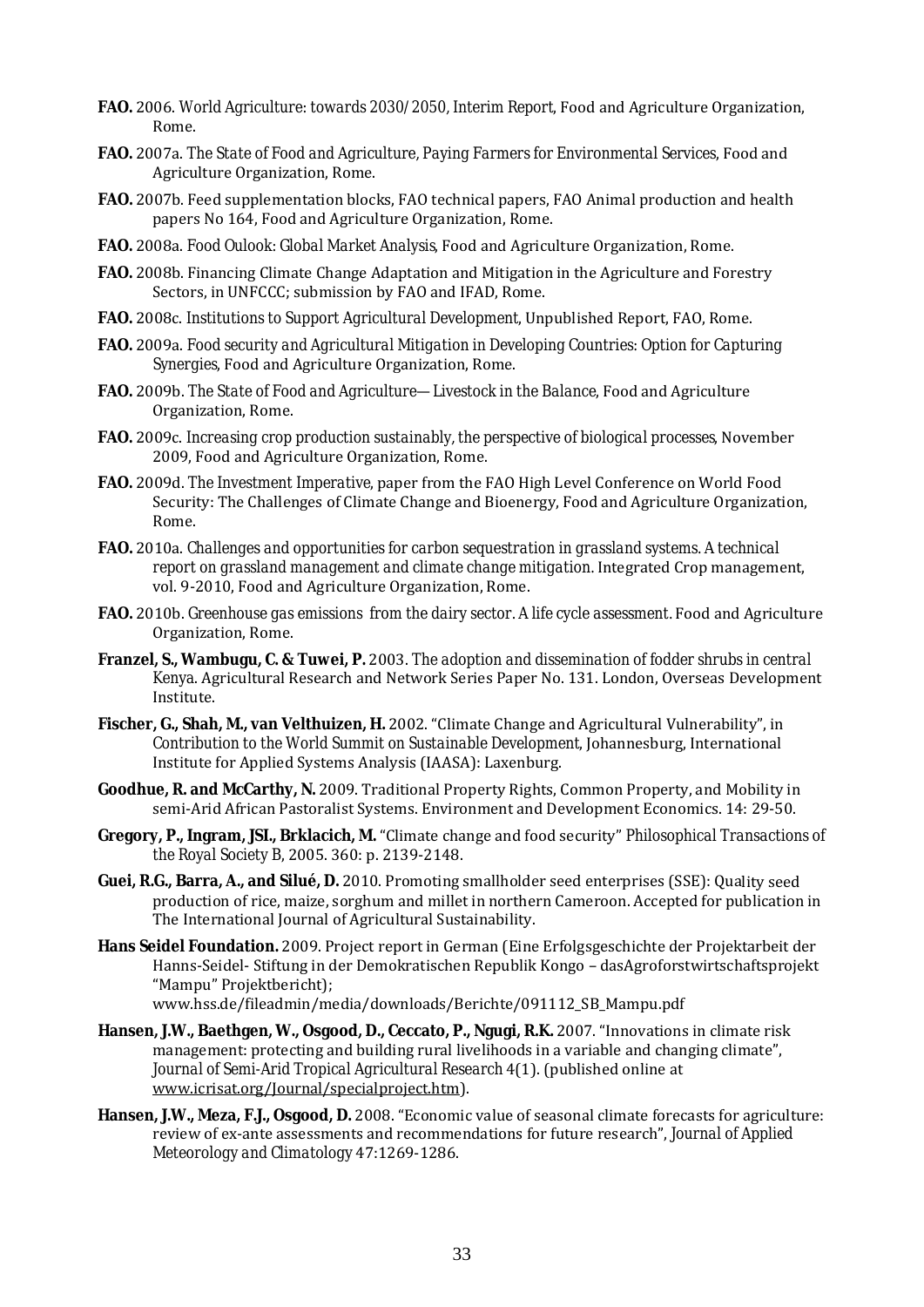- **IEA.** 2002. World Energy Outlook. Chapter 13. Energy and Poverty: www.iea.org/weo/database\_electricity/WEO20 02-Chapter%2013.pdf
- **IIED.** 2009. Assessing the costs of adaptation to climate change: A review of the UNFCCC and other recent estimates, International Institute for Environment and Development.
- **IIED.** 2010. "The Impacts of Climate Change on Food Security in Africa: A Synthesis of Policy Issues for Europe", International Institute for Environment and Development.
- **IPCC.** 2001. *Climate Change 2001, Third Assessment Report*, Inter-governmental panel on Climate Change, online at: http://www.grida.no/publications/other/ipcc\_tar/
- **IPCC.** 2007. "Contribution of Working Group II to the Fourth Assessment Report of the Intergovernmental Panel on Climate Change", M.L. Parry, O.F. Canziani, J.P. Palutikof, P.J. van der Linden and C.E. Hanson (eds), in *Climate Change 2007, Fourth Assessment Report*, Intergovernmental panel on Climate Change, Cambridge University Press, Cambridge, United Kingdom and New York, NY, USA, online at: http://www.ipcc.ch/publications\_and\_data/ar4/wg2/en/contents.html
- **IPCC.** 2006. IPCC Guidelines for National Greenhouse Gas Inventories, H. Eggleston, Buendia L, Miwa K, Ngara T, Tanabe K, Editor. 2006, The National Greenhouse Gas Inventories Programme, Intergovernmental Panel on Climate Change.
- **Lipper, L., Sakuyama, T., Stringer, R., and Zilberman, D. (eds.).** 2009. "Payment for Environmental Services in Agricultural Landscapes: Economic Policies and Poverty Reduction in Developing Countries", *Natural Resource Management and Policy Series*, Vol. 31, Springer, London, UK, 2009 (jointly published with Food and Agriculture Organization of the United Nations).
- **Lobell, D.B., Burke, M.B., Tebaldi, C., Mastrandrea, M.D., Falcon, W.P., Naylor, R.L.** "Prioritizing climate change adaptation needs for food security in 2030", *Science*, 2008. 319(5863): p. 607- 610.
- **Lobell, D., and Burney, J.** 2009. "Greenhouse Gas Mitigation by Agricultural Intensification", *Proceedings of the National Academy of Sciences*, June 15, 2010.
- **Matson, P.A., Parton, W. J., Power, A.G., Swift, M. J.** 1997. "Agricultural Intensification and Ecosystem Properties", Science:Vol. 277. no. 5325, pp. 504 – 509.
- **McAdam, J.H., Thomas, T.H. & Willis, R.W.** 1999. The economics of agroforestry systems in the United Kingdom and their future prospects. Scottish Forestry, 53(1): 37–41.
- **McCarthy, N. and Di Gregorio, M.** 2007. *Climate Variability and Flexibility in Resource Access: The Case of Pastoral Mobility in Northern Kenya.* Environment and Development Economics, 12(3):403- 421.
- **McCarthy, N., and Swallow, B.** 2000. "Property Rights, Risk, and Livestock Development in Africa: Issues and Project Approach", in McCarthy, N., B. Swallow, M. Kirk, P. Hazel (eds.), 2000, *Property Rights, Risk, and Livestock Development in Africa*, IFPRI, Washington, D.C. and ILRI, Nairobi.
- **McKinsey and Company.** 2009. Pathways to a Low-Carbon Economy, version 2.
- **Nair, P.K.R.** 1993. *An Introduction to Agroforestry*. Kluwer Academic Publishers, Dordrecht, The Netherlands.
- **Niamir-Fuller, M. (ed.).** 1999. *Managing Mobility in African Rangelands. The Legitimization of Transhumance*, Intermediate Technology Publications, Ltd.
- **Otsuka, K., and Place, F.** 2001. *Land Tenure and Natural Resource Management: A Comparative Study of Agrarian Communities in Asia and Africa,* Baltimore, MD: Johns Hopkins University Press.
- **Peng, S., Huang, J., Sheehy, J.E., Laza, R.C., Visperas, R.M., Zhong, X., Centeno, G.S., Khush, G.S. and Cassman, K.G.** 2004. Rice yields decline with higher night temperature from global warming, PNAS July 6, 2004 vol. 101 no. 27 9971-9975.
- **Primavera, J .H.** 2000. Aquasilviculture trials in mangroves in Aklan Province, Panay Is., central Philippines. International Workshop on Brackishwater Mangrove Ecosystems Productivity and Sustainable Utilization, Tsukuba, Japan, 29 Feb.-1 Mar. 2000.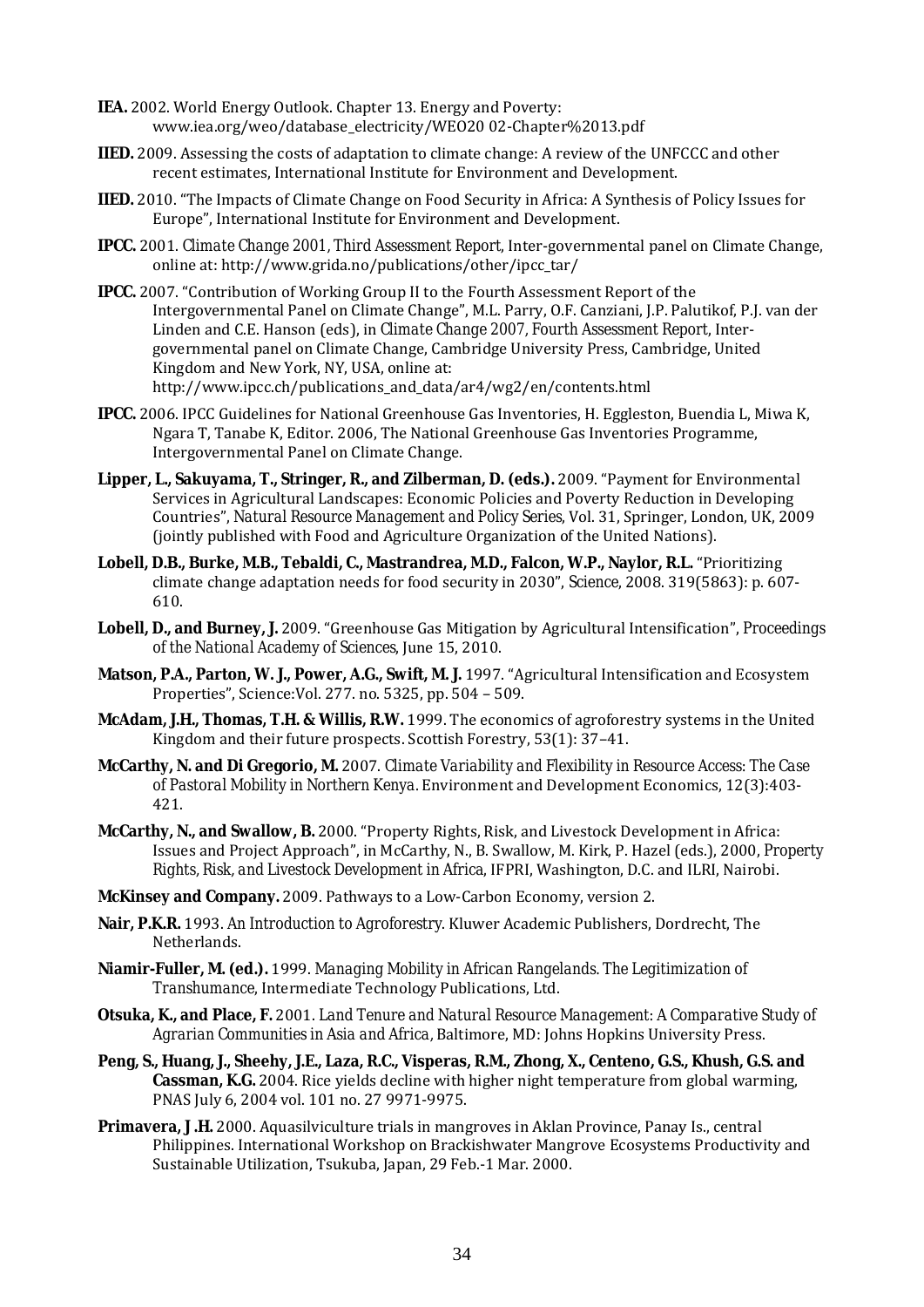- **Ravallion, M.,** 2006. "Transfers and Safety Nets in Poor Countries: Revisiting the Tradeoffs and Policy Options," in Abhijit Banerjee, Roland Benabou and Dilip Mookerjee (eds), *Understanding Poverty*, Oxford University Press.
- **Sinclair, F.L.** 1999. A general classification of agroforestry practice. Agroforestry Systems, 46: 161–180.
- **Smit, B., and Bockel, L.** 2009. "Climate Change and Agriculture Policies: how to mainstream climate change adaptation and mitigation into agriculture policies?", *EASYPOL*, FAO: Rome.
- **Reij, C., Tappan, G. and Smale, M.** 2009. *Agroenvironmental transformation in the Sahel: Another kind of "Greeen Revolution."* IFPRI Discussion Paper. Washington, D.C., International Food Policy Research Institute.
- **Roberts, J., and Schlenker, W.** 2006. "Nonlinear Effects of Weather on Corn Yields", *Review of Agricultural Economics*, 28(3), Fall, p. 391-398.
- **Sileshi, G., Akinnifesi, F.K., Ajayi, O.C., Place, F.** 2008. Meta-analysis of maize yield response to woody and herbaceous legumes in the sub-Saharan Africa. *Plant and Soil* 307, 1-19.
- **Stern, N.** 2006. *Stern Review on The Economics of Climate Change*, HM Treasury, London.
- **Sukardjo, S.** 1989. Tumpang sari pond as a multiple use concept to save the mangrove forest in Java. Biotrop Spec. Publ. 37:115-128. Sukardjo, S.
- **Rosenzweig, C. and Tubiello, F. N.** 2006. "Adaptation and Mitigation Strategies in Agriculture: An Analysis of Potential Synergies", *Mitigation and Adaptation Strategies for Global Change*, 12: pp 855-873.
- **Schmidhuber, J., and Tubiello, F. N.** 2007. "Global food security under climate change", in *Proceedings of the National Academy of Sciences*, USA (PNAS), Volume 104, Number 50, December.
- **SEI.** 2008. *Climate Change and Adaptation in African Agriculture*, Stockholm Environment Institute.
- **Sen.** 1991. Agroforestry in China. Beijing, Ministry of Foreign Affairs.
- **Silici, L.** 2010. Conservation Agriculture and Sustainable Crop Intensification. Integrated Crop Management. Vol. 10. Plant Production and Protection Division, FAO, Rome.
- **Thornton, P.K., P.G. Jones, T. Owiyo, R.L. Kruska, M. Herrero, V. Orindi, S. Bhadwal, P. Kristjanson, A. Notenbaert, N. Bekele and A. Omolo.** 2008. "Climate change and poverty in Africa: Mapping hotspots of vulnerability", *AfJARE*, Vol 2 No 1 March.
- **UN** 2009. *State of World Population 2009, Facing a Changing World: Women, Population and Climate*; UNFPA, New York, NY.
- **UNEP.** 2009. *Annual Report*, United Nations Environment Programme.
- **UNFCCC.** Challenges and opportunities for mitigation in the agricultural sector, in Technical paper: FCCC/TP/2008/8. 2008.
- **World Bank.** 2008. *World Development Report 2008, Agriculture for Development*, The World Bank, Washington, D.C.
- **World Bank.** 2009. Review of 10 years experiences with CDM projects.
- **World Bank.** 2009. World Development Report 2010, Development and Climate Change, The World Bank, Washington, D.C.
- **World Bank.** 2010. Potential of agroforestry to contribute to poverty alleviation to economic growth and to protection of environmental services in the countries of the Southern and Eastern Africa regions. A discussion Paper. April 2010.

**Zomer, R.J., Trabucco, A., Coe, R. and Place, F.** 2009. Trees on Farm: Analysis of Global Extent and Geographical Patterns of Agroforestry. ICRAF Working Paper no. 89. Nairobi, Kenya: World Agroforestry Centre.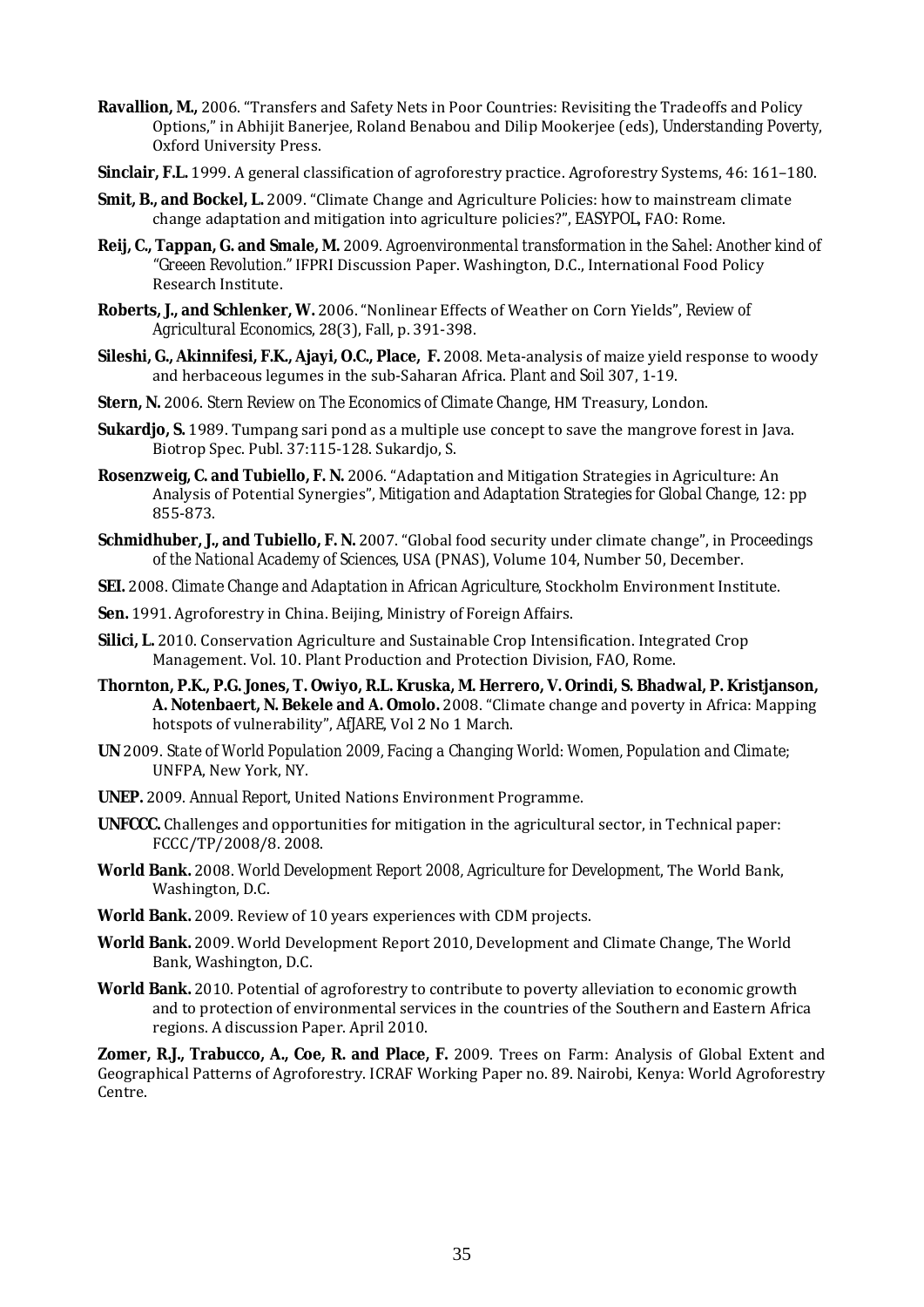## **Acronyms**

| <b>AAU</b>      | <b>Assigned Amount Unit</b>                                        |
|-----------------|--------------------------------------------------------------------|
| <b>ADPC</b>     | Asian Disaster Preparedness Center                                 |
| <b>ARD</b>      | Agricultural Research and Development                              |
| <b>AWD</b>      | Alternate Wetting and Drying                                       |
| <b>BIIS</b>     | <b>Bohol Integrated Irrigation System</b>                          |
| <b>BMG</b>      | National Agency for Meteorology and Geophysics                     |
| <b>CA</b>       | <b>Conservation Agriculture</b>                                    |
| <b>CAADP</b>    | Comprehensive African Agricultural Development Programme           |
| <b>CATIE</b>    | Tropical Agriculture Research and Higher Education Centre          |
| <b>CDM</b>      | Clean Development Mechanism                                        |
| <b>CDH</b>      | <b>Horticultural Development Centre</b>                            |
| <b>CERF</b>     | Central Emergency Response Fund                                    |
| <b>CFS</b>      | Climate Field School                                               |
| CGE             | Computable General Equilibrium                                     |
| <b>CIPAV</b>    | Centre for research on sustainable agricultural production systems |
| CM              | Crop Monitoring                                                    |
| <b>CSD</b>      | Commission on Sustainable Development                              |
| <b>DAC</b>      | Development Assistance Committee                                   |
| <b>ECMWF</b>    | European Centre for Medium-Range Weather Forecasts                 |
| <b>FADO</b>     | Farm Adaptive Dynamic Optimization                                 |
| <b>FAO</b>      | Food and Agriculture Organization of the United Nations            |
| <b>FFS</b>      | <b>Farmer Field Schools</b>                                        |
| <b>FONAFIFO</b> | Costa Rican Forestry Fund                                          |
| <b>GAFSP</b>    | Global Agriculture and Food Security Programme                     |
| <b>GCM</b>      | <b>Global Climate Model</b>                                        |
| GEF             | Global Environmental Facility                                      |
| <b>GFRP</b>     | Global Food Crisis Response Programme                              |
| <b>GHG</b>      | Greenhouse Gas                                                     |
| <b>GNP</b>      | <b>Gross National Product</b>                                      |
| <b>HLPE</b>     | High Level Panel of Experts for food security and nutrition        |
| <b>ICCTF</b>    | Indonesian Climate Change Trust Fund                               |
| <b>ICTA</b>     | Instituto de Ciencia y Tecnología Agrícolas                        |
| <b>IIED</b>     | International Institute for Environment and Development            |
| <b>IPCC</b>     | Intergovernmental Panel on Climate Change                          |
| <b>IPM</b>      | Integrated pest management                                         |
| <b>IRLCO</b>    | International Red Locust Control Organization                      |
| <b>IRRI</b>     | <b>International Rice Research Institute</b>                       |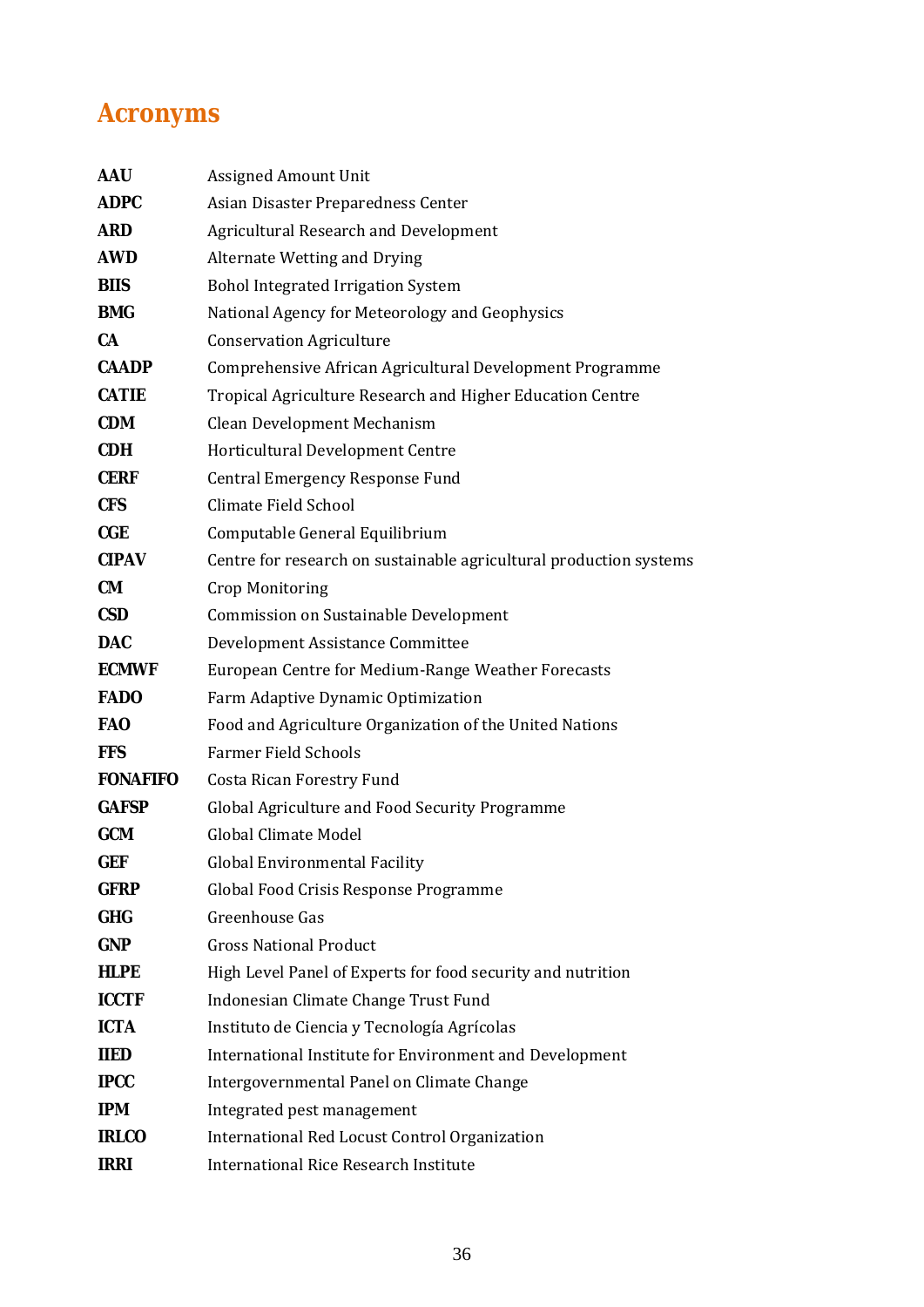| <b>ISRA</b>    | Senegalese Institute of Agricultural Research                |
|----------------|--------------------------------------------------------------|
| <b>LADA</b>    | Land Degradation Assessment in Drylands                      |
| <b>LDC</b>     | <b>Least Developed Country</b>                               |
| LIFE           | Low Impact Fuel Efficient                                    |
| <b>LULUCF</b>  | Land Use, Land Use Change and Forestry                       |
| MPE            | Multi-censor Precipitation Estimate                          |
| <b>MRV</b>     | Measurement, Reporting and Verification                      |
| <b>NAMA</b>    | Nationally Appropriate Mitigation Actions                    |
| <b>NAPA</b>    | National Adaptation Programmes of Action                     |
| <b>NGO</b>     | Non-Governmental Organization                                |
| NIA            | National Irrigation Administration                           |
| <b>ODA</b>     | Official Development Assistance                              |
| <b>OIE</b>     | World Organisation for Animal Health                         |
| <b>PES</b>     | Payment for Environmental Service                            |
| <b>PHL</b>     | <b>Post Harvest Losses</b>                                   |
| <b>PRSP</b>    | <b>Poverty Reduction Strategy Paper</b>                      |
| <b>PSNP</b>    | <b>Productive Safety Net Programme</b>                       |
| QDS            | <b>Quality Declared Seed</b>                                 |
| <b>REDD</b>    | Reducing Emissions from Deforestation and Forest Degradation |
| <b>RFE</b>     | Rain Fall Estimate                                           |
| <b>RVF</b>     | <b>Rift Valley Fever</b>                                     |
| <b>SEI</b>     | Stockholm Environment Institute                              |
| <b>SRI</b>     | Sustainable Rice Intensification                             |
| <b>UDP</b>     | Urea Deep Placement                                          |
| <b>UNFCCC</b>  | United Nations Framework Convention on Climate Change        |
| <b>UPA</b>     | Urban and Peri-urban Agriculture                             |
| <b>UPH</b>     | Urban and Peri-urban Horticulture                            |
| <b>VACVINA</b> | Vietnamese Gardeners' Association                            |
| <b>WDR</b>     | World Development Report                                     |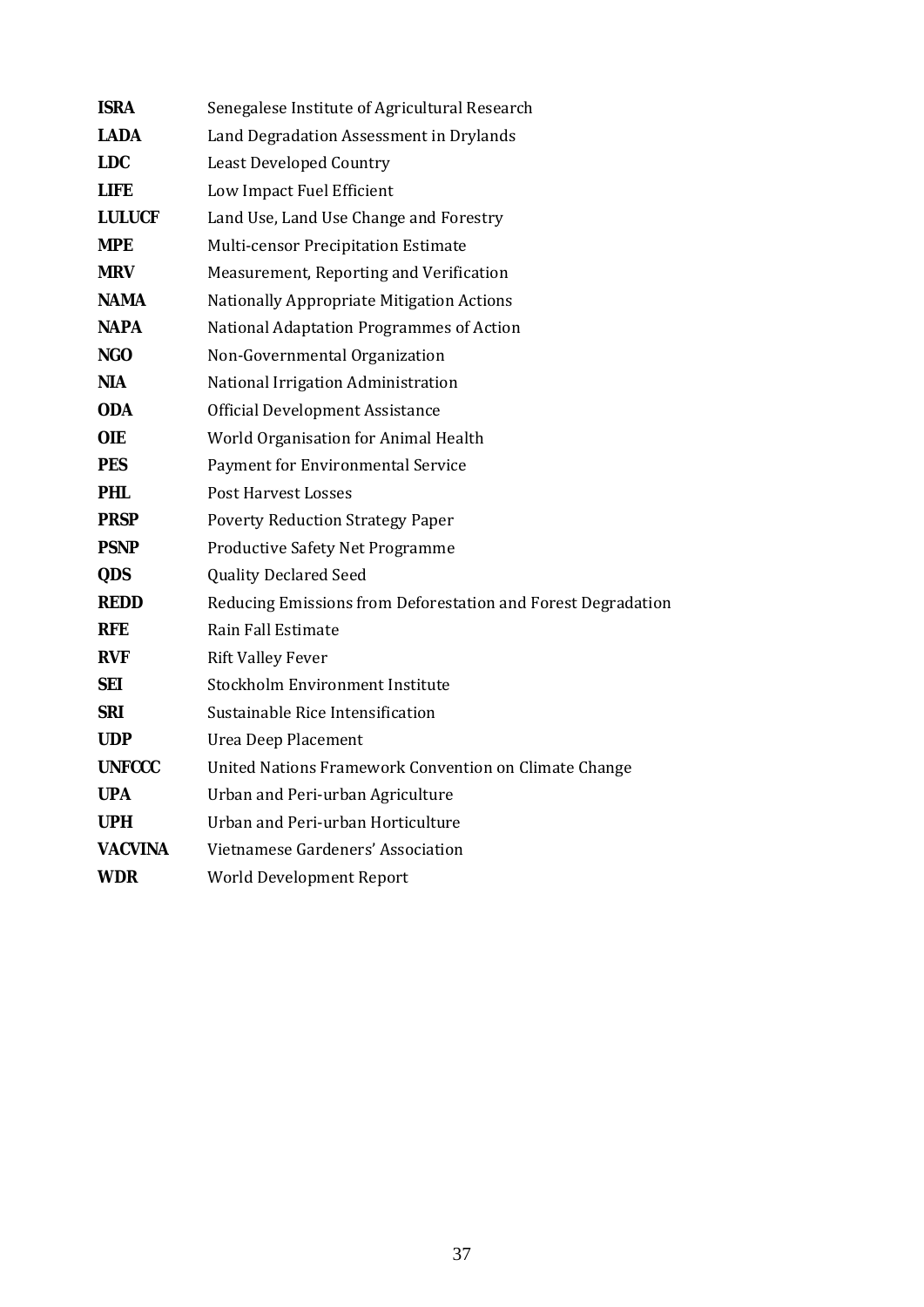## **Annex I: Methods and Tools**

The following annex provides a number of useful methods and tools developed by FAO and its partners for undertaking various assessments and monitoring which provides fundamental information for informed planning of climate change adaptation practices.

### **Weather based indices for crop insurance**

FAO tools help to derive an effective weather-based crop yield index for crop insurance. The approach proposes to compute a crop specific water balance to derive value-added crop-weather variables that can be combined with other data (e.g. remote sensing inputs, farm inputs such as fertilizer use). The methodology uses gridded information that is not too sensitive to individual missing stations, provided sufficient data points are available. The methodology has demonstrated the possibility of producing weather based maize yield index for crop insurance for any point in Malawi every ten days starting from planting time. Real-time maize yield indices covering the whole country can be objectively produced. The maize yield index satisfies all the desirable criteria for maize crop insurance in Malawi. First estimates of Index can be provided at planting time and updated in real time throughout the season. More specific products for crop insurance can be prepared using criteria provided by insurance experts, and the methodology can easily be extended to other crops.

Details at: www.fao.org/nr/climpag/aw\_2\_en.asp

### **Crop monitoring and yield forecasting for early warning systems**

The "CM Box" (Crop Monitoring Box) is a toolbox for agrometeorological crop monitoring and yield forecasting. It is an automated software suite with a "visual menu" that offers easy access to database that holds all the data needed to analyse the impact of weather on crops. The tool is useful for risk analysis, monitoring and forecasting crop production, which is an essential input to food security planning. The tool can compare maps of current yield expectations with historical average conditions. The CM Box is meant to offer an easy solution to rapidly setting up an operational crop monitoring and forecasting system. In the initial phase, reference data as well as real-time satellite and weather data can be provided by FAO based on international sources, but over the period, more and more national data can be used. Interested countries receive a combination of training, hardware, software customized for local use, as well as the real-time data required to operate the system in-country. The package can be tailored to suit the countries' specific requirements, based on national preferences as well as available expertise, methods and data.

Details at: www.fao.org/nr/climpag/aw\_6\_en.asp or www.foodsec.org/tools\_cw\_01.htm

### **Climate Change Impact Assessment Toolbox**

FAO is developing an integrated methodology (toolbox) to asses climate change impacts on agriculture. The methodology comprises four main software components: a downscaling method for processing Global Climate Model (GCM) output data, a hydrological model for irrigation water resources estimation, a crop growth model to estimate crop yields and a Computable General Equilibrium (CGE) Model to simulate the effect of changing agricultural yields on national economies. The integrated toolbox for country wide implementation will be available together with user manual, tutorials and sample data in 2011 and validation will be carried out in two countries in Africa. The methodology is based on a study conducted by FAO, together with the World Bank and Morocco national institutions, to assess the impact of climate change on Moroccan agriculture. The study covers fifty crops, major agroecological zones, and climate change scenarios. For complete document visit: .

www.fao.org/nr/climpag/pub/FAO\_WorldBank\_Study\_CC\_Morocco\_2008.pdf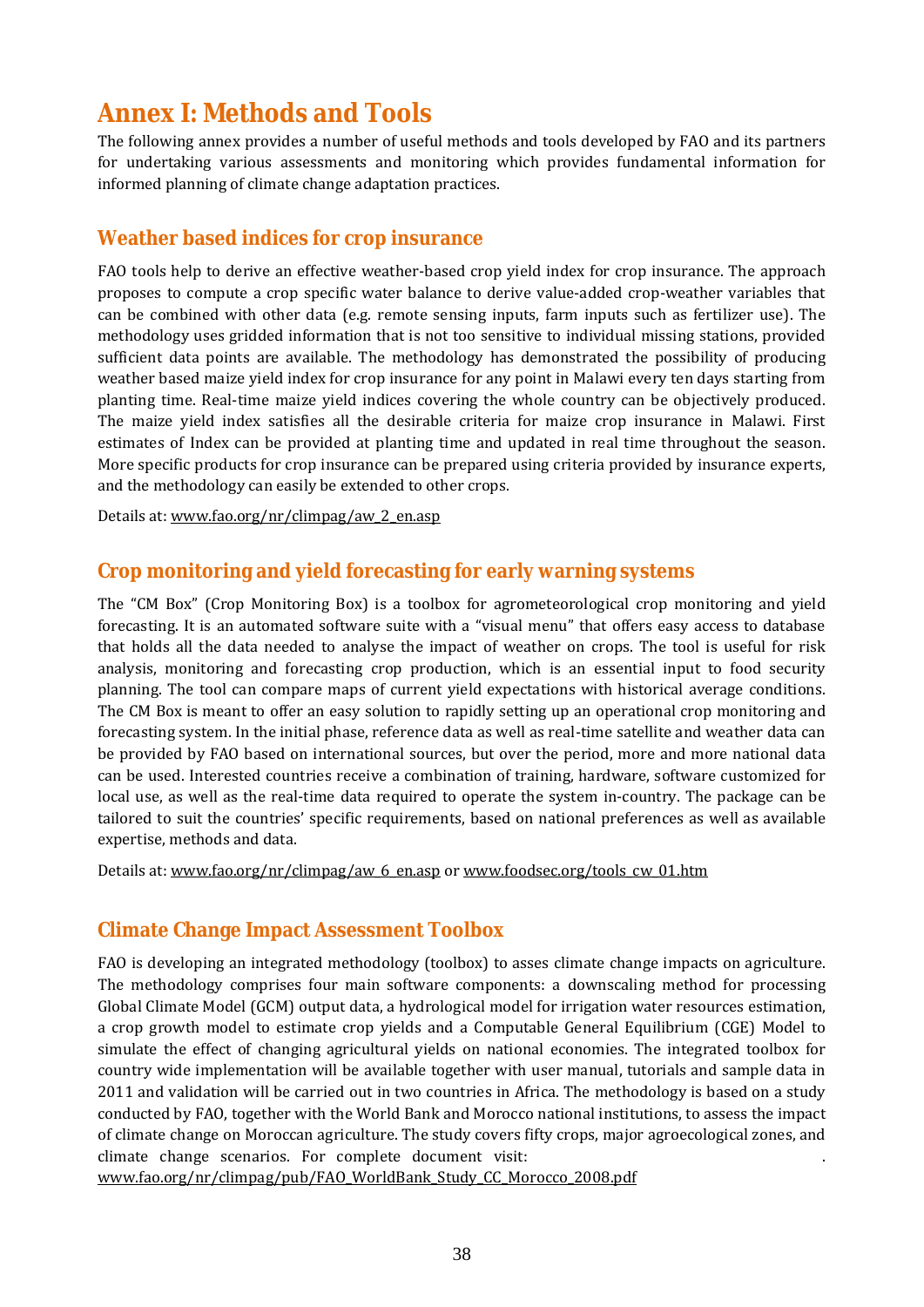### **Local Climate Estimate Tool**

The Local Climate Estimate Tool (New\_locClim), is a software program and database, provides estimates of average climatic conditions at any location on earth based on the FAOCLIM database. The programme can create climatic maps, extract data in various formats from the database for further processing and can display graphs showing the annual cycle of monthly climate and the crop calendar. The tool provides growing season characteristics based on a comparison of rainfall and potential evapotranspiration and estimates of monthly, 10-day and daily values of common climate variables. The programme includes the current updated version of the FAOCLIM database of almost 30 000 stations worldwide, but users can also process their own data and prepare maps at any spatial resolution. Computer application programs (in Microsoft Excel) are included in the CD-ROM to help simplify complex calculations.

Access and download the tool at: www.fao.org/nr/climpag/data 5 en.asp

### **Farm Adaptive Dynamic Optimization (FADO)**

Farm Adaptive Dynamic Optimization (FADO) refers to a combination of methodology that helps to identify, analyze and prioritize the climate related vulnerabilities and risks and optimize the adaptation practices to effectively respond to climate variability and change. The approach combines the historical climate data and modern data transmission and information sources for real-time analysis of impacts. It provides opportunities to generate viable options for farm decision making to manage the risks and opportunities at the farm level. The four major components of the FADO methodology are: exploring knowledge on local situation of farmers' decision problems, analysing the vulnerability and climate risks to optimize the management options, decide appropriate adaptation practices relevant to local situation and facilitate local action by communicating climate information and suitable adaptation practices to farmers.

Additional information as: www.fao.org/nr/climpag/aw\_5\_en.asp

### **FAO-Rain Fall Estimate Routine**

FAO Rain Fall Estimate (FAO-RFE) for Africa is a new independent method to estimate the rainfall amount, particularly, for certain regions where the coverage of the weather stations is scarce. FAO RFE is based on the Meteosat Second Generation IR channel combined with data coming from ECMWF global forecast model and EUMETSAT MPE. A local calibration is performed using the ground gauges, directly received as SYNOP messages and after a data validation. FAO-RFE offers 10-day and monthly rainfall totals for whole of Africa and for four regions. The importance of the FAO-RFE is that it can be implemented at national level to improve rainfall estimate provided by National Meteorological Services. FAO is now supporting the transfer of the methodology to Sudan Meteorological Authority.

Additional information as: http://geonetwork3.fao.org/climpag/FAO-RFE.php

### **CLIMPAG**

CLIMPAG (Climate impact on agriculture) is a web portal bringing together the various aspects and interactions between weather, climate and agriculture in the context of food security. CLIMPAG contains data, maps, methodologies and tools for better understanding and analysis of the effect of the variability of weather and climate on agriculture. The web portal covers six major thematic areas: advice and warnings, climate change, climate indicators, data and maps, hotspots and natural disasters. User friendly drop-down menu provides access to all publications, tools and methods relevant to all the thematic areas.

The portal can be accessed at: www.fao.org/nr/climpag/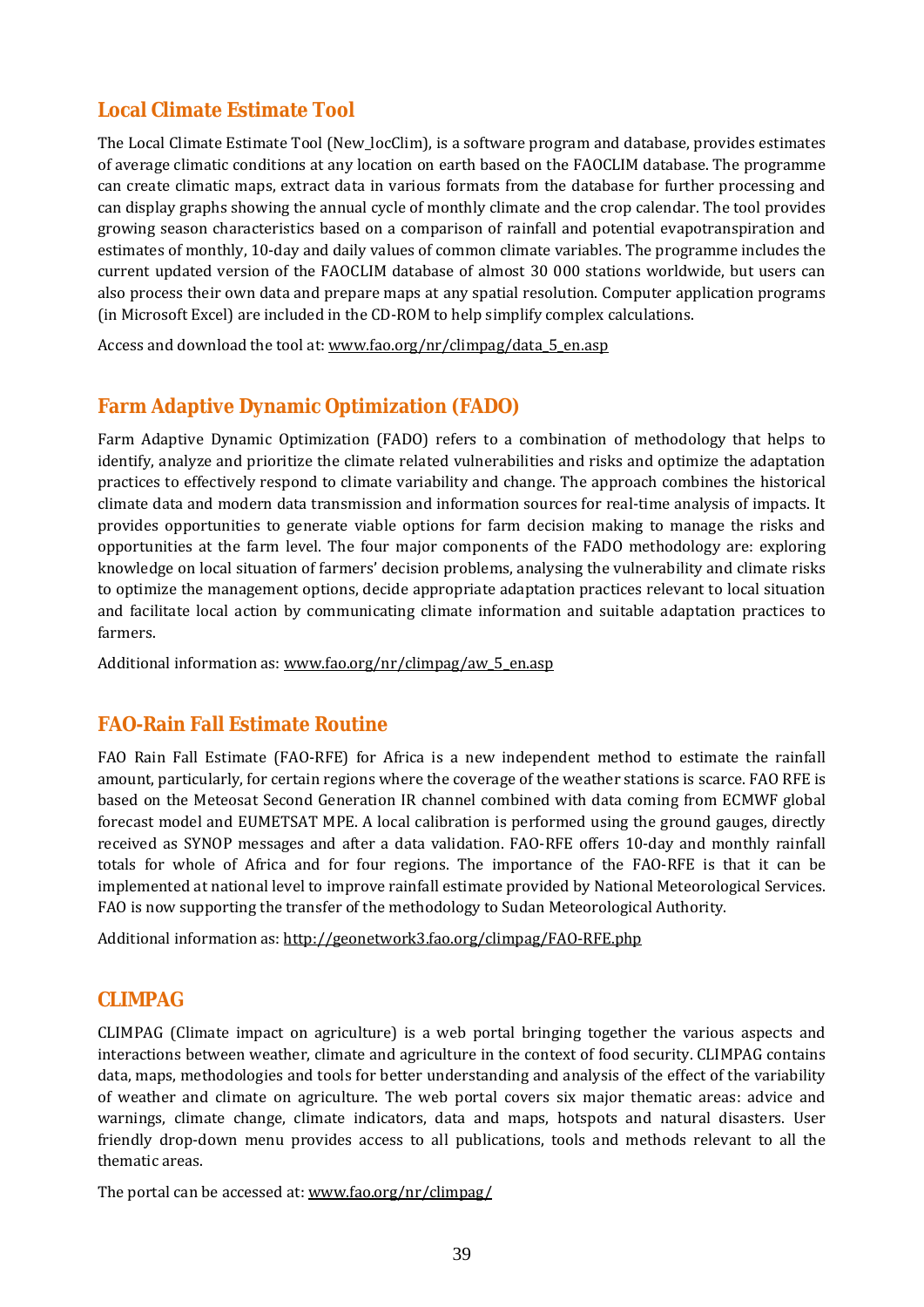### **Emergency Prevention System for Transboundary Animal and Plant Pests and Diseases (EMPRES)**

Protection against animal and plant diseases, pests and food safety threats and preventing their spread is one of the keys to fighting hunger, malnutrition and poverty. The Emergency Prevention Systems (EMPRES) has the mandate to address prevention and early warning across the entire food chain. Its mission is to promote the effective containment and control of the most serious epidemic pests, diseases and food safety threats through international cooperation involving early warning, early reaction, enabling research, and coordination. This is done through the following systems:

- EMPRES Animal Health: animal diseases, including aquatic animal diseases
- EMPRES Plant Protection: plant pests and diseases including desert locust and forest plant pests and diseases
- EMPRES Food Safety

The portal can be accessed at: www.fao.org/foodchain/prevention-and-early-warning/en/

### **Disaster Risk Reduction (DRR) programme**

FAO launched a programme in 2003 focusing on the role of local institutions in disaster risk reduction (DRR). It addresses DRR as an integral part of sustainable development, while applying an agricultural perspective as entry point. The programme assists countries in their efforts towards better planned, long-term disaster risk prevention and preparedness strategies, which address the root causes of vulnerability of local stakeholders to natural hazards in a demand responsive and sustainable way.

The portal can be accessed at:

www.fao.org/emergencies/current-focus/institutions-for-disaster-risk-management/en/

### **EX-ACT**

EX-ACT is a land-based accounting system, measuring C stocks and stock changes per unit of land, expressed in  $tCO<sub>2</sub>e/ha$  and year. This ex-ante C-balance appraisal will guide the project design process and the decision making on funding aspects, complementing the usual ex-ante economic analysis of investments projects. EX-ACT will in fact help project designers to select project activities with higher benefits both in economic and climate change mitigation terms and its output could be used in financial and economic analysis of the projects. It is an easy tool to be used in the context of ex-ante project/program formulation, it is cost effective, it requires a minimum amount of data, and it has resources (tables, maps) which can help finding the information required to run the model. Also, EX-ACT works at project level but it can easily be up-scaled at programme/sector level.

The portal can be accessed at: www.fao.org/docs/up/easypol/768/ex-act\_flyer-nov09.pdf

#### **MASSCOTE**

MASSCOTE is a step-wise procedure for auditing performance of irrigation management, analyzing and evaluating the different elements of an irrigation system in order to develop a modernization plan. The modernization plan consists of physical, institutional, and managerial innovations to improve water delivery services to all users and cost effectiveness of operation and management. Masscote is founded on a rigorous on site approach of the physical water infrastructure (canals and networks) and introduces service oriented management as a normal practice.

Additional information at: www.fao.org/nr/water/topics\_irrig\_masscote.html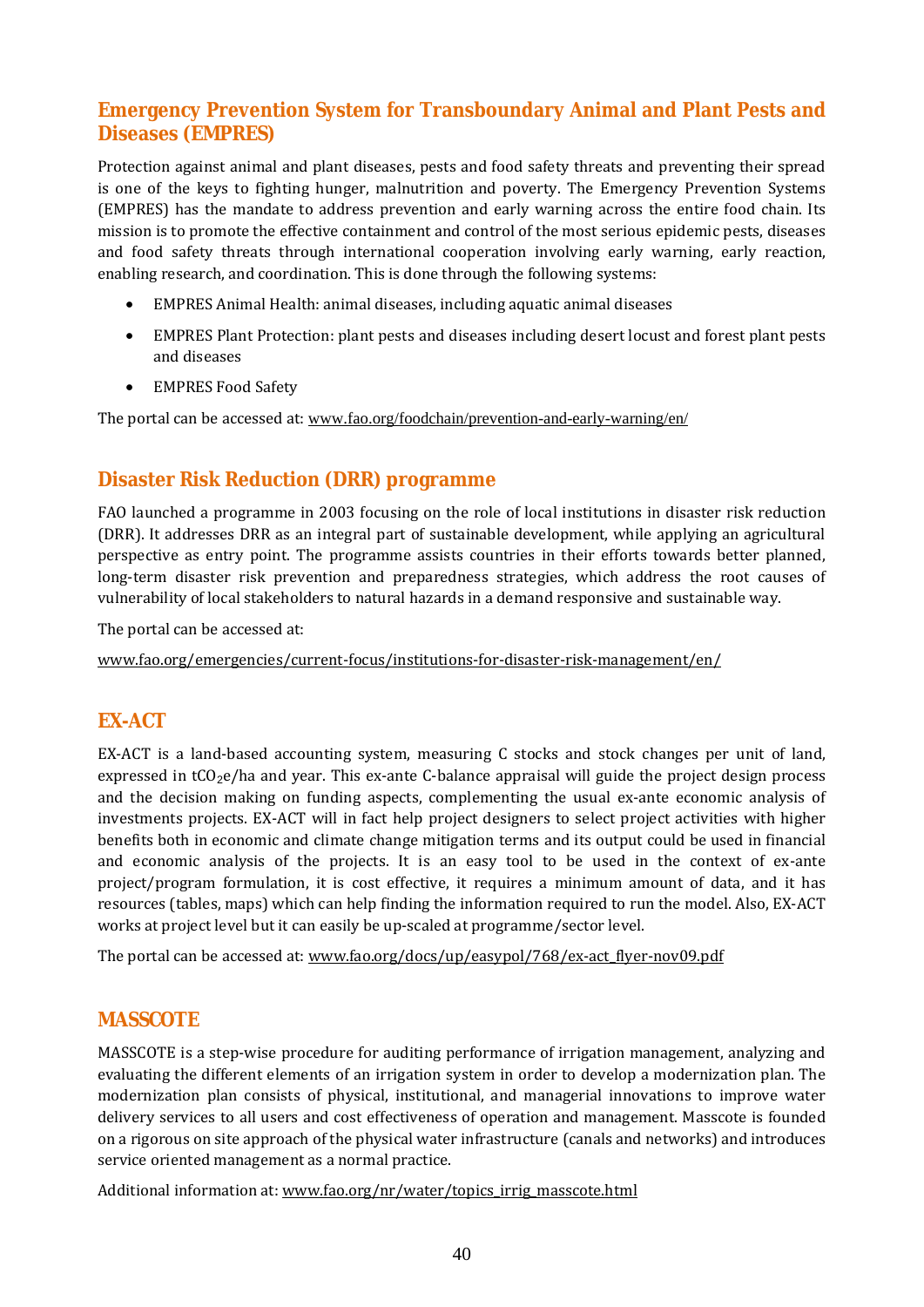### **AquaCrop**

AquaCrop is the FAO crop-model to simulate yield response to water of several herbaceous crops. It is designed to balance simplicity, accuracy and robustness, and is particularly suited to address conditions where water is a key limiting factor in crop production. AquaCrop is a companion tool for a wide range of users and applications including yield prediction under climate change scenarios. AquaCrop is mainly intended for practitioners such as those working for extension services, governmental agencies, NGOs, and various kinds of farmers associations. It is also of interest to scientists and for teaching purposes, as a training and education tool related to the role of water in determining crop productivity.

Additional information at: www.fao.org/nr/water/aquacrop.html

### **TECA**

TECA is an FAO initiative that aims at improving access to information and knowledge sharing about proven technologies in order to enhance their adoption in agriculture, livestock, fisheries and forestry thus addressing food security, climate change, poverty alleviation and sustainable development. TECA also provides web-based communication tools to better document, share good practices and customize its use to each user's characteristics. It is interactive, and has a great potential to improve linkages among extension staff, researchers, farmer organizations and other stakeholders involved in agricultural innovation.

Additional information at: www.fao.org/teca

### **FAO Best Practices Portal**

The FAO Best Practices Web site provides a series of summaries that introduce some best practices in FAO's areas of expertise. It also provides links to further resources with supporting technical information. The practices have been divided by theme. They have been adopted successfully in more than one region and are interdisciplinary, reflecting the complex nature of the problems addressed.

FAO Best Practices Portal: www.fao.org/bestpractices/index\_en.htm

### **WOCAT**

The World Overview of Conservation Approaches and Technologies (WOCAT) is an established global network of Soil and Water Conservation (SWC) specialists, contributing to sustainable land management (SLM). WOCAT's goal is to prevent and reduce land degradation through SLM technologies and their implementation approaches. The network provides tools that allow SLM specialists to identify fields and needs of action, share their valuable knowledge in land management, that assist them in their search for appropriate SLM technologies and approaches, and that support them in making decisions in the field and at the planning level and in up-scaling identified best practices.

Additional information at: www.wocat.org